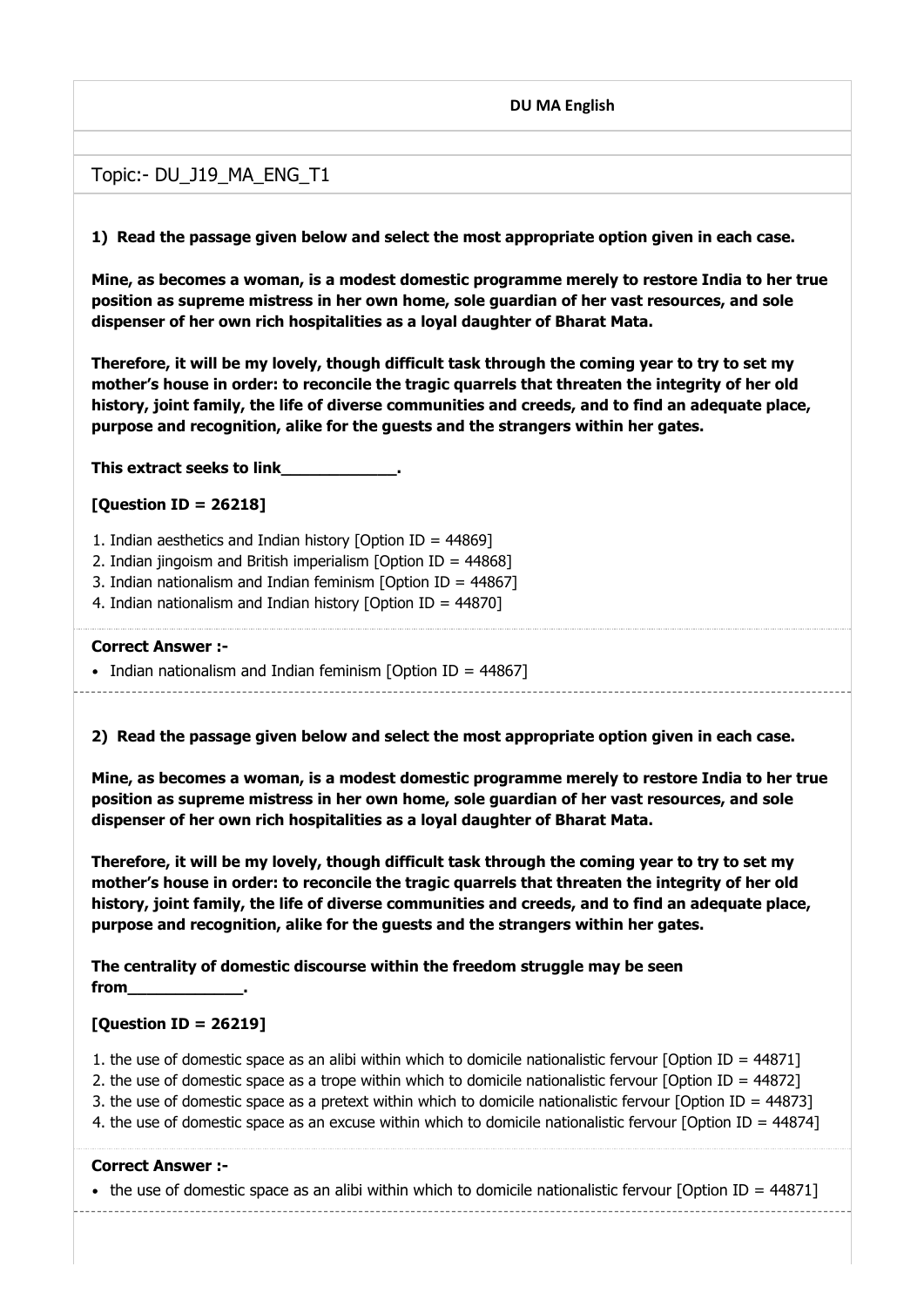**3) Read the passage given below and select the most appropriate option given in each case.**

**Mine, as becomes a woman, is a modest domestic programme merely to restore India to her true position as supreme mistress in her own home, sole guardian of her vast resources, and sole dispenser of her own rich hospitalities as a loyal daughter of Bharat Mata.**

**Therefore, it will be my lovely, though difficult task through the coming year to try to set my mother's house in order: to reconcile the tragic quarrels that threaten the integrity of her old history, joint family, the life of diverse communities and creeds, and to find an adequate place, purpose and recognition, alike for the guests and the strangers within her gates.**

The movement from domestic space to public space is signalled by the phrase

# **[Question ID = 26220]**

- 1. 'my mother's house in order' [Option ID = 44875]
- 2. 'to reconcile the tragic quarrels' [Option ID = 44876]
- 3. 'the mightiest of her children and foster-children' [Option ID = 44878]
- 4. 'to find an adequate place, purpose and recognition' [Option ID = 44877]

#### **Correct Answer :-**

• 'my mother's house in order' [Option ID = 44875]

**4) Read the passage given below and select the most appropriate option given in each case.**

**Mine, as becomes a woman, is a modest domestic programme merely to restore India to her true position as supreme mistress in her own home, sole guardian of her vast resources, and sole dispenser of her own rich hospitalities as a loyal daughter of Bharat Mata.**

**Therefore, it will be my lovely, though difficult task through the coming year to try to set my mother's house in order: to reconcile the tragic quarrels that threaten the integrity of her old history, joint family, the life of diverse communities and creeds, and to find an adequate place, purpose and recognition, alike for the guests and the strangers within her gates.**

**The use of domestic idiom to reconfigure public space suggests that early Indian feminism\_\_\_\_\_\_\_\_\_\_\_\_.**

# **[Question ID = 26221]**

- 1. embraced the opportunity offered by the freedom struggle to seek a new safety-valve for itself [Option ID  $= 448801$
- 2. embraced the opportunity offered by the freedom struggle to seek a new space for advertising itself [Option ID = 44882]
- 3. embraced the opportunity offered by the freedom struggle to seek a new purpose for itself [Option ID = 44879]
- 4. embraced the opportunity offered by the freedom struggle to seek a new constituency for itself [Option ID  $= 448811$

#### **Correct Answer :-**

• embraced the opportunity offered by the freedom struggle to seek a new purpose for itself [Option ID = 44879]

Topic:- DU\_J19\_MA\_ENG\_T2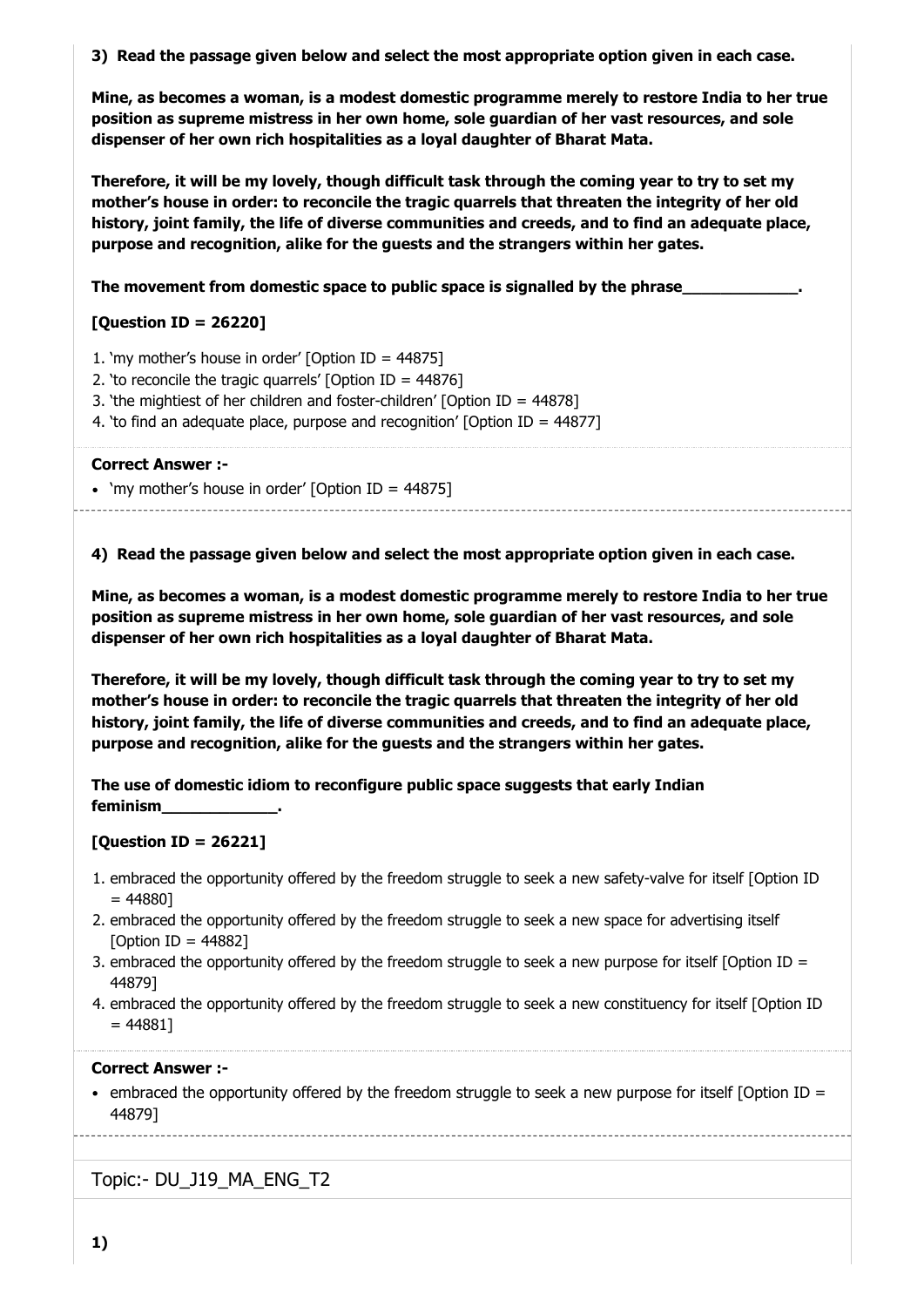**Fill in the blanks with the most appropriate option from the choices given below:**

**"With the focus on the effect of a text on the recipient or reader, \_\_\_\_\_\_\_\_ (A) theory is obviously opposed to \_\_\_\_\_\_\_\_\_\_ (B) dogma of affective fallacy, which demands an interpretation free of \_\_\_\_\_\_\_\_(C) by the reader. Reader-centered approaches examine the readership of a text and investigate why, where, and when it is \_\_\_\_\_\_\_\_ (D). They also examine certain \_\_\_\_\_\_\_\_\_ (E) practices of social, ethnic, or national groups. Many of these investigations also deal with and try to explain the physiological aspect of the actual reading process."**

**most appropriate option for the blank D.**

#### **[Question ID = 26275]**

- 1. thought  $[Option ID = 45098]$
- 2. written  $[Option ID = 45096]$
- 3. examined [Option ID = 45097]
- 4. read [Option ID = 45095]

#### **Correct Answer :-**

• read  $[Option ID = 45095]$ 

**2) Fill in the blanks with the most appropriate option from the choices given below:**

**"With the focus on the effect of a text on the recipient or reader, \_\_\_\_\_\_\_\_ (A) theory is obviously opposed to \_\_\_\_\_\_\_\_\_\_ (B) dogma of affective fallacy, which demands an interpretation free of \_\_\_\_\_\_\_\_(C) by the reader. Reader-centered approaches examine the** readership of a text and investigate why, where, and when it is **(D)**. They also examine **certain \_\_\_\_\_\_\_\_\_ (E) practices of social, ethnic, or national groups. Many of these investigations also deal with and try to explain the physiological aspect of the actual reading process."**

#### **most appropriate option for the blank E.**

# **[Question ID = 26276]**

- 1. assimilating [Option ID = 45102]
- 2. writing  $[Option ID = 45099]$
- 3. addressing [Option ID = 45100]
- 4. reading [Option ID = 45101]

#### **Correct Answer :-**

• writing [Option ID = 45099]

**3) Fill in the blanks with the most appropriate option from the choices given below:**

**"With the focus on the effect of a text on the recipient or reader, \_\_\_\_\_\_\_\_ (A) theory is obviously opposed to \_\_\_\_\_\_\_\_\_\_ (B) dogma of affective fallacy, which demands an interpretation free of \_\_\_\_\_\_\_\_(C) by the reader. Reader-centered approaches examine the readership of a text and investigate why, where, and when it is \_\_\_\_\_\_\_\_ (D). They also examine certain \_\_\_\_\_\_\_\_\_ (E) practices of social, ethnic, or national groups. Many of these investigations also deal with and try to explain the physiological aspect of the actual reading process."**

**most appropriate option for the blank C.**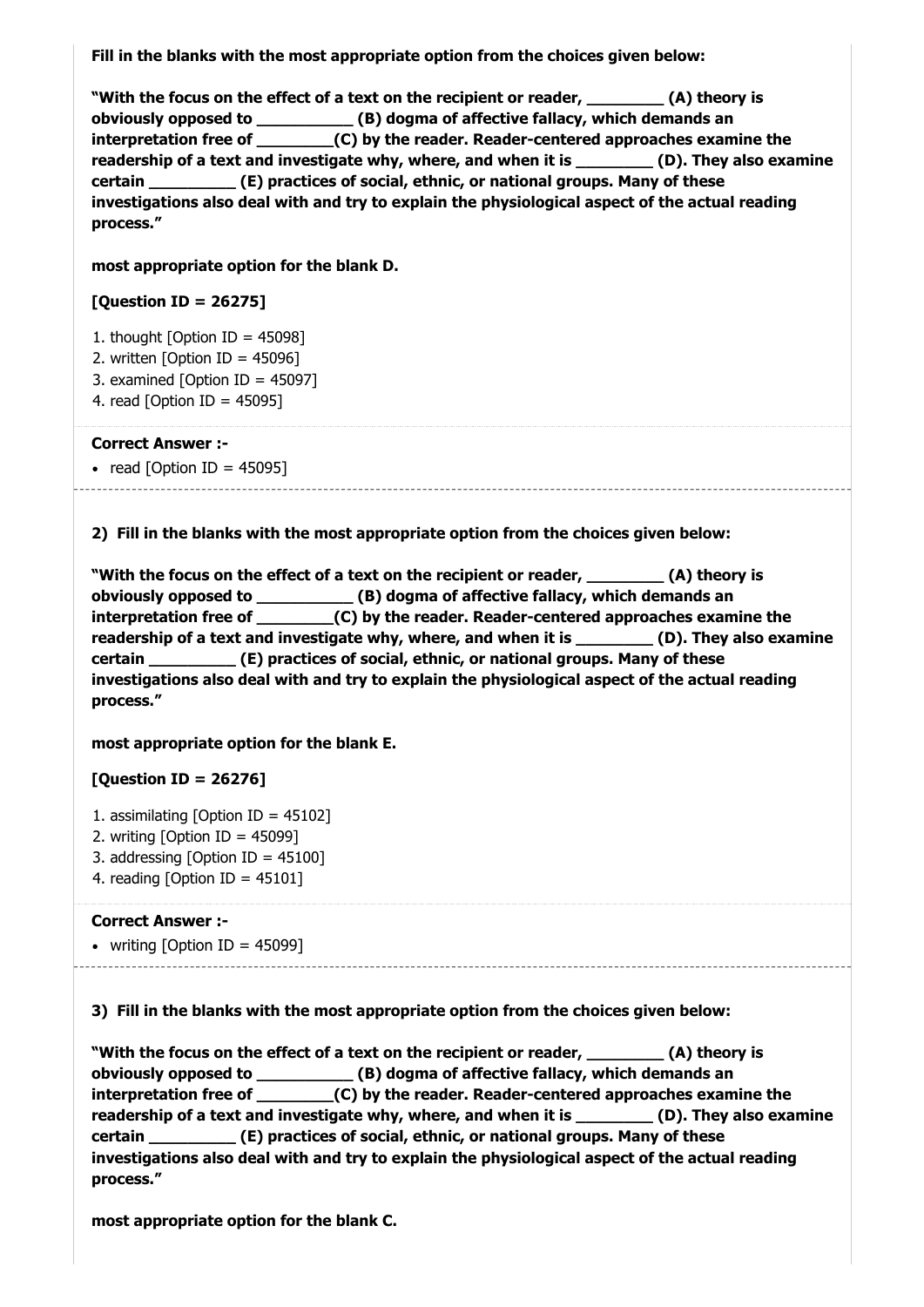## **[Question ID = 26274]**

- 1. historical contributions [Option ID = 45091]
- 2. objective contributions [Option ID = 45092]
- 3. sociological contributions [Option ID = 45094]
- 4. subjective contributions [Option ID = 45093]

#### **Correct Answer :-**

 $\bullet$  historical contributions [Option ID = 45091]

**4) Fill in the blanks with the most appropriate option from the choices given below:**

**"With the focus on the effect of a text on the recipient or reader, \_\_\_\_\_\_\_\_ (A) theory is obviously opposed to \_\_\_\_\_\_\_\_\_\_ (B) dogma of affective fallacy, which demands an interpretation free of \_\_\_\_\_\_\_\_(C) by the reader. Reader-centered approaches examine the readership of a text and investigate why, where, and when it is \_\_\_\_\_\_\_\_ (D). They also examine certain \_\_\_\_\_\_\_\_\_ (E) practices of social, ethnic, or national groups. Many of these investigations also deal with and try to explain the physiological aspect of the actual reading process."**

#### **most appropriate option for the blank B.**

# **[Question ID = 26273]**

- 1. Romantic criticism's [Option ID = 45087]
- 2. New criticism's [Option ID = 45090]
- 3. Psychoanalytical criticism's [Option ID = 45089]
- 4. Neo-classical criticism's [Option ID = 45088]

#### **Correct Answer :-**

• Romantic criticism's  $[Option ID = 45087]$ 

**5) Fill in the blanks with the most appropriate option from the choices given below:**

**"With the focus on the effect of a text on the recipient or reader, \_\_\_\_\_\_\_\_ (A) theory is obviously opposed to \_\_\_\_\_\_\_\_\_\_ (B) dogma of affective fallacy, which demands an interpretation free of \_\_\_\_\_\_\_\_(C) by the reader. Reader-centered approaches examine the** readership of a text and investigate why, where, and when it is **(D).** They also examine **certain \_\_\_\_\_\_\_\_\_ (E) practices of social, ethnic, or national groups. Many of these investigations also deal with and try to explain the physiological aspect of the actual reading process."**

#### **most appropriate option for the blank A.**

# **[Question ID = 26272]**

- 1. Reception [Option ID = 45083]
- 2. Associationist [Option ID = 45085]
- 3. Rejection [Option ID = 45084]
- 4. Impersonal [Option ID = 45086]

#### **Correct Answer :-**

• Reception [Option ID =  $45083$ ]

Topic:- DU\_J19\_MA\_ENG\_T3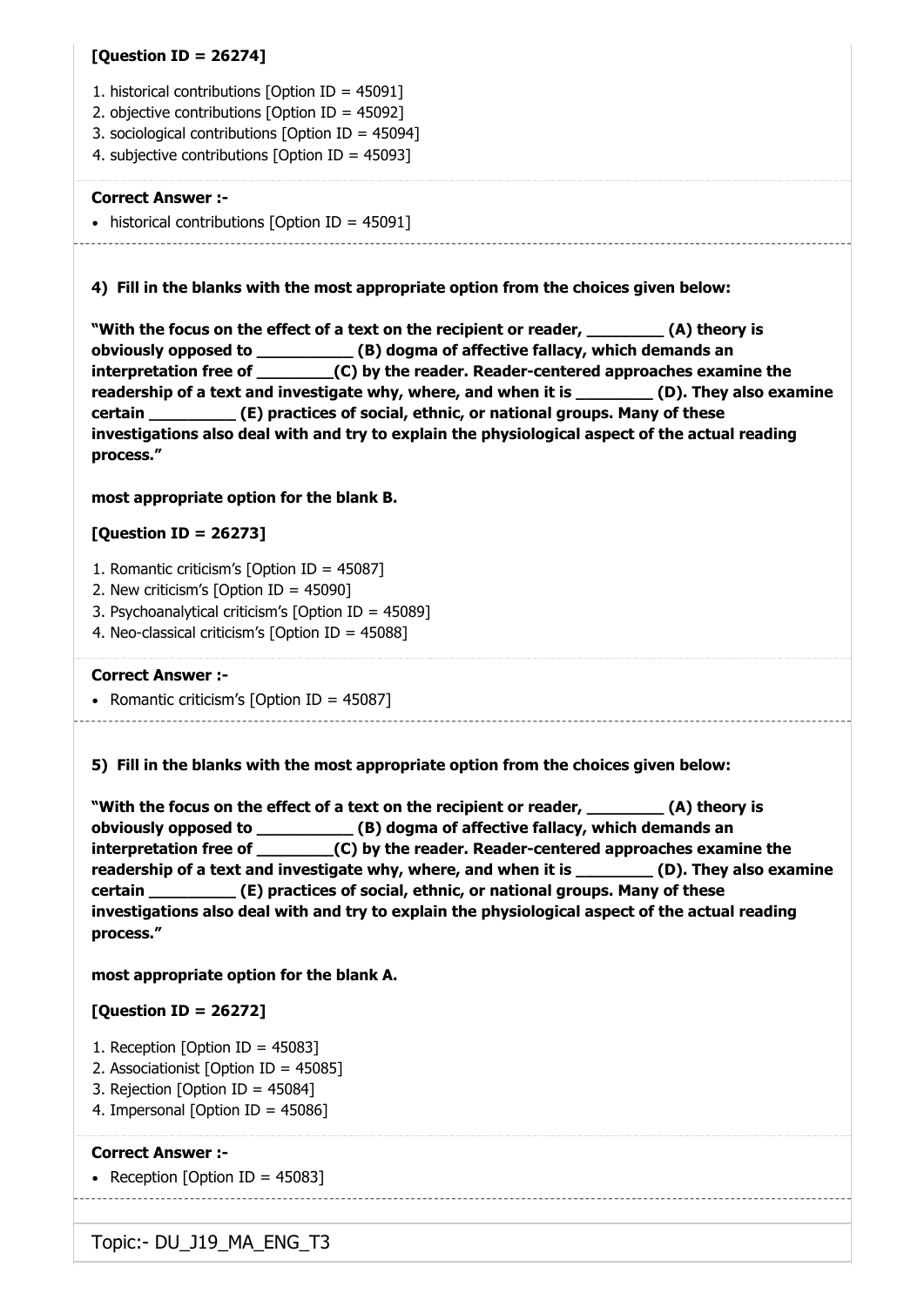**1) Read the passage given below and select the most appropriate option given in each case. The passage is about the Japanese adaptation of** Macbeth **on screen by Akira Kurosawa.**

**The scene: 11th or 12th century Japan, a time of fire, earthquake, pestilence, banditry, war, all the four horsemen. The movie opens with an overpowering rainstorm at the Rashomon Gate, the main gate to the city of Kyoto. The gate is in ruins, and we are told that the city is as well. The gate makes a powerful symbol. It is both inside and outside the city. Inside is what is supposedly safe and civilized. Outside is the forest, a place (traditionally) of gods and demons, but also, we are told, where "men lose their way." The gate reminds us of civilization, but it is in a state of ruin. A gate also symbolizes a beginning or an end—think of January and Janus, the double-faced god of gates. Think too of a gate as a symbol for birth, in both an anatomical and a metaphorical sense. And death. This film begins with death and ends with a baby, all at this gate. No wonder this gate was the one hugely expensive item Kurosawa insisted on in his budget. No wonder Kurosawa named his movie for the gate.**

**Which of the following do not fit into the reference to the Four Horsemen of the Apocalypse?**

# **[Question ID = 26280]**

- 1. pestilence [Option ID = 45115]
- 2. banditry [Option ID =  $45116$ ]
- 3. war [Option ID = 45117]
- 4. destruction of the gate by fire  $[Option ID = 45118]$

#### **Correct Answer :-**

• pestilence  $[Option ID = 45115]$ 

**2) Read the passage given below and select the most appropriate option given in each case. The passage is about the Japanese adaptation of** Macbeth **on screen by Akira Kurosawa.**

**The scene: 11th or 12th century Japan, a time of fire, earthquake, pestilence, banditry, war, all the four horsemen. The movie opens with an overpowering rainstorm at the Rashomon Gate, the main gate to the city of Kyoto. The gate is in ruins, and we are told that the city is as well. The gate makes a powerful symbol. It is both inside and outside the city. Inside is what is supposedly safe and civilized. Outside is the forest, a place (traditionally) of gods and demons, but also, we are told, where "men lose their way." The gate reminds us of civilization, but it is in a state of ruin. A gate also symbolizes a beginning or an end—think of January and Janus, the double-faced god of gates. Think too of a gate as a symbol for birth, in both an anatomical and a metaphorical sense. And death. This film begins with death and ends with a baby, all at this gate. No wonder this gate was the one hugely expensive item Kurosawa insisted on in his budget. No wonder Kurosawa named his movie for the gate.**

**The name of the adaptation of** Macbeth **on screen by Akira Kurosawa is\_\_\_\_\_\_\_\_\_\_\_\_.**

#### **[Question ID = 26278]**

- 1.  $Ran$  [Option ID = 45108]
- 2. The Seventh Seal [Option ID = 45110]
- 3. Throne of Blood [Option ID = 45109]
- 4. Rashomon [Option ID = 45107]

#### **Correct Answer :-**

• Rashomon [Option ID = 45107]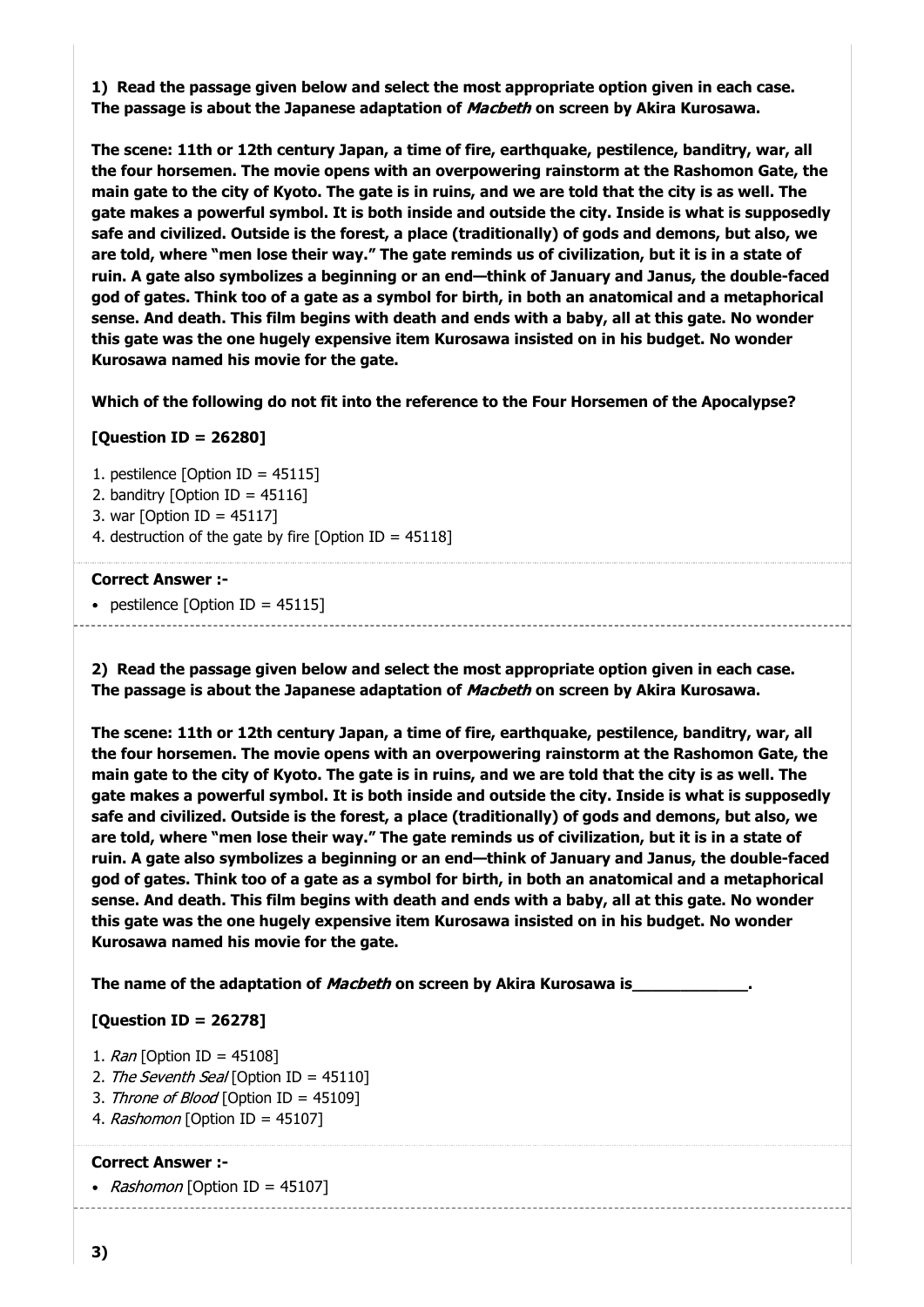**Read the passage given below and select the most appropriate option given in each case. The passage is about the Japanese adaptation of** Macbeth **on screen by Akira Kurosawa.**

**The scene: 11th or 12th century Japan, a time of fire, earthquake, pestilence, banditry, war, all the four horsemen. The movie opens with an overpowering rainstorm at the Rashomon Gate, the main gate to the city of Kyoto. The gate is in ruins, and we are told that the city is as well. The gate makes a powerful symbol. It is both inside and outside the city. Inside is what is supposedly safe and civilized. Outside is the forest, a place (traditionally) of gods and demons, but also, we are told, where "men lose their way." The gate reminds us of civilization, but it is in a state of ruin. A gate also symbolizes a beginning or an end—think of January and Janus, the double-faced god of gates. Think too of a gate as a symbol for birth, in both an anatomical and a metaphorical sense. And death. This film begins with death and ends with a baby, all at this gate. No wonder this gate was the one hugely expensive item Kurosawa insisted on in his budget. No wonder Kurosawa named his movie for the gate.**

**The reference to Janus, the God of gates indicates\_\_\_\_\_\_\_\_\_\_\_\_.**

#### **[Question ID = 26283]**

- 1. the functioning of the gate as a barrier [Option ID = 45128]
- 2. the solidification of the binaries by the presence of the gate [Option ID = 45129]
- 3. the liminal space that the gate occupies [Option ID = 45127]
- 4. None of these [Option ID = 45130]

#### **Correct Answer :-**

• the liminal space that the gate occupies  $[Option ID = 45127]$ 

**4) Read the passage given below and select the most appropriate option given in each case. The passage is about the Japanese adaptation of** Macbeth **on screen by Akira Kurosawa.**

**The scene: 11th or 12th century Japan, a time of fire, earthquake, pestilence, banditry, war, all the four horsemen. The movie opens with an overpowering rainstorm at the Rashomon Gate, the main gate to the city of Kyoto. The gate is in ruins, and we are told that the city is as well. The gate makes a powerful symbol. It is both inside and outside the city. Inside is what is supposedly safe and civilized. Outside is the forest, a place (traditionally) of gods and demons, but also, we are told, where "men lose their way." The gate reminds us of civilization, but it is in a state of ruin. A gate also symbolizes a beginning or an end—think of January and Janus, the double-faced god of gates. Think too of a gate as a symbol for birth, in both an anatomical and a metaphorical sense. And death. This film begins with death and ends with a baby, all at this gate. No wonder this gate was the one hugely expensive item Kurosawa insisted on in his budget. No wonder Kurosawa named his movie for the gate.**

**Identify a possible framing device used in the narrative:**

#### **[Question ID = 26282]**

- 1. Rashomon Gate [Option ID = 45123]
- 2. Fire [Option ID = 45124]
- 3. Baby [Option ID =  $45126$ ]
- 4. Forest [Option ID =  $45125$ ]

#### **Correct Answer :-**

• Rashomon Gate [Option ID =  $45123$ ]

**5) Read the passage given below and select the most appropriate option given in each case. The passage is about the Japanese adaptation of** Macbeth **on screen by Akira Kurosawa.**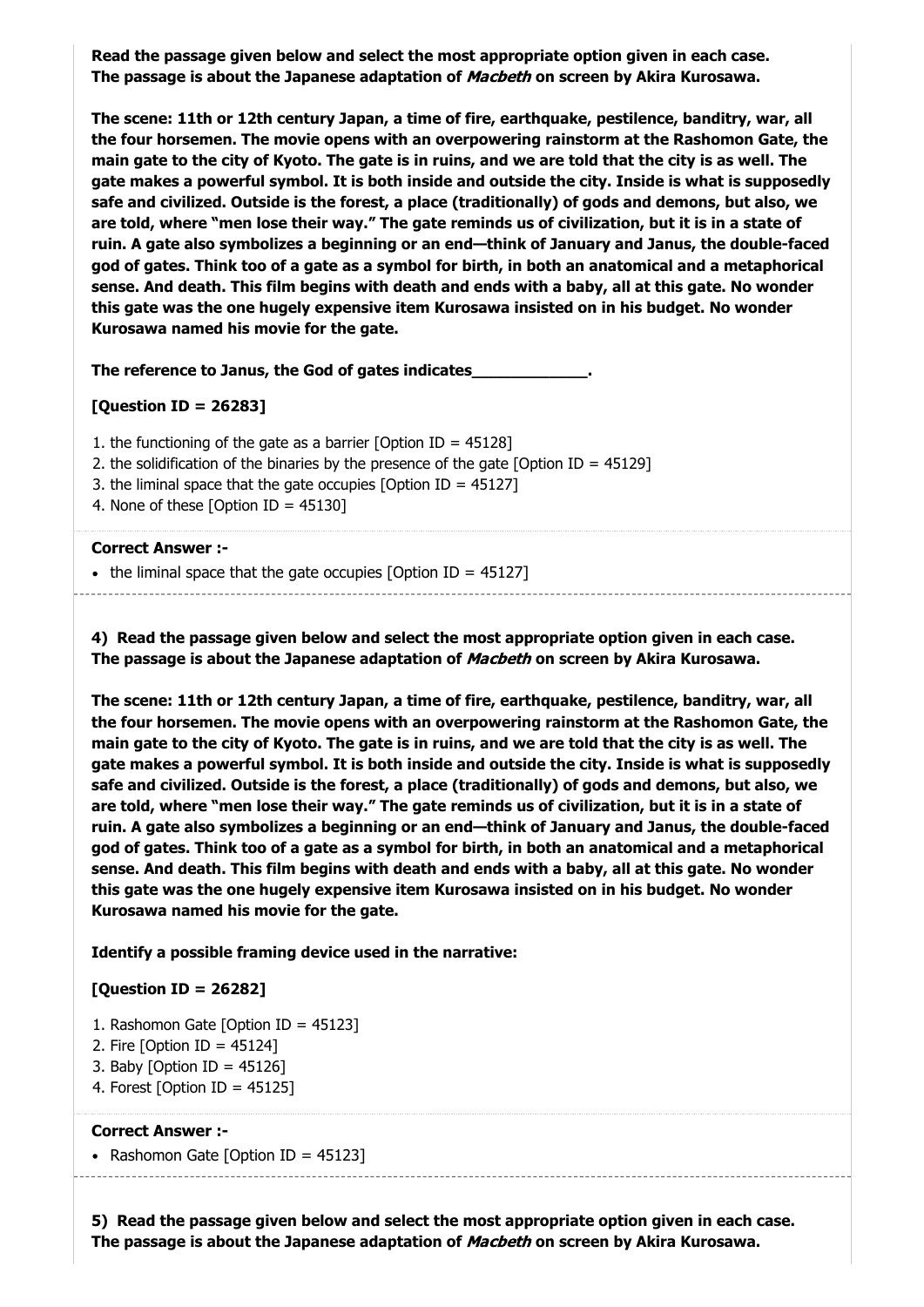**The scene: 11th or 12th century Japan, a time of fire, earthquake, pestilence, banditry, war, all the four horsemen. The movie opens with an overpowering rainstorm at the Rashomon Gate, the main gate to the city of Kyoto. The gate is in ruins, and we are told that the city is as well. The gate makes a powerful symbol. It is both inside and outside the city. Inside is what is supposedly safe and civilized. Outside is the forest, a place (traditionally) of gods and demons, but also, we are told, where "men lose their way." The gate reminds us of civilization, but it is in a state of ruin. A gate also symbolizes a beginning or an end—think of January and Janus, the double-faced god of gates. Think too of a gate as a symbol for birth, in both an anatomical and a metaphorical sense. And death. This film begins with death and ends with a baby, all at this gate. No wonder this gate was the one hugely expensive item Kurosawa insisted on in his budget. No wonder Kurosawa named his movie for the gate.**

**Identify the statements that do not connect Rashomon and Macbeth:**

# **[Question ID = 26281]**

1. He civilization is in ruins. [Option ID = 45122]

- 2. Men do not lose their way inside the gate. [Option ID =  $45120$ ]
- 3. The gate is in ruins. [Option ID = 45121]
- 4. The city is in ruins. [Option ID =  $45119$ ]

#### **Correct Answer :-**

• The city is in ruins. [Option ID =  $45119$ ]

**6) Read the passage given below and select the most appropriate option given in each case. The passage is about the Japanese adaptation of** Macbeth **on screen by Akira Kurosawa.**

**The scene: 11th or 12th century Japan, a time of fire, earthquake, pestilence, banditry, war, all the four horsemen. The movie opens with an overpowering rainstorm at the Rashomon Gate, the main gate to the city of Kyoto. The gate is in ruins, and we are told that the city is as well. The gate makes a powerful symbol. It is both inside and outside the city. Inside is what is supposedly safe and civilized. Outside is the forest, a place (traditionally) of gods and demons, but also, we are told, where "men lose their way." The gate reminds us of civilization, but it is in a state of ruin. A gate also symbolizes a beginning or an end—think of January and Janus, the double-faced god of gates. Think too of a gate as a symbol for birth, in both an anatomical and a metaphorical sense. And death. This film begins with death and ends with a baby, all at this gate. No wonder this gate was the one hugely expensive item Kurosawa insisted on in his budget. No wonder Kurosawa named his movie for the gate.**

#### **Identify the binaries alluded to in the narrative:**

# **[Question ID = 26284]**

- 1. City and Suburbs [Option ID = 45131]
- 2. Gods and Demons [Option ID = 45133]
- 3. Gods and Human [Option ID = 45134]
- 4. Nature and Culture [Option ID = 45132]

#### **Correct Answer :-**

• City and Suburbs  $[Option ID = 45131]$ 

**7) Read the passage given below and select the most appropriate option given in each case. The passage is about the Japanese adaptation of** Macbeth **on screen by Akira Kurosawa.**

**The scene: 11th or 12th century Japan, a time of fire, earthquake, pestilence, banditry, war, all**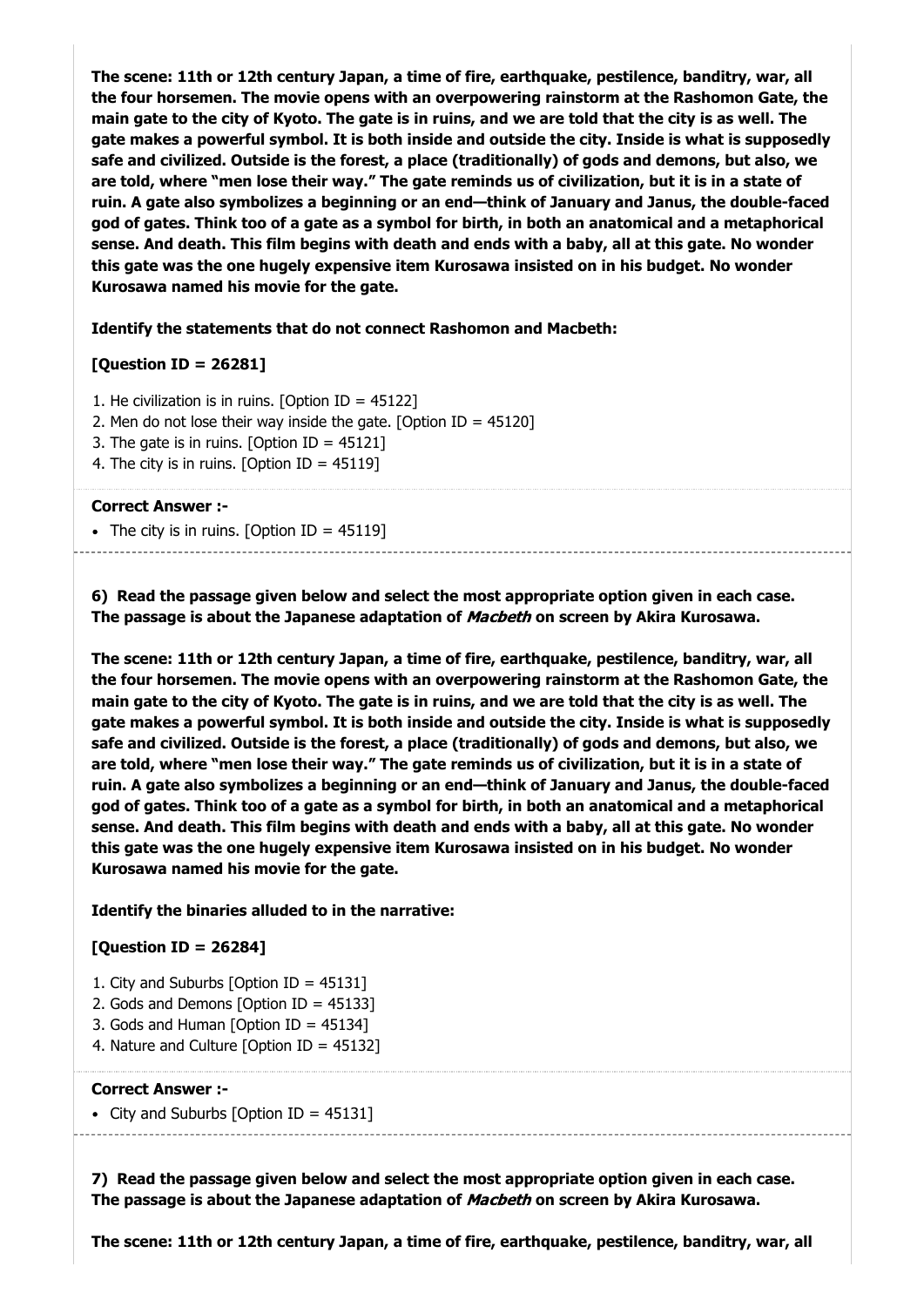**the four horsemen. The movie opens with an overpowering rainstorm at the Rashomon Gate, the main gate to the city of Kyoto. The gate is in ruins, and we are told that the city is as well. The gate makes a powerful symbol. It is both inside and outside the city. Inside is what is supposedly safe and civilized. Outside is the forest, a place (traditionally) of gods and demons, but also, we are told, where "men lose their way." The gate reminds us of civilization, but it is in a state of ruin. A gate also symbolizes a beginning or an end—think of January and Janus, the double-faced god of gates. Think too of a gate as a symbol for birth, in both an anatomical and a metaphorical sense. And death. This film begins with death and ends with a baby, all at this gate. No wonder this gate was the one hugely expensive item Kurosawa insisted on in his budget. No wonder Kurosawa named his movie for the gate.**

#### **How was the gate used in the adaptation by Akira Kurosawa?**

#### **[Question ID = 26279]**

- 1. It was used to show his greatness as it was the one hugely expensive item Kurosawa insisted on in his budget. [Option ID =  $45111$ ]
- 2. It was used as a mere prop in the adaptation. [Option ID =  $45112$ ]
- 3. It was used in the adaptation both literally and symbolically. [Option ID =  $45114$ ]
- 4. It was used as a powerful symbol of anatomical birth. [Option ID = 45113]

#### **Correct Answer :-**

It was used to show his greatness as it was the one hugely expensive item Kurosawa insisted on in his budget. [Option ID =  $45111$ ]

Topic:- DU\_J19\_MA\_ENG\_T4

**1) Read the passage given below and select the most appropriate option given in each case.**

**To be sick is to enjoy monarchal prerogatives. Compare the silent tread, and quiet ministry, almost by the eye only, with which he is served — with the careless demeanour, the unceremonious goings in and out (slapping of doors, or leaving them open) of the very same attendants, when he is getting a little better — and you will confess, that from the bed of sickness (throne let me rather call it) to the elbow chair of convalescence, is a fall from dignity, amounting to a deposition.**

**The above extract bears the impression of\_\_\_\_\_\_\_\_\_\_\_\_.**

#### **[Question ID = 26286]**

- 1. Romantic writing [Option ID = 45140]
- 2. Neoclassical writing [Option ID = 45139]
- 3. Elizabethan Writing [Option ID = 45142]
- 4. Victorian writing [Option ID = 45141]

#### **Correct Answer :-**

• Neoclassical writing [Option ID =  $45139$ ]

**2) Read the passage given below and select the most appropriate option given in each case.**

**To be sick is to enjoy monarchal prerogatives. Compare the silent tread, and quiet ministry, almost by the eye only, with which he is served — with the careless demeanour, the unceremonious goings in and out (slapping of doors, or leaving them open) of the very same attendants, when he is getting a little better — and you will confess, that from the bed of sickness (throne let me rather call it) to the elbow chair of convalescence, is a fall from dignity,**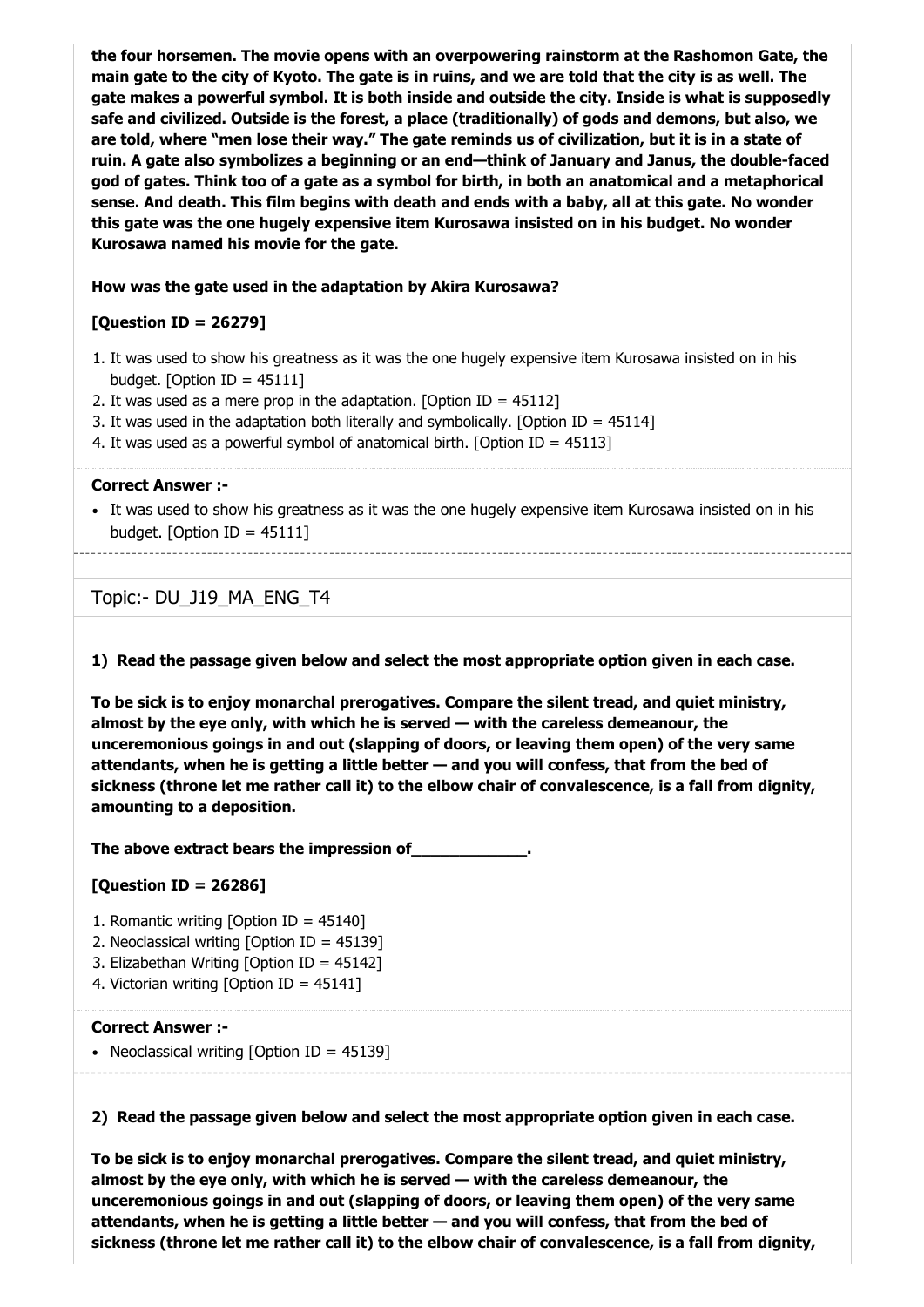**amounting to a deposition.**

## **Identity the type of narrator of the given extract.**

# **[Question ID = 26287]**

- 1. Objective narrator [Option ID = 45144]
- 2. Self-conscious narrator [Option ID = 45146]
- 3. Intrusive narrator [Option ID = 45143]
- 4. Limited narrator [Option ID = 45145]

#### **Correct Answer :-**

• Intrusive narrator [Option ID =  $45143$ ]

**3) Read the passage given below and select the most appropriate option given in each case.**

**To be sick is to enjoy monarchal prerogatives. Compare the silent tread, and quiet ministry, almost by the eye only, with which he is served — with the careless demeanour, the unceremonious goings in and out (slapping of doors, or leaving them open) of the very same attendants, when he is getting a little better — and you will confess, that from the bed of sickness (throne let me rather call it) to the elbow chair of convalescence, is a fall from dignity, amounting to a deposition.**

# **Identify the tone of the passage.**

# **[Question ID = 26288]**

- 1. Authoritative tone [Option ID = 45149]
- 2. Pessimistic tone [Option ID = 45148]
- 3. Arrogant tone [Option ID = 45150]
- 4. Conversational tone [Option ID = 45147]

#### **Correct Answer :-**

• Conversational tone [Option ID = 45147]

# Topic:- DU\_J19\_MA\_ENG\_T5

**1) Read the excerpt given below and select the most appropriate option given in each case.**

**Irish poets, learn your trade, Sing whatever is well made, Scorn the sort now growing up All out of shape from toe to top, Their unremembering hearts and heads Base-born products of base beds. Sing the peasantry, and then Hard-riding country gentlemen, The holiness of monks, and after Porter-drinkers' randy laughter; Sing the lords and ladies gay That were beaten into the clay Through seven heroic centuries; Cast your mind on other days That we in coming days may be Still the indomitable Irishry.**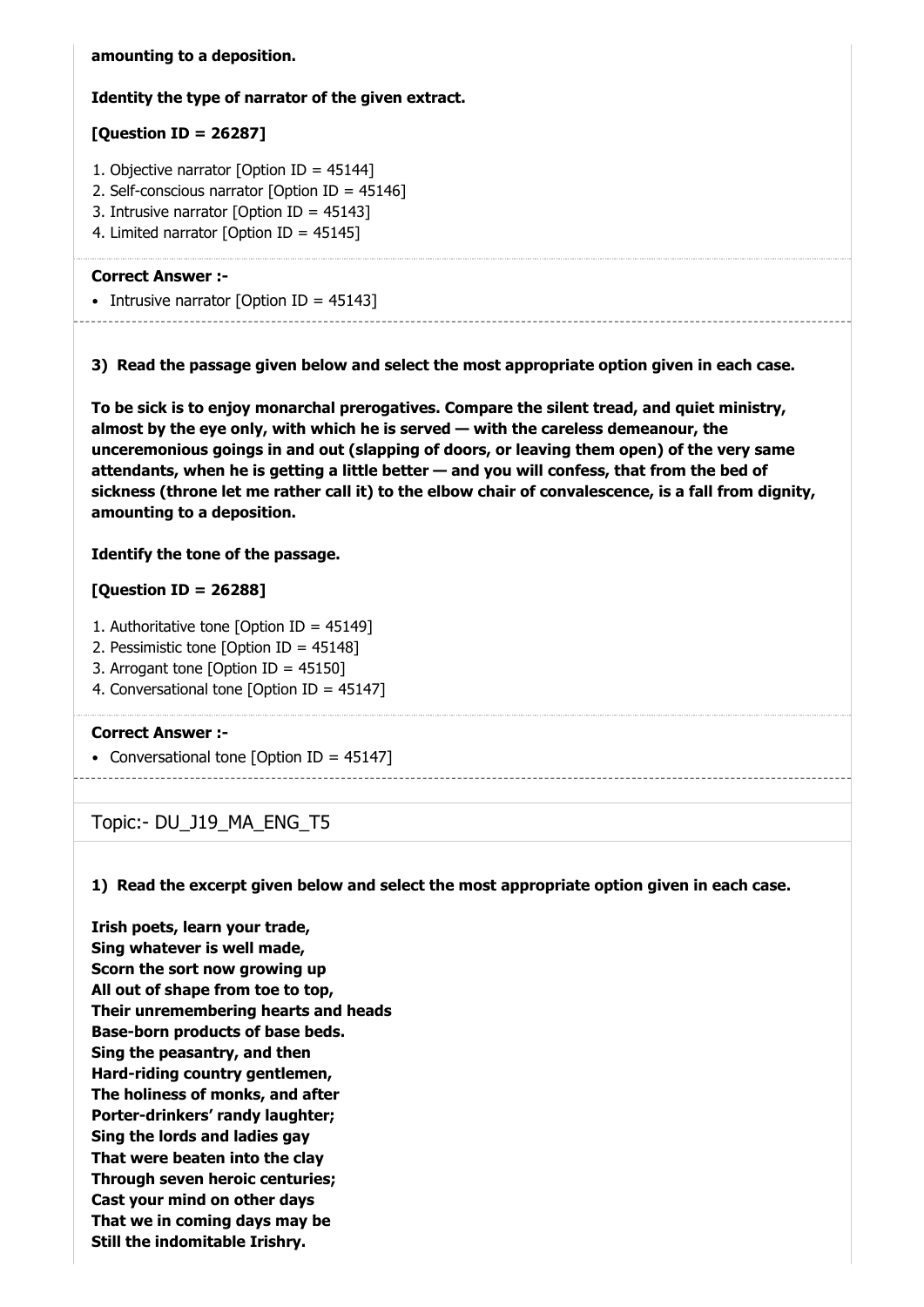| The last three lines of the stanza look to the __                                                                                                                                                                                                                                                                                                                                                                                                                                                                                                                  |
|--------------------------------------------------------------------------------------------------------------------------------------------------------------------------------------------------------------------------------------------------------------------------------------------------------------------------------------------------------------------------------------------------------------------------------------------------------------------------------------------------------------------------------------------------------------------|
| [Question ID = 26293]                                                                                                                                                                                                                                                                                                                                                                                                                                                                                                                                              |
| 1. future to shape the present [Option ID = $45168$ ]<br>2. future to shape the past [Option ID = $45169$ ]<br>3. past to shape the future [Option ID = $45167$ ]<br>4. past to shape the present [Option ID = $45170$ ]                                                                                                                                                                                                                                                                                                                                           |
| <b>Correct Answer:-</b><br>• past to shape the future [Option ID = $45167$ ]                                                                                                                                                                                                                                                                                                                                                                                                                                                                                       |
| 2) Read the excerpt given below and select the most appropriate option given in each case.                                                                                                                                                                                                                                                                                                                                                                                                                                                                         |
| Irish poets, learn your trade,<br>Sing whatever is well made,<br>Scorn the sort now growing up<br>All out of shape from toe to top,<br>Their unremembering hearts and heads<br>Base-born products of base beds.<br>Sing the peasantry, and then<br>Hard-riding country gentlemen,<br>The holiness of monks, and after<br>Porter-drinkers' randy laughter;<br>Sing the lords and ladies gay<br>That were beaten into the clay<br>Through seven heroic centuries;<br>Cast your mind on other days<br>That we in coming days may be<br>Still the indomitable Irishry. |
| By referring to poetry as a "trade" the poet implies that ______________                                                                                                                                                                                                                                                                                                                                                                                                                                                                                           |
| [Question ID = 26292]                                                                                                                                                                                                                                                                                                                                                                                                                                                                                                                                              |
| 1. poetry is written for the marketplace [Option ID = $45166$ ]<br>2. poetry is written to be bought and sold [Option ID = $45163$ ]<br>3. the poets have pecuniary motives in writing poetry [Option ID = $45164$ ]<br>4. writing poetry requires skill [Option ID = 45165]                                                                                                                                                                                                                                                                                       |
| <b>Correct Answer :-</b>                                                                                                                                                                                                                                                                                                                                                                                                                                                                                                                                           |

• poetry is written to be bought and sold  $[Option ID = 45163]$ 

# **3) Read the excerpt given below and select the most appropriate option given in each case.**

**Irish poets, learn your trade, Sing whatever is well made, Scorn the sort now growing up All out of shape from toe to top, Their unremembering hearts and heads Base-born products of base beds. Sing the peasantry, and then Hard-riding country gentlemen, The holiness of monks, and after Porter-drinkers' randy laughter;**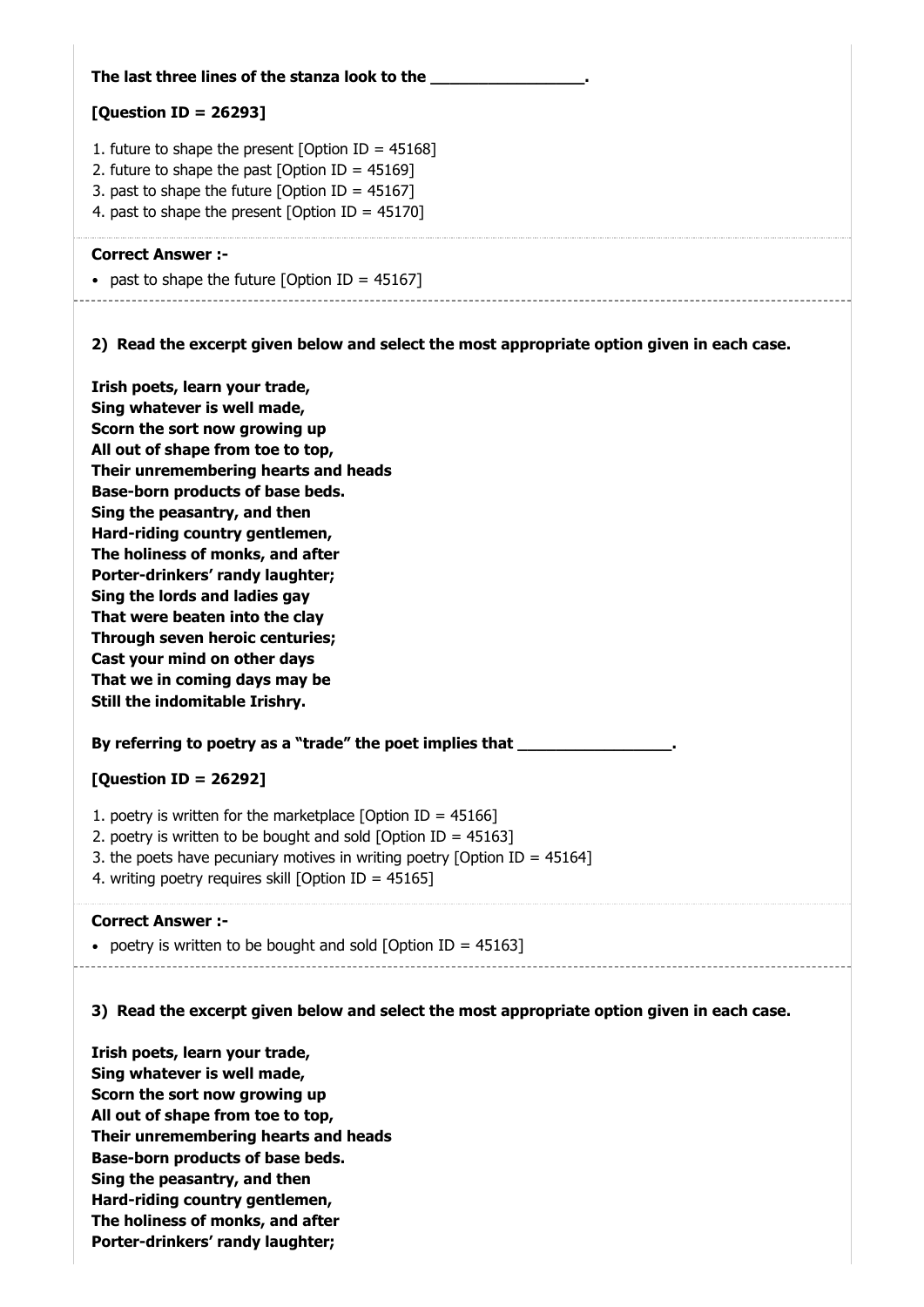**Sing the lords and ladies gay That were beaten into the clay Through seven heroic centuries; Cast your mind on other days That we in coming days may be Still the indomitable Irishry.**

**The lines above can be read as \_\_\_\_\_\_\_\_\_\_\_\_\_\_.**

#### **[Question ID = 26290]**

1. an exercise in nativism [Option ID = 45156] 2. an exercise in nostalgia [Option ID = 45155] 3. an attempt to reshape Ireland [Option ID = 45158] 4. an attempt to reshape poetry [Option ID =  $45157$ ]

#### **Correct Answer :-**

• an exercise in nostalgia [Option ID =  $45155$ ]

**4) Read the excerpt given below and select the most appropriate option given in each case.**

**Irish poets, learn your trade, Sing whatever is well made, Scorn the sort now growing up All out of shape from toe to top, Their unremembering hearts and heads Base-born products of base beds. Sing the peasantry, and then Hard-riding country gentlemen, The holiness of monks, and after Porter-drinkers' randy laughter; Sing the lords and ladies gay That were beaten into the clay Through seven heroic centuries; Cast your mind on other days That we in coming days may be Still the indomitable Irishry.**

**The contrast in the stanza is between \_\_\_\_\_\_\_\_\_\_\_\_\_\_.**

# **[Question ID = 26291]**

- 1. "the indomitable Irishry" and "base beds" [Option ID = 45159]
- 2. the poetry of the past and the present  $\delta$  IO and ID = 45162]
- 3. the poetry of peasants and that of gentlemen [Option ID = 45160]
- 4. the "holiness of monks" and lesbians [Option ID = 45161]

#### **Correct Answer :-**

• "the indomitable Irishry" and "base beds" [Option ID = 45159]

Topic:- DU\_J19\_MA\_ENG\_T6

**1) Following question is based on Arthur Miller's 1949 play "Death of a Salesman". Select the most appropriate option given in each case.**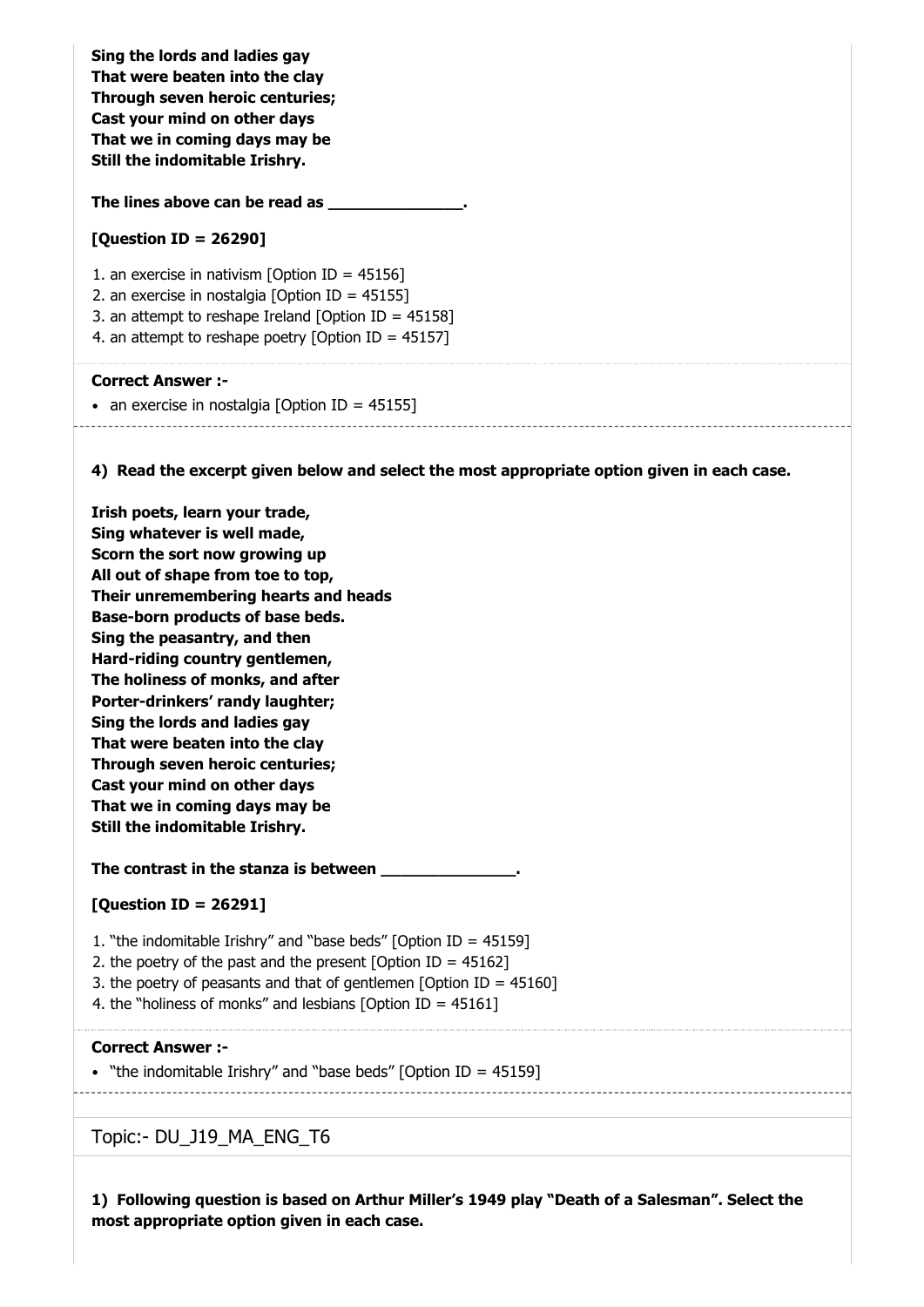# **Which category does the play belong to?**

# **[Question ID = 26295]**

- 1. A Murder Mystery [Option ID = 45175]
- 2. A Shakespearean Tragedy [Option ID = 45176]
- 3. An Existentialist Play [Option ID = 45177]
- 4. An Epic Theatre [Option ID = 45178]

#### **Correct Answer :-**

• A Murder Mystery [Option ID =  $45175$ ]

**2) Following question is based on Arthur Miller's 1949 play "Death of a Salesman". Select the most appropriate option given in each case.**

**The salesman referred to in the title dies of\_\_\_\_\_\_\_\_\_\_\_\_.**

#### **[Question ID = 26296]**

- 1. alcoholism [Option ID = 45182]
- 2. despair because he is unable to keep up with market forces which determine his profession [Option ID = 45180]
- 3. a road accident [Option ID = 45181]
- 4. a heart attack [Option ID = 45179]

#### **Correct Answer :-**

• a heart attack  $[Option ID = 45179]$ 

# Topic:- DU\_J19\_MA\_ENG\_T7

**1) Read the passage given below and select the most appropriate option given in each case.**

**When it comes to creating poetic comparisons, there's no match for my mother. Of course, I know Ma loves poetry. At one time, so it is said, she used to write poetry as well. After her marriage, she didn't write any more. Perhaps that because of my father. Baba was a doctor. When he was involved in World War II, he had earned the title of 'Major' that would be added before his name. The war had probably drained him of all passion. He had not liked the fact that Ma wrote poetry. Ma used to treat Baba with deference. Baba had married rather late in life, long after he came back from the war. The difference in age between him and Ma was considerable.**

**Ma repeated, 'Why, Khoka, not up yet?! I wanted you to watch the morning mist with me.' 'I II be up right away Ma, in a couple of minutes.'**

**I kept my face covered with the quilt. All the same, I clearly saw my mother move around in the room, a dark green shawl wrapped around her body. The half darkness of dawn enveloping her. Ma sits down on the bed, next to me and places her moist, covered river, my dear. If only I could have shown it to you!'**

**Taking my mother's hand in my fist, I turn over on my side; 'Don't be upset, Ma. I'll go see that misty rivers of Yours.'**

**Which of the following statement(s) allude(s) to the fact that the family is patriarchal? (i) After her marriage, she didn't write any more. (ii) Ma used to treat Baba with deference.**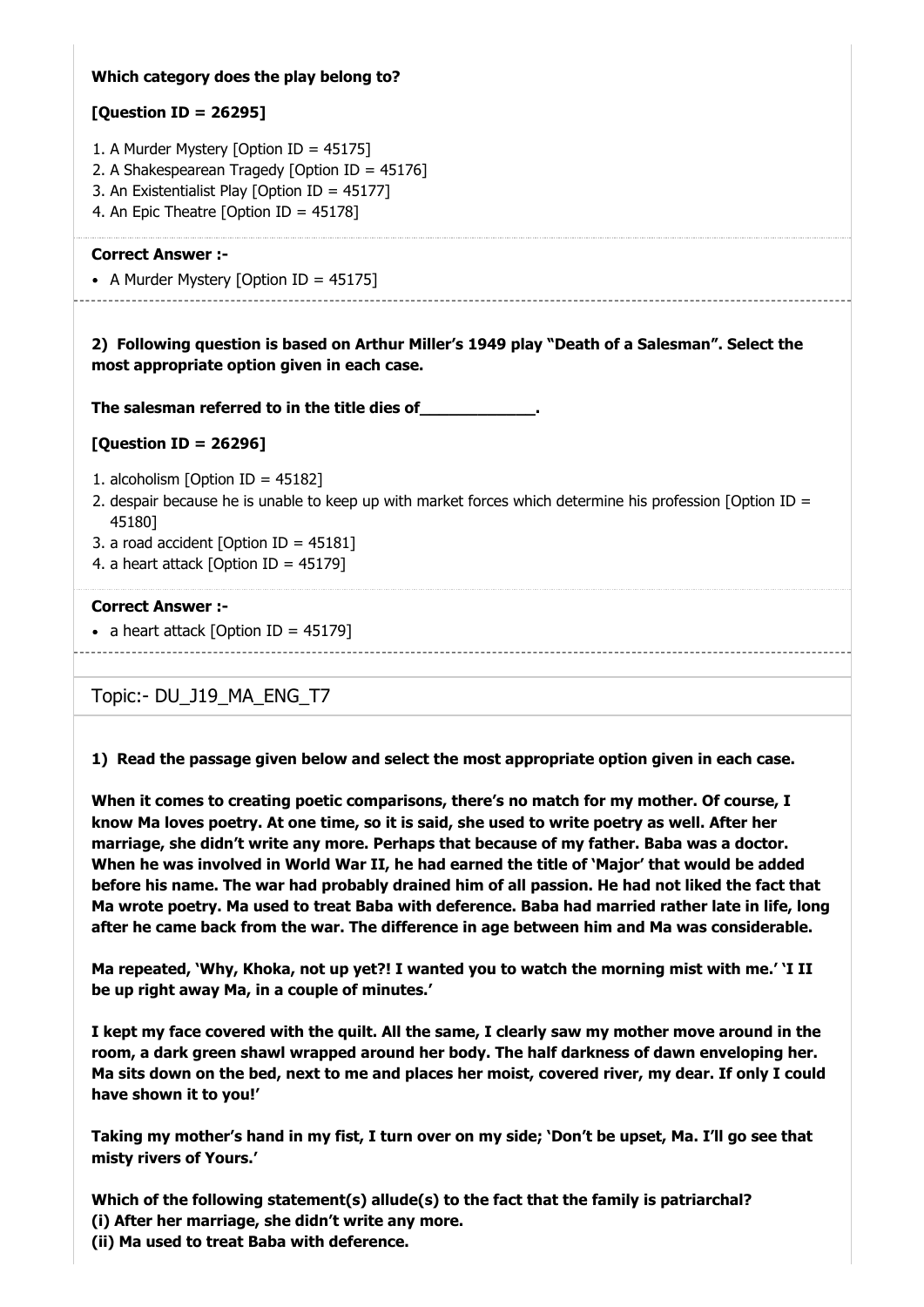**(iii) Of course, I know Ma loves poetry. (iv) 'Don't be upset, Ma. I'll go see that misty rivers of Yours.'**

#### **Codes:**

# **[Question ID = 26302]**

1. iii & iv [Option ID = 45204] 2. Only i [Option ID = 45203] 3. i & ii [Option ID = 45206] 4. i, ii & iii [Option ID = 45205]

# **Correct Answer :-**

• Only i  $[Option ID = 45203]$ 

**2) Read the passage given below and select the most appropriate option given in each case.**

**When it comes to creating poetic comparisons, there's no match for my mother. Of course, I know Ma loves poetry. At one time, so it is said, she used to write poetry as well. After her marriage, she didn't write any more. Perhaps that because of my father. Baba was a doctor. When he was involved in World War II, he had earned the title of 'Major' that would be added before his name. The war had probably drained him of all passion. He had not liked the fact that Ma wrote poetry. Ma used to treat Baba with deference. Baba had married rather late in life, long after he came back from the war. The difference in age between him and Ma was considerable.**

**Ma repeated, 'Why, Khoka, not up yet?! I wanted you to watch the morning mist with me.' 'I II be up right away Ma, in a couple of minutes.'**

**I kept my face covered with the quilt. All the same, I clearly saw my mother move around in the room, a dark green shawl wrapped around her body. The half darkness of dawn enveloping her. Ma sits down on the bed, next to me and places her moist, covered river, my dear. If only I could have shown it to you!'**

**Taking my mother's hand in my fist, I turn over on my side; 'Don't be upset, Ma. I'll go see that misty rivers of Yours.'**

# **Who used to write poetry?**

# **[Question ID = 26300]**

- 1. All of these [Option ID = 45198]
- 2. The Mother of the narrator [Option ID = 45195]
- 3. The narrator [Option ID =  $45196$ ]
- 4. The Father of the narrator [Option ID = 45197]

# **Correct Answer :-**

• The Mother of the narrator [Option ID = 45195]

**3) Read the passage given below and select the most appropriate option given in each case.**

**When it comes to creating poetic comparisons, there's no match for my mother. Of course, I know Ma loves poetry. At one time, so it is said, she used to write poetry as well. After her marriage, she didn't write any more. Perhaps that because of my father. Baba was a doctor. When he was involved in World War II, he had earned the title of 'Major' that would be added before his name. The war had probably drained him of all passion. He had not liked the fact that Ma wrote poetry. Ma used to treat Baba with deference. Baba had married rather late in life, long**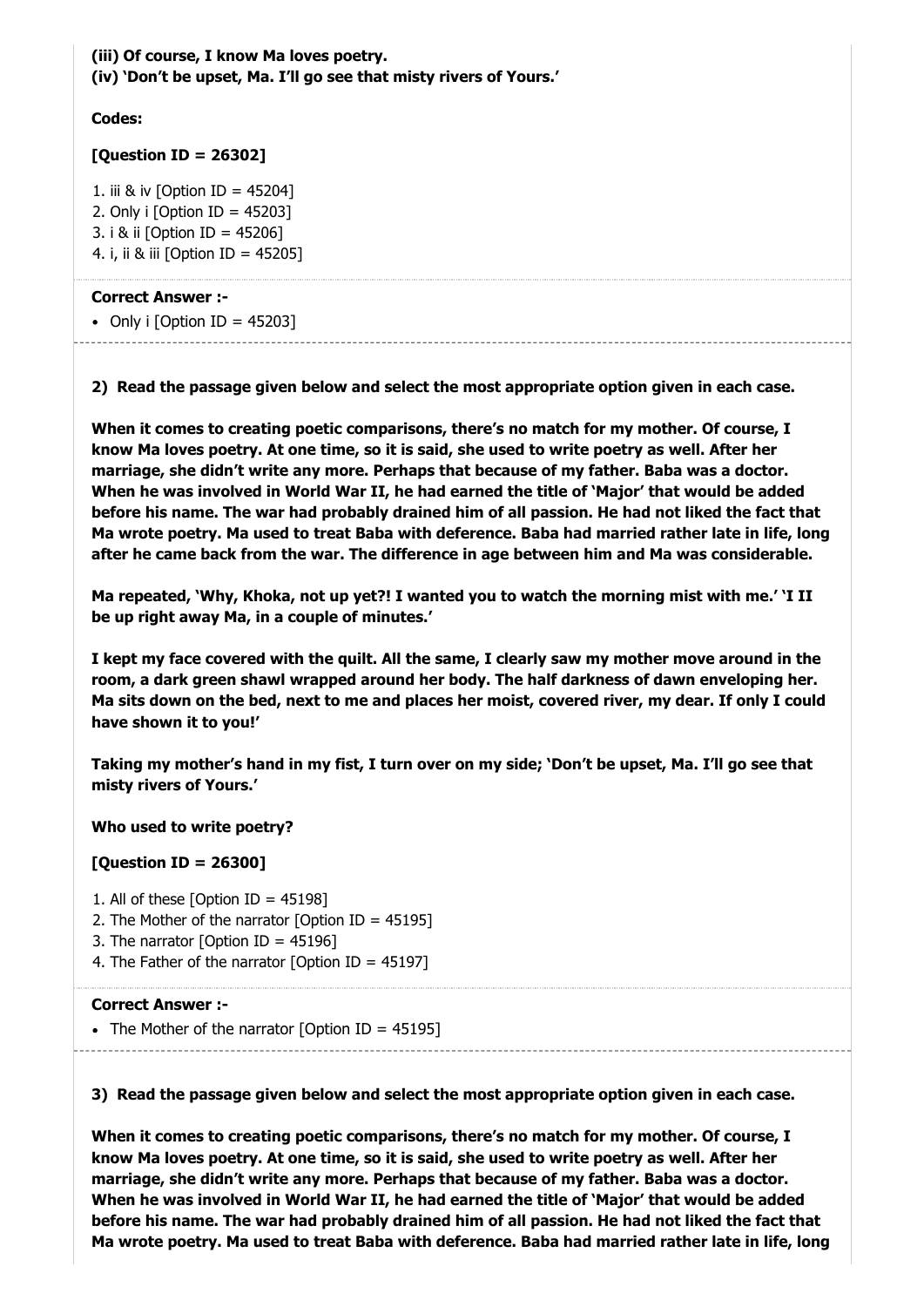**after he came back from the war. The difference in age between him and Ma was considerable.**

**Ma repeated, 'Why, Khoka, not up yet?! I wanted you to watch the morning mist with me.' 'I II be up right away Ma, in a couple of minutes.'**

**I kept my face covered with the quilt. All the same, I clearly saw my mother move around in the room, a dark green shawl wrapped around her body. The half darkness of dawn enveloping her. Ma sits down on the bed, next to me and places her moist, covered river, my dear. If only I could have shown it to you!'**

**Taking my mother's hand in my fist, I turn over on my side; 'Don't be upset, Ma. I'll go see that misty rivers of Yours.'**

**Identify the genre used by the author.**

**[Question ID = 26298]**

- 1. Memoir [Option ID = 45188]
- 2. Social commentary [Option ID = 45187]
- 3. All of these  $[Option ID = 45190]$
- 4. Life Writing [Option ID = 45189]

#### **Correct Answer :-**

• Social commentary [Option ID =  $45187$ ]

**4) Read the passage given below and select the most appropriate option given in each case.**

**When it comes to creating poetic comparisons, there's no match for my mother. Of course, I know Ma loves poetry. At one time, so it is said, she used to write poetry as well. After her marriage, she didn't write any more. Perhaps that because of my father. Baba was a doctor. When he was involved in World War II, he had earned the title of 'Major' that would be added before his name. The war had probably drained him of all passion. He had not liked the fact that Ma wrote poetry. Ma used to treat Baba with deference. Baba had married rather late in life, long after he came back from the war. The difference in age between him and Ma was considerable.**

**Ma repeated, 'Why, Khoka, not up yet?! I wanted you to watch the morning mist with me.' 'I II be up right away Ma, in a couple of minutes.'**

**I kept my face covered with the quilt. All the same, I clearly saw my mother move around in the room, a dark green shawl wrapped around her body. The half darkness of dawn enveloping her. Ma sits down on the bed, next to me and places her moist, covered river, my dear. If only I could have shown it to you!'**

**Taking my mother's hand in my fist, I turn over on my side; 'Don't be upset, Ma. I'll go see that misty rivers of Yours.'**

**From the following sentences identify the one(s) that point(s) to a possible case of prejudice and identity crisis:**

**(i) He had not liked the fact that Ma wrote poetry.**

**(ii) At one time, so it is said, she used to write poetry as well.**

**(iii) The difference in age between him and Ma was considerable.**

**(iv) After her marriage, she didn't write any more.**

**Codes:**

**[Question ID = 26299]**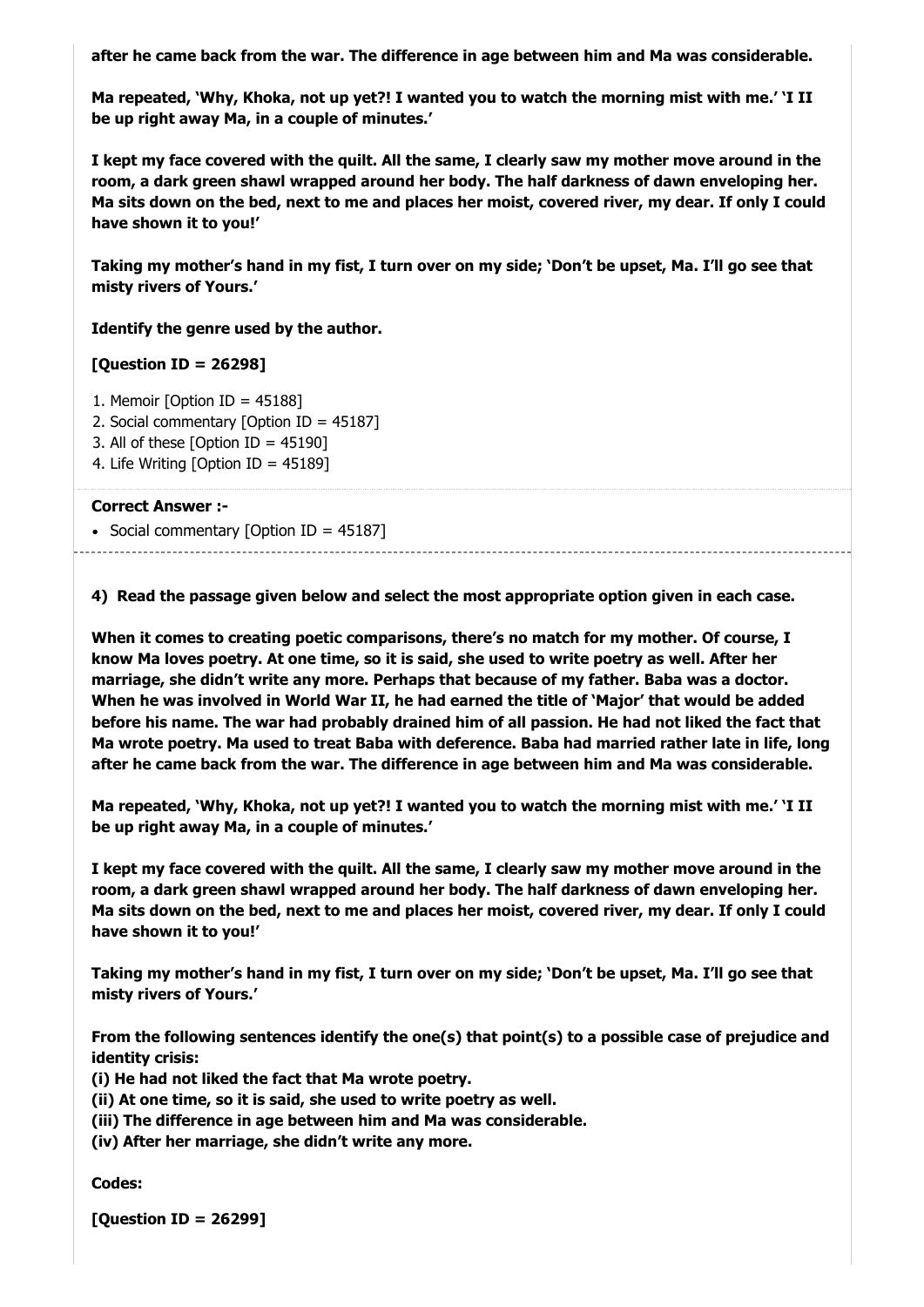1. Only i [Option ID = 45191] 2. i & iv [Option ID = 45192] 3. i, ii & iii [Option ID = 45193] 4. All of these [Option ID =  $45194$ ]

#### **Correct Answer :-**

• Only i  $[Option ID = 45191]$ 

**5) Read the passage given below and select the most appropriate option given in each case.**

**When it comes to creating poetic comparisons, there's no match for my mother. Of course, I know Ma loves poetry. At one time, so it is said, she used to write poetry as well. After her marriage, she didn't write any more. Perhaps that because of my father. Baba was a doctor. When he was involved in World War II, he had earned the title of 'Major' that would be added before his name. The war had probably drained him of all passion. He had not liked the fact that Ma wrote poetry. Ma used to treat Baba with deference. Baba had married rather late in life, long after he came back from the war. The difference in age between him and Ma was considerable.**

**Ma repeated, 'Why, Khoka, not up yet?! I wanted you to watch the morning mist with me.' 'I II be up right away Ma, in a couple of minutes.'**

**I kept my face covered with the quilt. All the same, I clearly saw my mother move around in the room, a dark green shawl wrapped around her body. The half darkness of dawn enveloping her. Ma sits down on the bed, next to me and places her moist, covered river, my dear. If only I could have shown it to you!'**

**Taking my mother's hand in my fist, I turn over on my side; 'Don't be upset, Ma. I'll go see that misty rivers of Yours.'**

**'Don't be upset, Ma. I'll go see that misty rivers of Yours.' Pick the most suitable inference(s) given below.**

**(i) Narrator is consoling the mother.**

**(ii) Narrator is empathising with the mother.**

**(iii) Narrator's empathy towards another woman.**

**(iv) Mutual understanding between the child and the mother.**

#### **Codes:**

#### **[Question ID = 26301]**

1. ii & iv [Option ID = 45199] 2. Only i  $\delta$  [Option ID = 45200] 3. i, ii & iii [Option ID = 45201] 4. i, ii & iv [Option ID = 45202]

## **Correct Answer :-**

 $\bullet$  ii & iv [Option ID = 45199]

# Topic:- DU\_J19\_MA\_ENG\_T8

**1) Read the passage given below and select the most appropriate option given in each case.**

**The one night I found myself thinking of Cheechum and of my childhood. I remember her saying, " you can have anything you want if you want it bad enough." I got up and went for a walk and suddenly it was all so clear. I could quit if I made up my mind. I could leave and work on a farm,**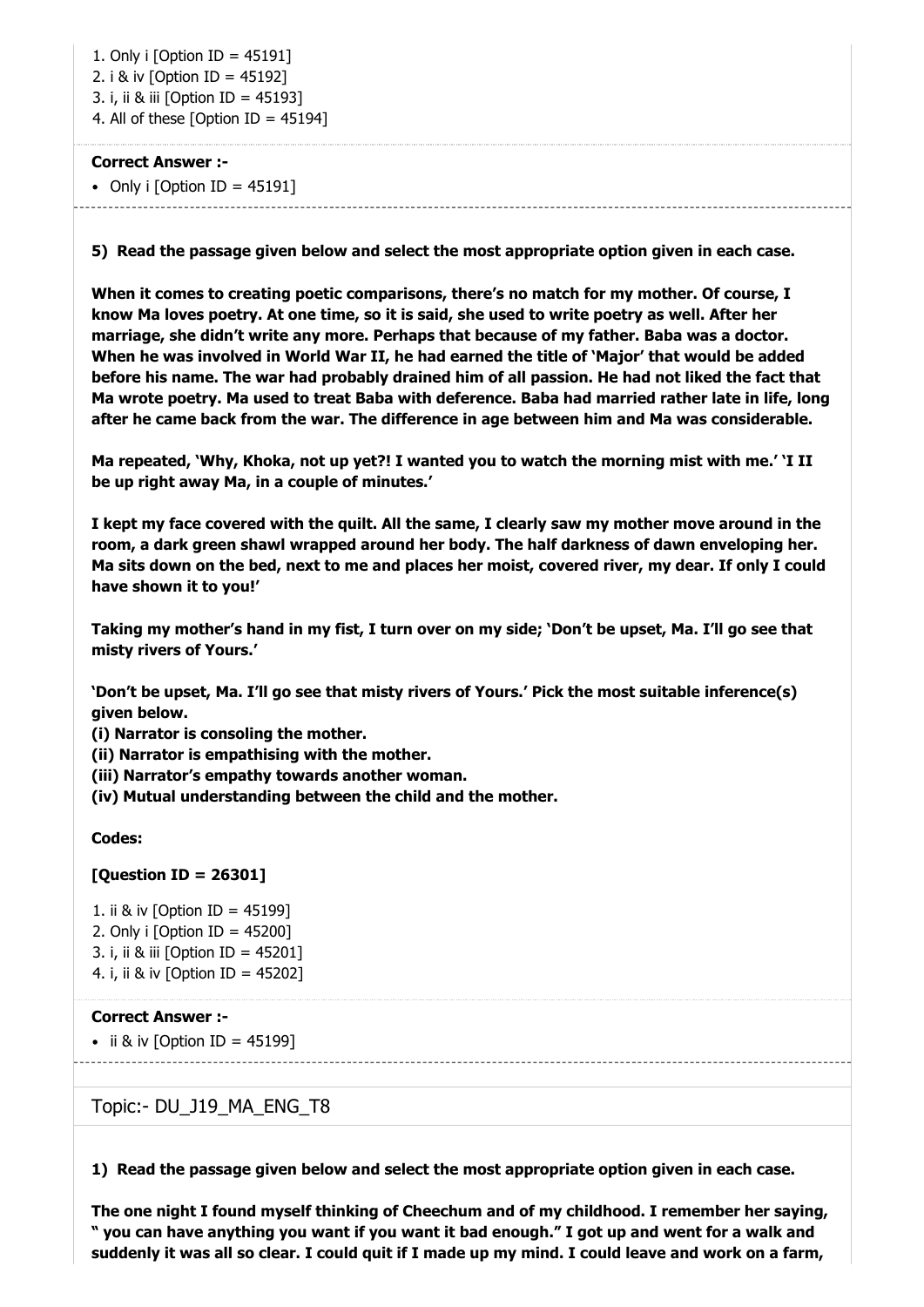**I could scrub floors - anything - I didn't have to stay here. I walked back to our room and cleaned myself up as best as I could, and then went to a small coffee shop on West Hastings and found a girl who had tried to befriend me once at Lil's. She had gone straight and was on some sort of religious kick. I told her I wanted to kick and I needed her help. She took me home and again I went through withdrawal. Although it was worse than the first time, in a way it was easier, because this time my Cheechum was with me the whole time. I could feel her presence in the room with me and I wasn't afraid.**

**From the following sentences identify the one(s) that point to a possible case of substance abuse and attempt(s) at rehabilitation by the narrator.**

**(i) I told her I wanted to kick and I needed her help.**

**(ii) She had gone straight and was on some sort of religious kick.**

**(iii) She took me home and again I went through withdrawal.**

**(iv) I could leave and work on a farm, I could scrub floors - anything - I didn't have to stay here.**

**Codes:**

# **[Question ID = 26306]**

1. Only i [Option ID = 45219] 2. Only i & ii [Option ID = 45220] 3. i, ii & iii [Option ID = 45221] 4. i, ii & iv [Option ID = 45222]

#### **Correct Answer :-**

• Only i  $[Option ID = 45219]$ 

**2) Read the passage given below and select the most appropriate option given in each case.**

**The one night I found myself thinking of Cheechum and of my childhood. I remember her saying, " you can have anything you want if you want it bad enough." I got up and went for a walk and suddenly it was all so clear. I could quit if I made up my mind. I could leave and work on a farm, I could scrub floors - anything - I didn't have to stay here. I walked back to our room and cleaned myself up as best as I could, and then went to a small coffee shop on West Hastings and found a girl who had tried to befriend me once at Lil's. She had gone straight and was on some sort of religious kick. I told her I wanted to kick and I needed her help. She took me home and again I went through withdrawal. Although it was worse than the first time, in a way it was easier, because this time my Cheechum was with me the whole time. I could feel her presence in the room with me and I wasn't afraid.**

# **Identify the genre used by the author.**

# **[Question ID = 26304]**

- 1. Autobiography [Option ID = 45211]
- 2. Biography [Option ID = 45213]
- 3. All of these [Option ID = 45214]
- 4. Fairy Tale [Option ID = 45212]

#### **Correct Answer :-**

• Autobiography [Option ID =  $45211$ ]

**3) Read the passage given below and select the most appropriate option given in each case.**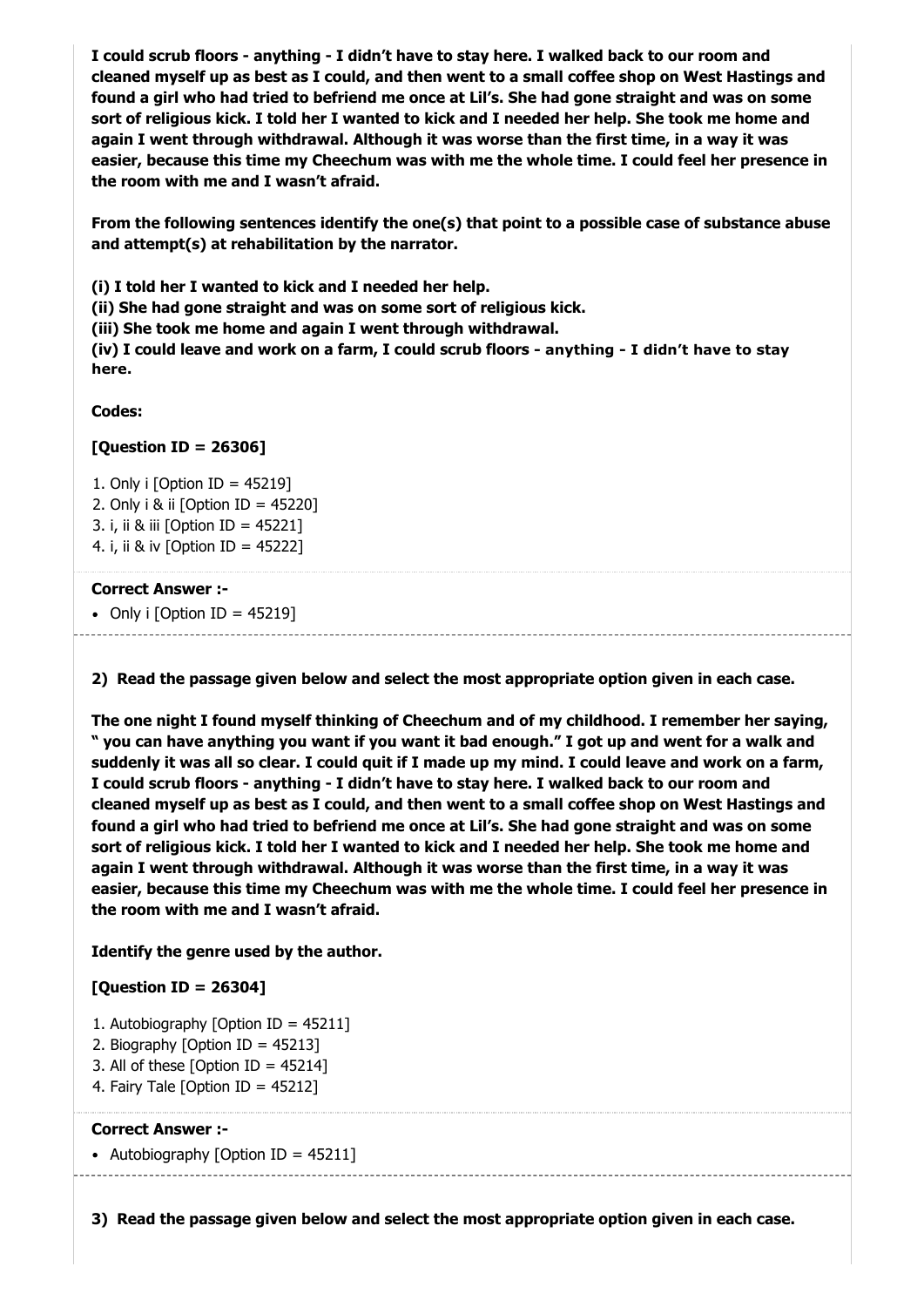**The one night I found myself thinking of Cheechum and of my childhood. I remember her saying, " you can have anything you want if you want it bad enough." I got up and went for a walk and suddenly it was all so clear. I could quit if I made up my mind. I could leave and work on a farm, I could scrub floors - anything - I didn't have to stay here. I walked back to our room and cleaned myself up as best as I could, and then went to a small coffee shop on West Hastings and found a girl who had tried to befriend me once at Lil's. She had gone straight and was on some sort of religious kick. I told her I wanted to kick and I needed her help. She took me home and again I went through withdrawal. Although it was worse than the first time, in a way it was easier, because this time my Cheechum was with me the whole time. I could feel her presence in the room with me and I wasn't afraid.**

#### **Identify the narrative strategy used by the author.**

## **[Question ID = 26307]**

- 1. Flash forward [Option ID = 45224]
- 2. Linear narrative [Option ID = 45223]
- 3. Stream of consciousness [Option ID = 45225]
- 4. Frame story [Option ID = 45226]

#### **Correct Answer :-**

• Linear narrative [Option ID = 45223]

**4) Read the passage given below and select the most appropriate option given in each case.**

**The one night I found myself thinking of Cheechum and of my childhood. I remember her saying, " you can have anything you want if you want it bad enough." I got up and went for a walk and suddenly it was all so clear. I could quit if I made up my mind. I could leave and work on a farm, I could scrub floors - anything - I didn't have to stay here. I walked back to our room and cleaned myself up as best as I could, and then went to a small coffee shop on West Hastings and found a girl who had tried to befriend me once at Lil's. She had gone straight and was on some sort of religious kick. I told her I wanted to kick and I needed her help. She took me home and again I went through withdrawal. Although it was worse than the first time, in a way it was easier, because this time my Cheechum was with me the whole time. I could feel her presence in the room with me and I wasn't afraid.**

**What kind of a novel is this? (i) Bildungsroman (ii) Novel of formation (iii) Novel of education (iv) Dystopian novel**

#### **Codes:**

#### **[Question ID = 26308]**

- 1. Only i [Option ID = 45227]
- 2. Only i & ii  $\delta$  ID = 452281
- 3. Only iv  $[Option ID = 45230]$
- 4. i, ii & iii [Option ID = 45229]

#### **Correct Answer :-**

• Only i [Option ID = 45227]

**5) Read the passage given below and select the most appropriate option given in each case.**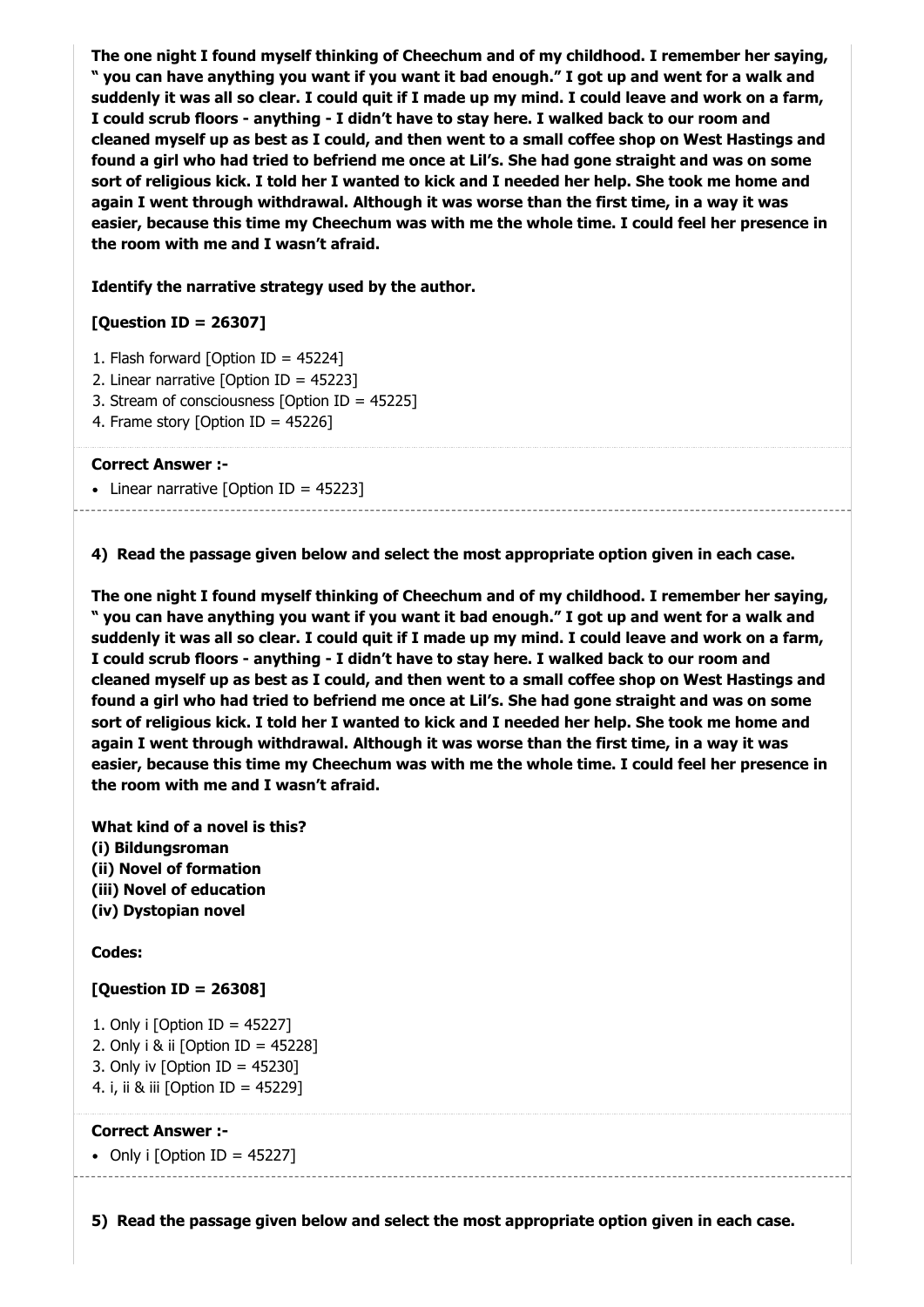**The one night I found myself thinking of Cheechum and of my childhood. I remember her saying, " you can have anything you want if you want it bad enough." I got up and went for a walk and suddenly it was all so clear. I could quit if I made up my mind. I could leave and work on a farm, I could scrub floors - anything - I didn't have to stay here. I walked back to our room and cleaned myself up as best as I could, and then went to a small coffee shop on West Hastings and found a girl who had tried to befriend me once at Lil's. She had gone straight and was on some sort of religious kick. I told her I wanted to kick and I needed her help. She took me home and again I went through withdrawal. Although it was worse than the first time, in a way it was easier, because this time my Cheechum was with me the whole time. I could feel her presence in the room with me and I wasn't afraid.**

**"You can have anything you want if you want it bad enough." The speaker of this line is\_\_\_\_\_\_\_\_\_\_\_\_.**

#### **[Question ID = 26305]**

- 1. Cheechum [Option ID = 45217]
- 2. Lil [Option ID = 45215]
- 3. Speaker [Option ID = 45216]
- 4. None of these [Option ID =  $45218$ ]

#### **Correct Answer :-**

 $\bullet$  Lil [Option ID = 45215]

Topic:- DU\_J19\_MA\_ENG\_T9

#### **1) The 'uncrossable line' refers to the \_\_\_\_\_\_\_\_\_\_\_\_.**

#### **[Question ID = 26331]**

- 1. difference of level of emotion [Option ID = 45320]
- 2. distance between the worlds of the living and the dead [Option ID = 45321]
- 3. borders between countries in which the lovers reside [Option ID = 45319]
- 4. None of these [Option ID = 45322]

#### **Correct Answer :-**

borders between countries in which the lovers reside [Option ID = 45319]

**2) Read the excerpt given below and select the most appropriate option given in each case. Under the blue skies of her native land She languished and began to fade. . . Until surely there flew without a sound Above me, her young shade. But there stretches between us an uncrossable line; In vain my feelings I tried to awaken. The lips that brought the news were made of stone, And I listened like a stone, unshaken. So this is she for whom my soul once burned In the tense and heavy fire, Obsessed, exhausted, driven out of my mind By tenderness and desire! Where are the torments? Where is love? Alas! For the unreturning days' Sweet memory and for the poor credulous Shade, I find no lament, no tears.**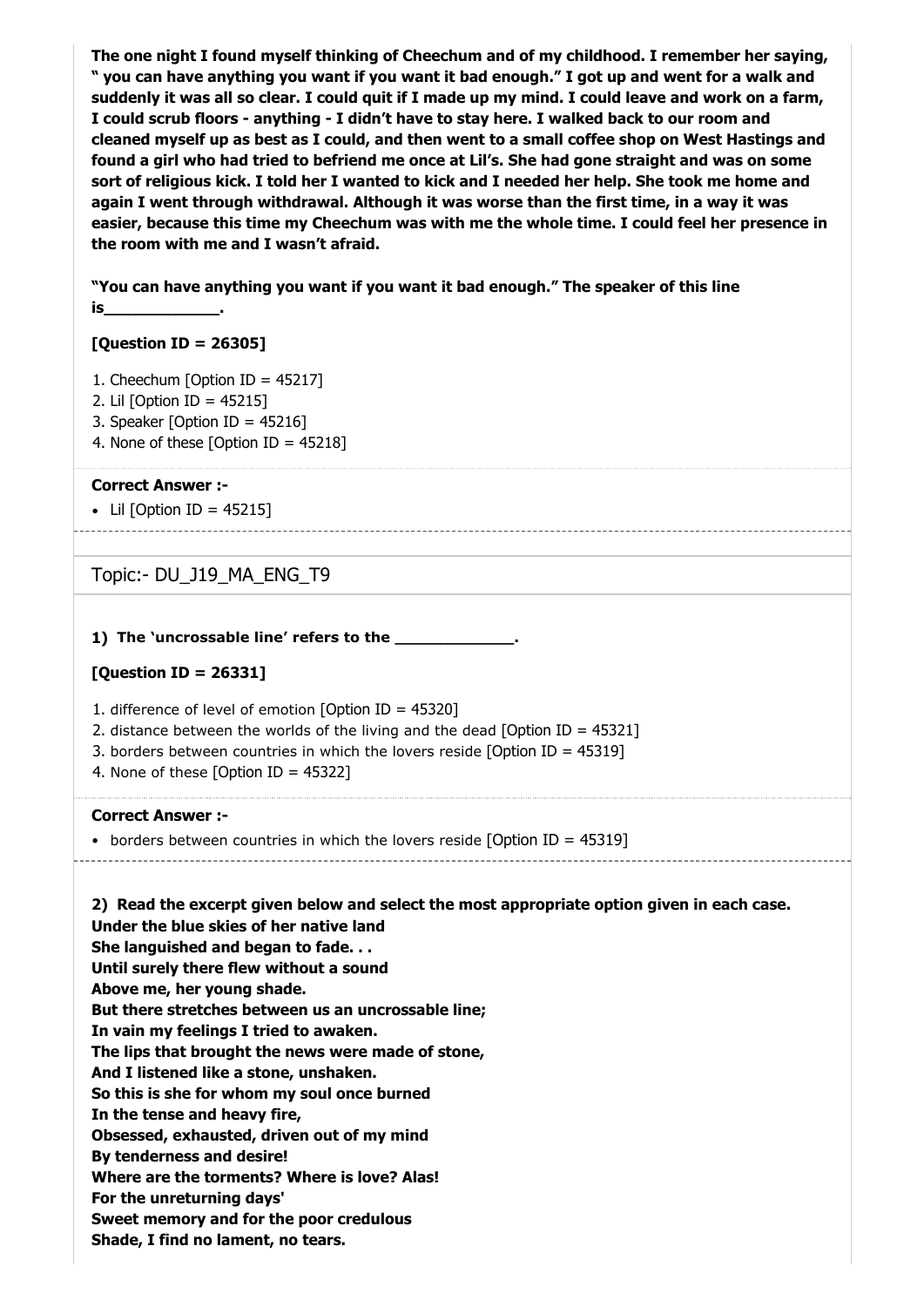The poet is sure that the spirit has flown above him because\_ **(i) she had such deep love for him (ii) she was a good spirit who had gone to heaven (iii) the lover is living on the earth and there is a an uncrossable line between the dead and the living Codes:**

#### **[Question ID = 26312]**

1. ii & iii [Option ID = 45245] 2. i & iii [Option ID = 45244] 3. i & ii [Option ID = 45243] 4. All of these  $[Option ID = 45246]$ 

#### **Correct Answer :-**

 $\bullet$  i & ii [Option ID = 45243]

**3) Read the excerpt given below and select the most appropriate option given in each case. Under the blue skies of her native land She languished and began to fade. . . Until surely there flew without a sound Above me, her young shade. But there stretches between us an uncrossable line; In vain my feelings I tried to awaken. The lips that brought the news were made of stone, And I listened like a stone, unshaken. So this is she for whom my soul once burned In the tense and heavy fire, Obsessed, exhausted, driven out of my mind By tenderness and desire! Where are the torments? Where is love? Alas! For the unreturning days' sweet memory and for the poor credulous Shade, I find no lament, no tears.**

In the above lines the poet expresses a man's feelings at the death of his

#### **[Question ID = 26310]**

- 1. mother  $[Option ID = 45238]$
- 2. sister [Option ID =  $45237$ ]
- 3. beloved  $[Option ID = 45236]$
- 4. child [Option ID = 45235]

#### **Correct Answer :-**

 $\bullet$  child [Option ID = 45235]

**4) Read the excerpt given below and select the most appropriate option given in each case. Under the blue skies of her native land She languished and began to fade. . . Until surely there flew without a sound Above me, her young shade. But there stretches between us an uncrossable line; In vain my feelings I tried to awaken. The lips that brought the news were made of stone,**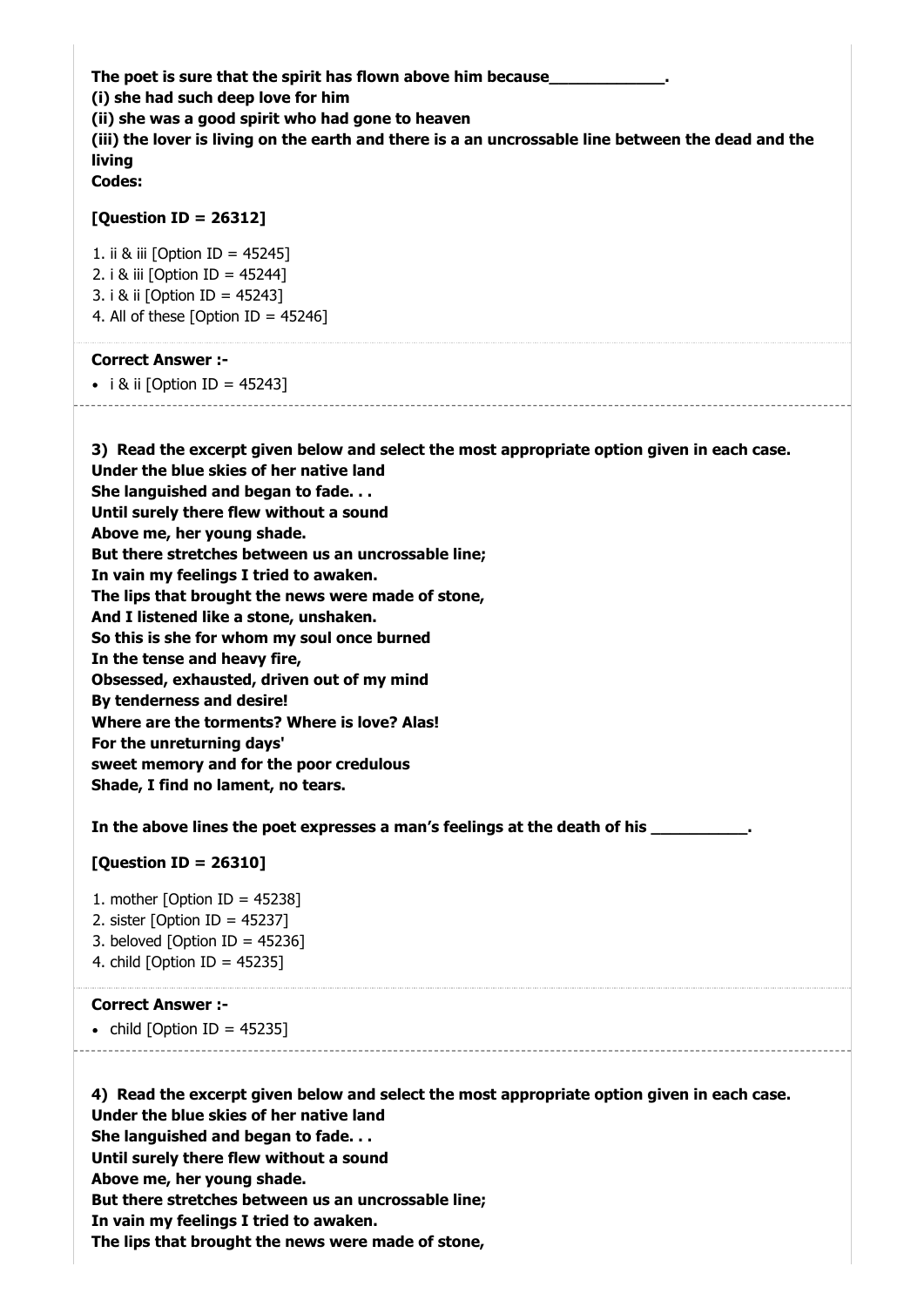**And I listened like a stone, unshaken. So this is she for whom my soul once burned In the tense and heavy fire, Obsessed, exhausted, driven out of my mind By tenderness and desire! Where are the torments? Where is love? Alas! For the unreturning days' sweet memory and for the poor credulous Shade, I find no lament, no tears.**

**"And I Listened like a stone unshaken." Identify the figure of speech used here.**

# **[Question ID = 26311]**

- 1. Hyperbole [Option ID = 45241]
- 2. Metaphor [Option ID = 45239]
- 3. Simile [Option ID = 45240]
- 4. Personification [Option ID = 45242]

#### **Correct Answer :-**

• Metaphor [Option ID =  $45239$ ]

# Topic:- DU\_J19\_MA\_ENG\_T10

**1) Read the passage given below and select the most appropriate option given in each case. It is generally better to deal by speech than by letter; and by the mediation of a third than by a man's self. Letters are good, when a man would draw an answer by letter back again; or when it may serve for a man's justification afterwards to produce his own letter; or where it may be danger to be interrupted, or heard by pieces. To deal in person is good, when a man's face breedeth regard, as commonly with inferiors; or in tender cases, where a man's eye upon the countenance of him with whom he speaketh may give him a direction how far to go; and generally, where a man will reserve to himself liberty either to disavow or to expound."**

**Which one of the following assertions can be deduced from the given extract?**

#### **[Question ID = 26316]**

- 1. All of these  $[Option ID = 45262]$
- 2. The given extract bears the impression of the Periodical essays. [Option ID = 45260]
- 3. The central concern of the given extract is successful dealing. [Option ID = 45259]
- 4. The author of the given extract is in a confused state of mind. [Option ID = 45261]

#### **Correct Answer :-**

 $\bullet$  The central concern of the given extract is successful dealing. [Option ID = 45259]

**2) Read the passage given below and select the most appropriate option given in each case. It is generally better to deal by speech than by letter; and by the mediation of a third than by a man's self. Letters are good, when a man would draw an answer by letter back again; or when it may serve for a man's justification afterwards to produce his own letter; or where it may be danger to be interrupted, or heard by pieces. To deal in person is good, when a man's face breedeth regard, as commonly with inferiors; or in tender cases, where a man's eye upon the countenance of him with whom he speaketh may give him a direction how far to go; and generally, where a man will reserve to himself liberty either to disavow or to expound."**

**The above extract reminds one of the writing style of \_\_\_\_\_\_\_\_\_\_\_\_.**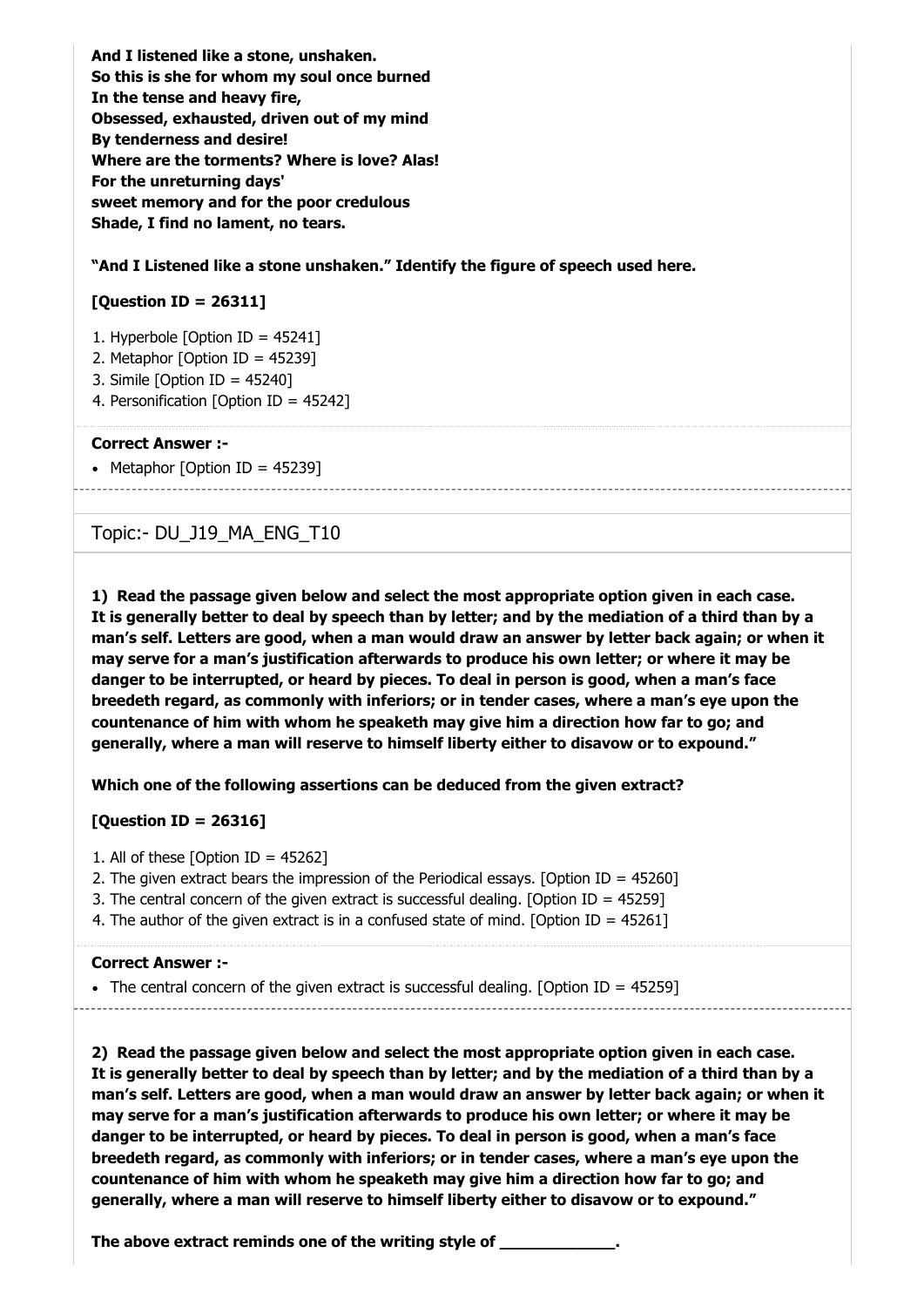#### **[Question ID = 26314]**

- 1. Francis Bacon [Option ID = 45251]
- 2. William Hazlitt [Option ID = 45253]
- 3. George Orwell [Option ID = 45254]
- 4. Charles Lamb [Option ID = 45252]

#### **Correct Answer :-**

• Francis Bacon [Option ID =  $45251$ ]

**3) Read the passage given below and select the most appropriate option given in each case. It is generally better to deal by speech than by letter; and by the mediation of a third than by a man's self. Letters are good, when a man would draw an answer by letter back again; or when it may serve for a man's justification afterwards to produce his own letter; or where it may be danger to be interrupted, or heard by pieces. To deal in person is good, when a man's face breedeth regard, as commonly with inferiors; or in tender cases, where a man's eye upon the countenance of him with whom he speaketh may give him a direction how far to go; and generally, where a man will reserve to himself liberty either to disavow or to expound."**

The author of the given extract appears to be in a

# **[Question ID = 26315]**

- 1. descriptive mood [Option ID = 45257]
- 2. interrogative mood [Option ID = 45258]
- 3. reflexive mood [Option ID = 45255]
- 4. narrative mood [Option ID = 45256]

#### **Correct Answer :-**

• reflexive mood  $[Option ID = 45255]$ 

Topic:- DU\_J19\_MA\_ENG\_T11

#### **1) Read the sonnet given below and select the most appropriate option given in each case.**

**How do I love thee? Let me count the ways. I love thee to the depth and breadth and height My soul can reach, when feeling out of sight For the ends of being and ideal grace. I love thee to the level of every day's Most quiet need, by sun and candle-light. I love thee freely, as men strive for right. I love thee purely, as they turn from praise. I love thee with the passion put to use In my old griefs, and with my childhood's faith. I love thee with a love I seemed to lose With my lost saints. I love thee with the breath, Smiles, tears, of all my life; and, if God choose, I shall but love thee better after death.**

**The first six lines of the sonnet derive their force from the way in which they discuss\_\_\_\_\_\_\_\_\_\_\_\_.**

**[Question ID = 26319]**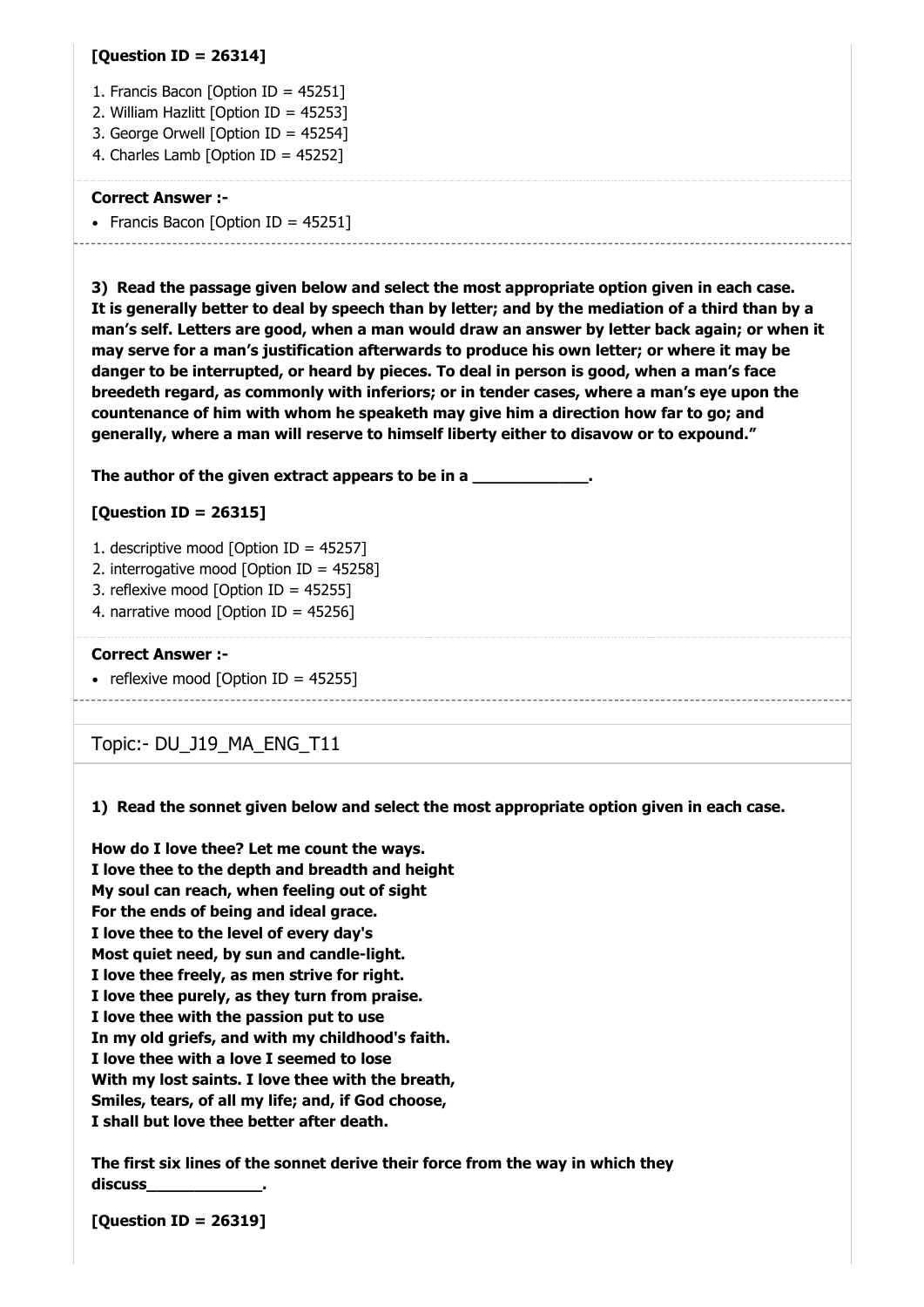**2) Read the sonnet given below and select the most appropriate option given in each case.** 1. the lover and the beloved in terms of each other [Option ID = 45274] 2. the everyday and the sublime in terms of each other [Option ID = 45271] 3. life and death in terms of each other [Option ID = 45273] 4. love and religion in terms of each other [Option ID = 45272] **Correct Answer :-** • the everyday and the sublime in terms of each other [Option ID =  $45271$ ] **How do I love thee? Let me count the ways. I love thee to the depth and breadth and height My soul can reach, when feeling out of sight For the ends of being and ideal grace. I love thee to the level of every day's Most quiet need, by sun and candle-light. I love thee freely, as men strive for right. I love thee purely, as they turn from praise. I love thee with the passion put to use In my old griefs, and with my childhood's faith. I love thee with a love I seemed to lose With my lost saints. I love thee with the breath, Smiles, tears, of all my life; and, if God choose, I shall but love thee better after death.**

The sonnet reveals the period of its composition in the way it

#### **[Question ID = 26320]**

- 1. prioritises imagination over reason as most Romantic poems do [Option ID = 45277]
- 2. depends upon unravelling an elaborate metaphysical conceit [Option ID = 45275]
- 3. articulates the Victorian compromise between faith and doubt [Option ID = 45278]
- 4. rigorously balances reason and passion in an Augustan manner [Option ID = 45276]

#### **Correct Answer :-**

- depends upon unravelling an elaborate metaphysical conceit  $\delta$ Option ID = 45275]
	-

# **3) Read the sonnet given below and select the most appropriate option given in each case.**

**How do I love thee? Let me count the ways. I love thee to the depth and breadth and height My soul can reach, when feeling out of sight For the ends of being and ideal grace. I love thee to the level of every day's Most quiet need, by sun and candle-light. I love thee freely, as men strive for right. I love thee purely, as they turn from praise. I love thee with the passion put to use In my old griefs, and with my childhood's faith. I love thee with a love I seemed to lose With my lost saints. I love thee with the breath, Smiles, tears, of all my life; and, if God choose, I shall but love thee better after death.**

**The sonnet opens with a question that is\_\_\_\_\_\_\_\_\_\_\_\_.**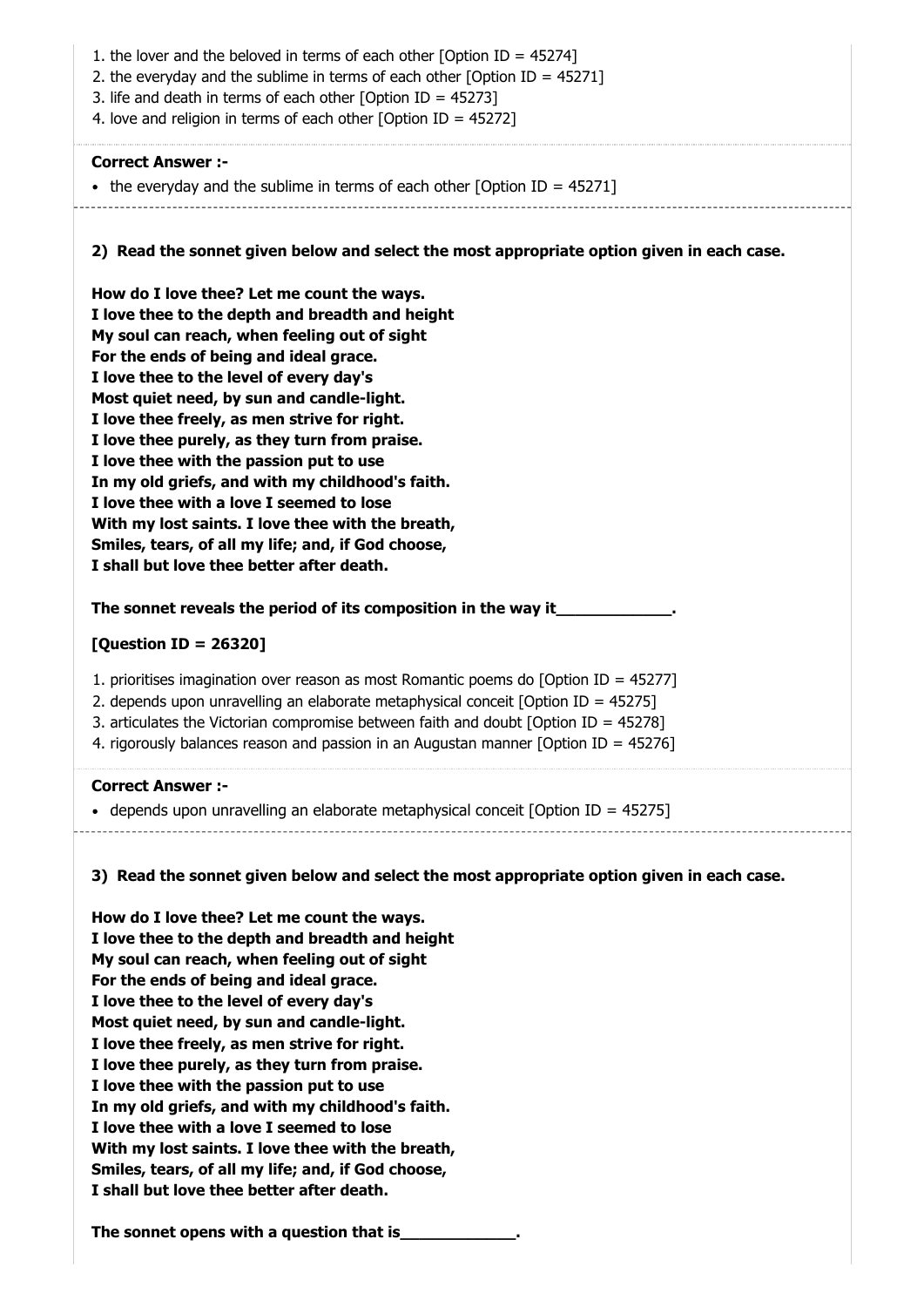#### **[Question ID = 26318]**

- 1. hyperbolical, because it deals with imponderable values [Option ID = 45269]
- 2. hyperbolical, because it deals with the impossible [Option ID = 45270]
- 3. rhetorical, because it makes an impact rather than generates information [Option ID = 45267]
- 4. rhetorical, because the rest of the poem reverses the terms of the question, but answers it [Option ID = 45268]

#### **Correct Answer :-**

• rhetorical, because it makes an impact rather than generates information  $[Option ID = 45267]$ 

# Topic:- DU\_J19\_MA\_ENG\_T12

**1) Read the passage given below and select the most appropriate option given in each case. "So this is the little woman who made the big war! "said Abraham Lincoln, on meeting the author of** Uncle Tom's Cabin **?**

**How, according to Lincoln, did "the little woman" make the "big war"?**

#### **[Question ID = 26324]**

- 1. By writing a powerful book which made an impact on people's minds [Option ID = 45293]
- 2. By mobilising opinion through fiery journalism [Option ID = 45294]
- 3. By successfully leading an army into enemy territory [Option ID = 45292]
- 4. By skilful espionage efforts [Option ID = 45291]

#### **Correct Answer :-**

By skilful espionage efforts [Option ID =  $45291$ ]

**2) Read the passage given below and select the most appropriate option given in each case. "So this is the little woman who made the big war! "said Abraham Lincoln, on meeting the author of** Uncle Tom's Cabin **? Which was the "big war" that he was talking about?**

#### **[Question ID = 26323]**

- 1. World War I [Option ID =  $45288$ ]
- 2. World War II [Option ID = 45289]
- 3. The U.S. War in Afghanistan [Option ID = 45290]
- 4. The U.S.Civil War [Option ID = 45287]

#### **Correct Answer :-**

• The U.S.Civil War [Option ID = 45287]

**3) Read the passage given below and select the most appropriate option given in each case. "So this is the little woman who made the big war! "said Abraham Lincoln, on meeting the author of** Uncle Tom's Cabin **?**

**Who was the " little woman" that Lincoln was alluding to?**

#### **[Question ID = 26322]**

- 1. Harriet Jacobs [Option ID = 45284]
- 2. Harriet Beecher Stowe [Option ID = 45286]
- 3. Margaret Mitchell [Option ID = 45285]
- 4. Mrs. Lincoln [Option ID = 45283]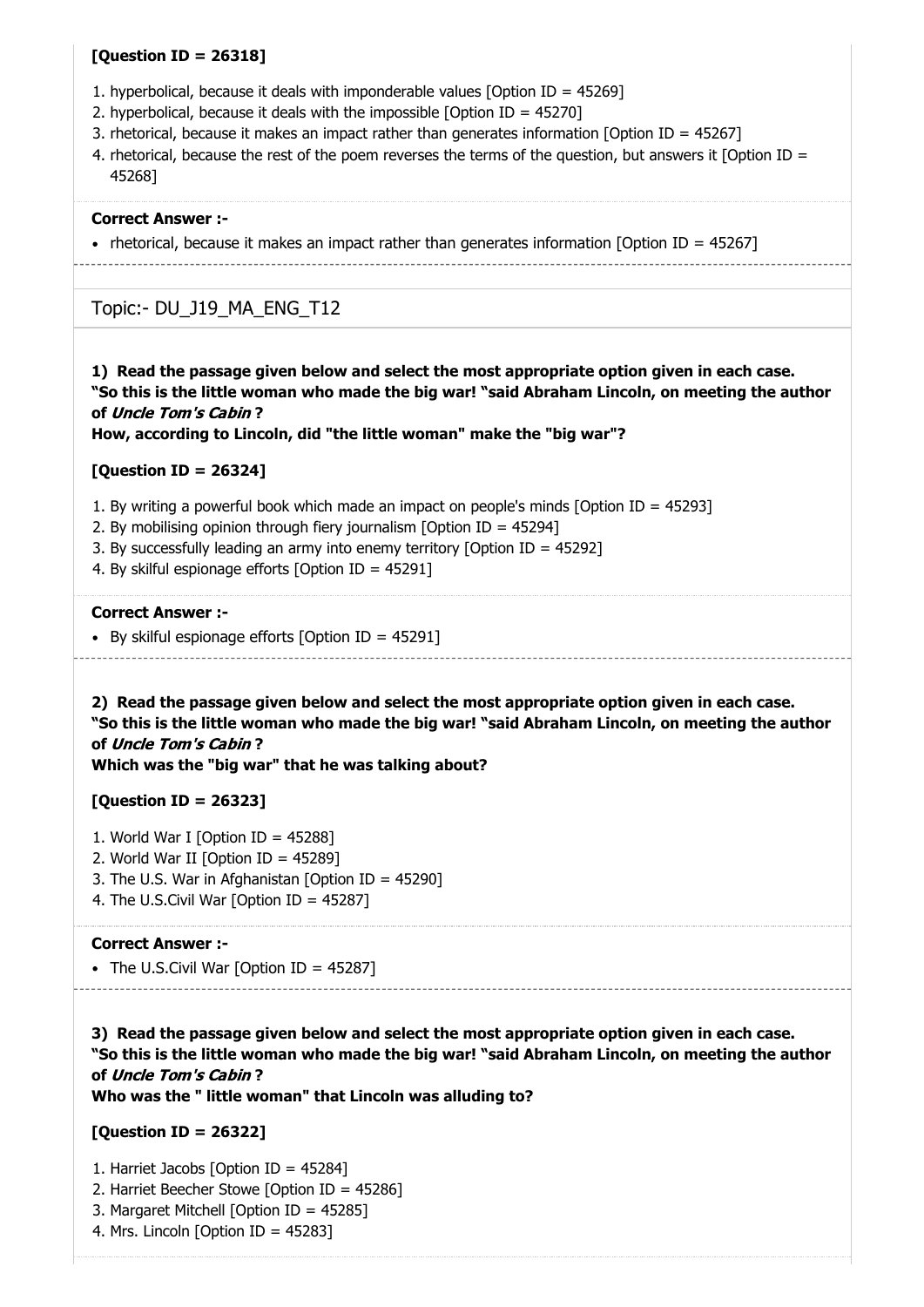#### • Mrs. Lincoln  $[Option ID = 45283]$

**4) Read the passage given below and select the most appropriate option given in each case. "So this is the little woman who made the big war! "said Abraham Lincoln, on meeting the author of** Uncle Tom's Cabin **?**

**The "big war" had a far-reaching historical impact. It resulted in \_\_\_\_\_\_\_\_\_\_\_\_.**

#### **[Question ID = 26325]**

- 1. the secession of the southern states from the American Union [Option ID = 45295]
- 2. the formal abolition of the institution of slavery in the United States of America [Option ID = 45297]
- 3. the beginning of the Cold War between the U.S.A. and the Soviet Union [Option ID = 45298]
- 4. the defeat of Abraham Lincoln in the next presidential elections [Option ID = 45296]

#### **Correct Answer :-**

• the secession of the southern states from the American Union  $[Option ID = 45295]$ 

Topic:- DU\_J19\_MA\_ENG\_T13

**1) Read the passage given below and fill in the blanks with the most appropriate option from the choices given below:**

**………………… (A) criticism would say we should ask the author, and if he/she is dead, we should read biographies, diaries, or letters, until we can guess what the author might have intended. ……………………. (B), however, disagrees. If language is not ours to process, but always ………………… (C) us and comes from outside, and if poems issue from language, not from the ideas which are language's ………………………….. (D), there is no final answer to the question of what any particular example of language in action ultimately means. most appropriate option for the blank A.**

# **[Question ID = 26327]**

- 1. New [Option ID = 45304]
- 2. 20th century [Option ID =  $45306$ ]
- 3. Traditional [Option ID = 45305]
- 4. Puritan [Option ID = 45303]

#### **Correct Answer :-**

• Puritan  $[Option ID = 45303]$ 

**2) Read the passage given below and fill in the blanks with the most appropriate option from the choices given below:**

**………………… (A) criticism would say we should ask the author, and if he/she is dead, we should read biographies, diaries, or letters, until we can guess what the author might have intended. ……………………. (B), however, disagrees. If language is not ours to process, but always ………………… (C) us and comes from outside, and if poems issue from language, not from the ideas which are language's ………………………….. (D), there is no final answer to the question of what any particular example of language in action ultimately means. most appropriate option for the blank D.**

**[Question ID = 26330]**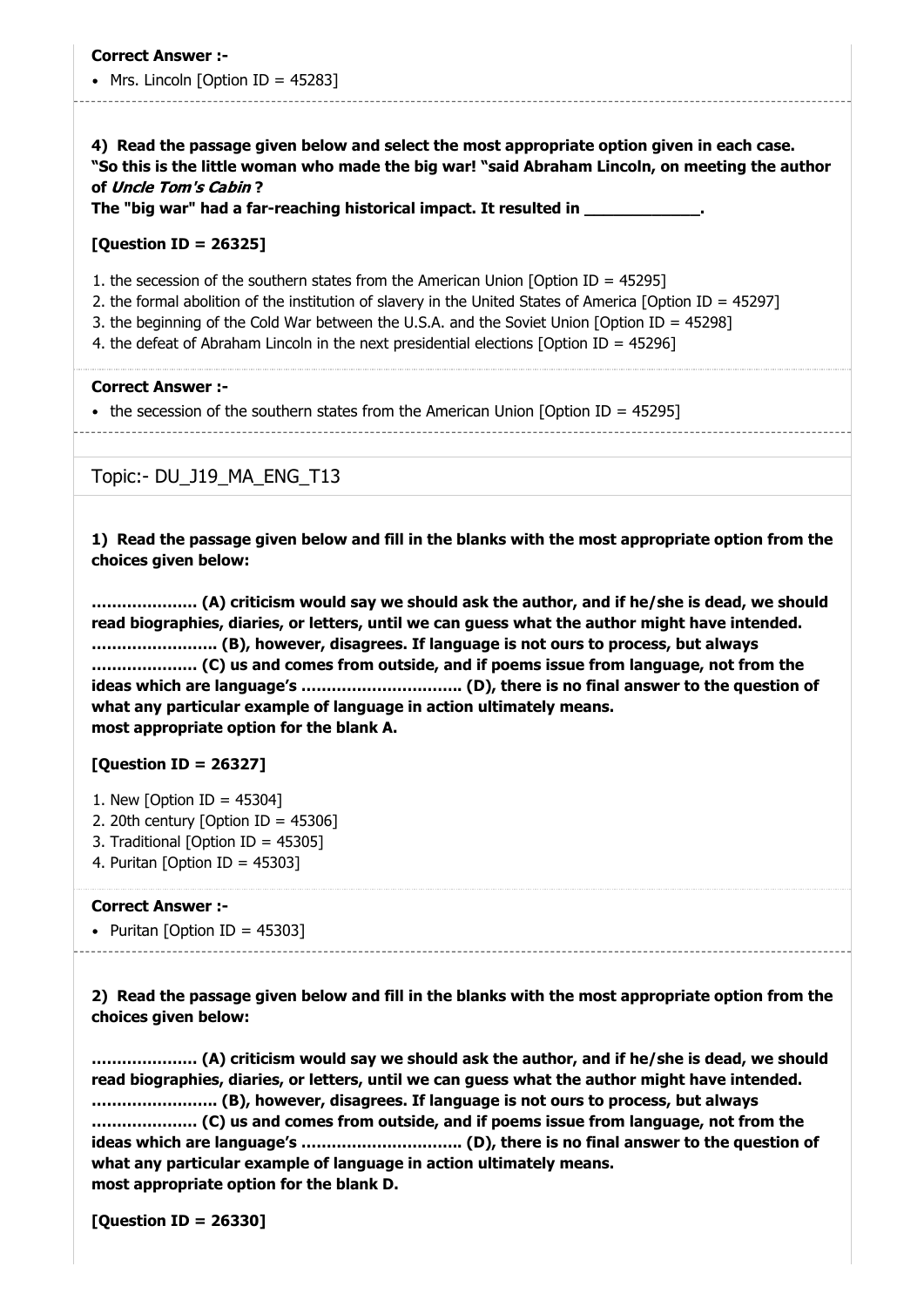1. cause rather than its effect [Option ID = 45315]

- 2. cause and effect  $[Option ID = 45317]$
- 3. effective cause [Option ID = 45318]

4. effect rather than its cause [Option ID = 45316]

#### **Correct Answer :-**

• cause rather than its effect  $[Option ID = 45315]$ 

**3) Read the passage given below and fill in the blanks with the most appropriate option from the choices given below:**

**………………… (A) criticism would say we should ask the author, and if he/she is dead, we should read biographies, diaries, or letters, until we can guess what the author might have intended. ……………………. (B), however, disagrees. If language is not ours to process, but always ………………… (C) us and comes from outside, and if poems issue from language, not from the ideas which are language's ………………………….. (D), there is no final answer to the question of what any particular example of language in action ultimately means. most appropriate option for the blank B.**

# **[Question ID = 26328]**

- 1. Structuralism [Option ID = 45308]
- 2. Poststructuralism [Option ID = 45307]
- 3. Feminism [Option ID = 45310]
- 4. Formalism [Option ID = 45309]

#### **Correct Answer :-**

• Poststructuralism [Option ID = 45307]

**4) Read the passage given below and fill in the blanks with the most appropriate option from the choices given below:**

**………………… (A) criticism would say we should ask the author, and if he/she is dead, we should read biographies, diaries, or letters, until we can guess what the author might have intended. ……………………. (B), however, disagrees. If language is not ours to process, but always ………………… (C) us and comes from outside, and if poems issue from language, not from the ideas which are language's ………………………….. (D), there is no final answer to the question of what any particular example of language in action ultimately means. most appropriate option for the blank C.**

# **[Question ID = 26329]**

- 1. follows [Option ID = 45312]
- 2. replaces [Option ID = 45311]
- 3. pre-exists [Option ID = 45314]
- 4. supersedes [Option ID = 45313]

#### **Correct Answer :-**

**as\_\_\_\_\_\_\_\_\_\_\_\_.**

• replaces  $\sim$  10 TD = 45311]

# Topic:- DU\_J19\_MA\_ENG\_OTH\_T14

**1) A supposition or proposition made at the beginning of investigation is known**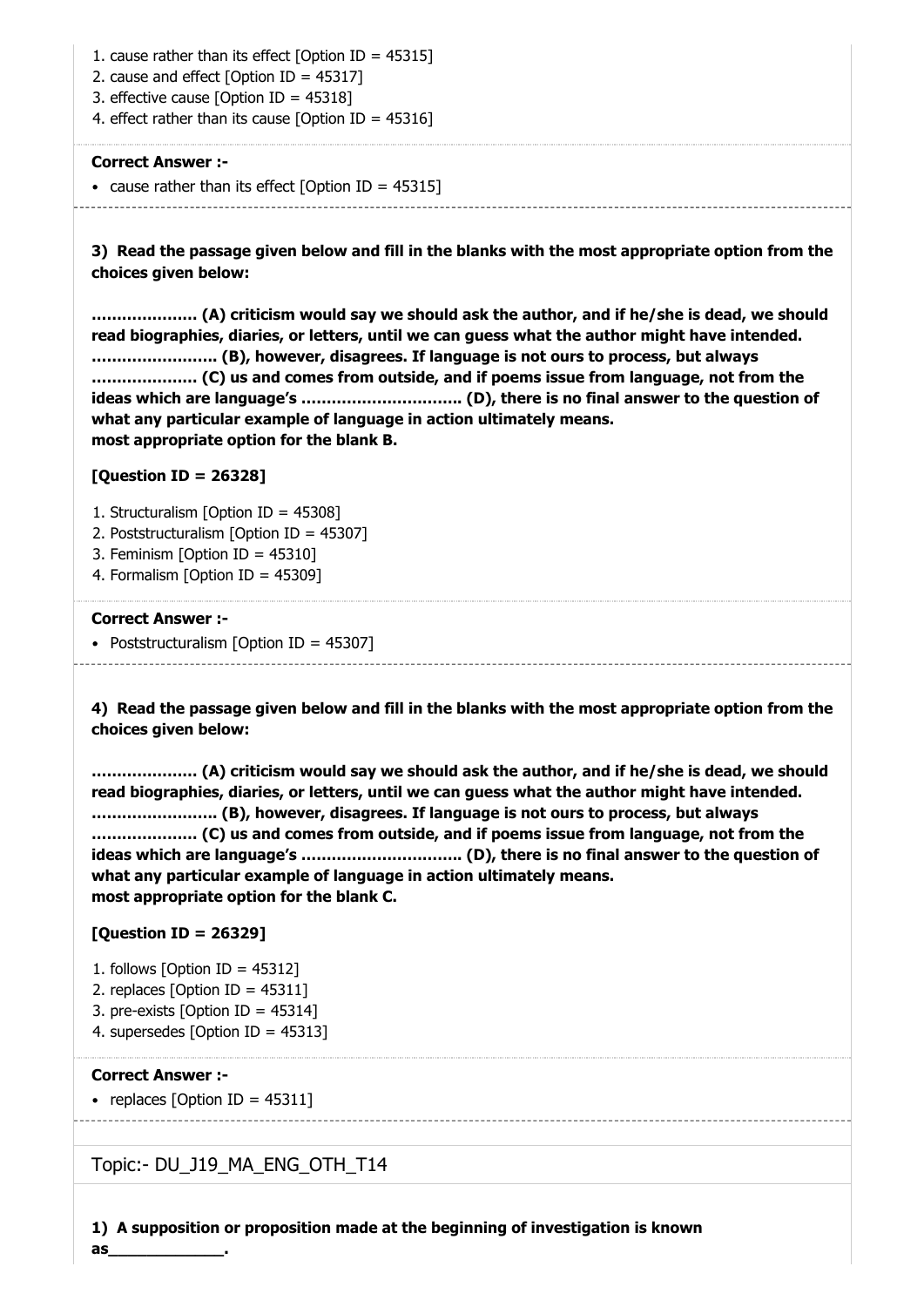# **[Question ID = 26267]**

- 1. Synthesis [Option ID =  $45066$ ]
- 2. Thesis  $[Option ID = 45063]$
- 3. Synopsis [Option ID = 45065]
- 4. Hypothesis [Option ID = 45064]

#### **Correct Answer :-**

• Thesis [Option ID =  $45063$ ]

#### **2) Which of the following statement best describes the imagist movement?**

## **[Question ID = 26230]**

- 1. An effort to free poetry from excessive romanticism and facile emotionalism, replacing it with a precision and clarity of imagery [Option ID =  $44917$ ]
- 2. An attention to alternate states of consciousness and uncanny imagery [Option ID = 44916]
- 3. The neo-platonic poetics that stresses the importance of poetry aiming to achieve its ideal "form" [Option  $ID = 44918$
- 4. The resurrection of Romantic poetic sensibility [Option ID = 44915]

#### **Correct Answer :-**

• The resurrection of Romantic poetic sensibility  $[Option ID = 44915]$ 

**3) Which of the following statements are true about the Elizabethan Revenge Tragedies?**

**(i) Rape, adultery and murder are prominent features of this category of plays.**

**(ii) Structure of world seems mysterious and it results into a lot of cynicism.**

**(iii) These plays underline the limitations of criminal vision.**

**(iv) These plays present highly formalised and rather idealised picture of divine justice. Codes:**

#### **[Question ID = 26256]**

- 1. i, iii & iv [Option ID = 45021]
- 2. i, ii & iii [Option ID = 45019]
- 3. i, ii & iv [Option ID = 45020] 4. All of these  $[Option ID = 45022]$

#### **Correct Answer :-**

 $\bullet$  i, ii & iii  $[Option ID = 45019]$ 

#### **4) Which of the following statement(s) is/are correct about "Tintern Abbey"?**

**(i) It is a central statement of the poet's faith in the restorative and associative power of nature. (ii) It describes the development of the poet's own love of nature. Codes:**

#### **[Question ID = 26249]**

1. Both i & ii [Option ID = 44993] 2. i [Option ID = 44991]

- 3. ii [Option ID = 44992]
- 4. None of these [Option ID =  $44994$ ]

#### **Correct Answer :-**

i [Option ID = 44991]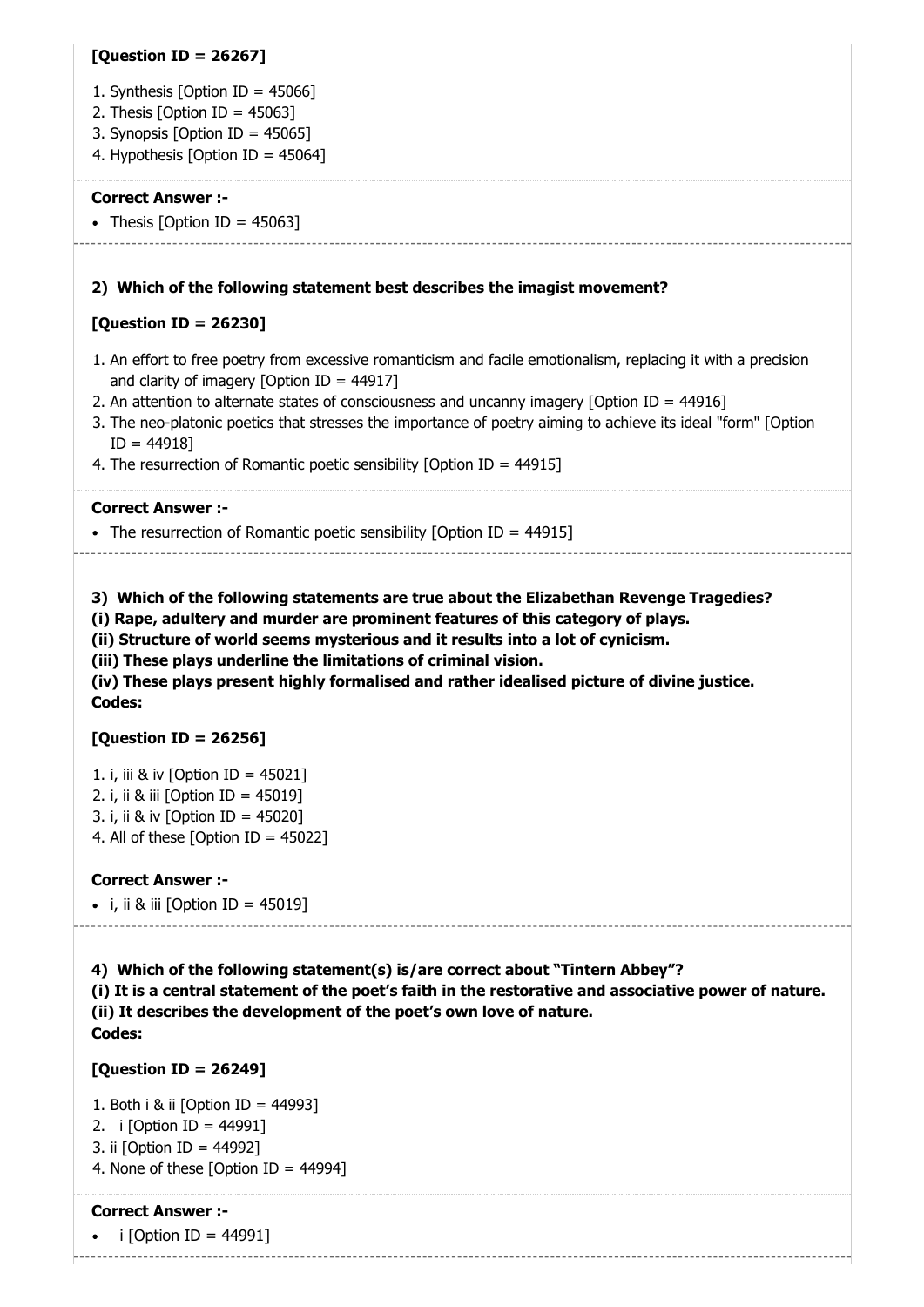**5) Which of the following statements about Jonathan Swift are true? (i) His style is simple, direct and colloquial. (ii) His style is ornamental and rhetorical. (iii) He is a satirist. (iv) His favourite instrument is irony. Codes:**

#### **[Question ID = 26266]**

1. i, iii & iv [Option ID = 45061] 2. i, ii & iii [Option ID = 45059] 3. All of these [Option ID =  $45062$ ] 4. ii, iii & iv [Option ID = 45060]

#### **Correct Answer :-**

• i, ii & iii  $[Option ID = 45059]$ 

#### **6) Which of the following statement best describes Pathetic Fallacy?**

#### **[Question ID = 26269]**

- 1. An incantation used to invoke a deity or the supernatural. [Option ID = 45073]
- 2. An ingenious or fanciful comparison or metaphor. [Option ID = 45074]
- 3. A conversation or speech characterized by quick, witty comments or replies. [Option ID = 45072]
- 4. Some human emotions or feelings being ascribed to an inanimate natural object. [Option ID = 45071]

#### **Correct Answer :-**

• Some human emotions or feelings being ascribed to an inanimate natural object. [Option ID = 45071]

# **7) Which of the following play of Shakespeare observes the three unities?**

# **[Question ID = 26240]**

- 1. The Tempest [Option ID = 44957]
- 2. Hamlet [Option ID = 44955]
- 3. Macbeth [Option ID = 44956]
- 4. As You Like It [Option ID = 44958]

#### **Correct Answer :-**

• Hamlet [Option ID = 44955]

#### **8) Which of the following is / are true about Brecht's "Epic Theatre"?**

#### **[Question ID = 26250]**

- 1. It uses songs to comment on the action. [Option ID =  $44997$ ]
- 2. All of these  $\lceil$ Option  $\lceil D \rceil$  = 44998 $\lceil$
- 3. It rejects Aristotelian Principles. [Option ID = 44995]
- 4. It regards plays as a series of loosely connected scenes. [Option ID = 44996]

#### **Correct Answer :-**

• It rejects Aristotelian Principles. [Option ID = 44995]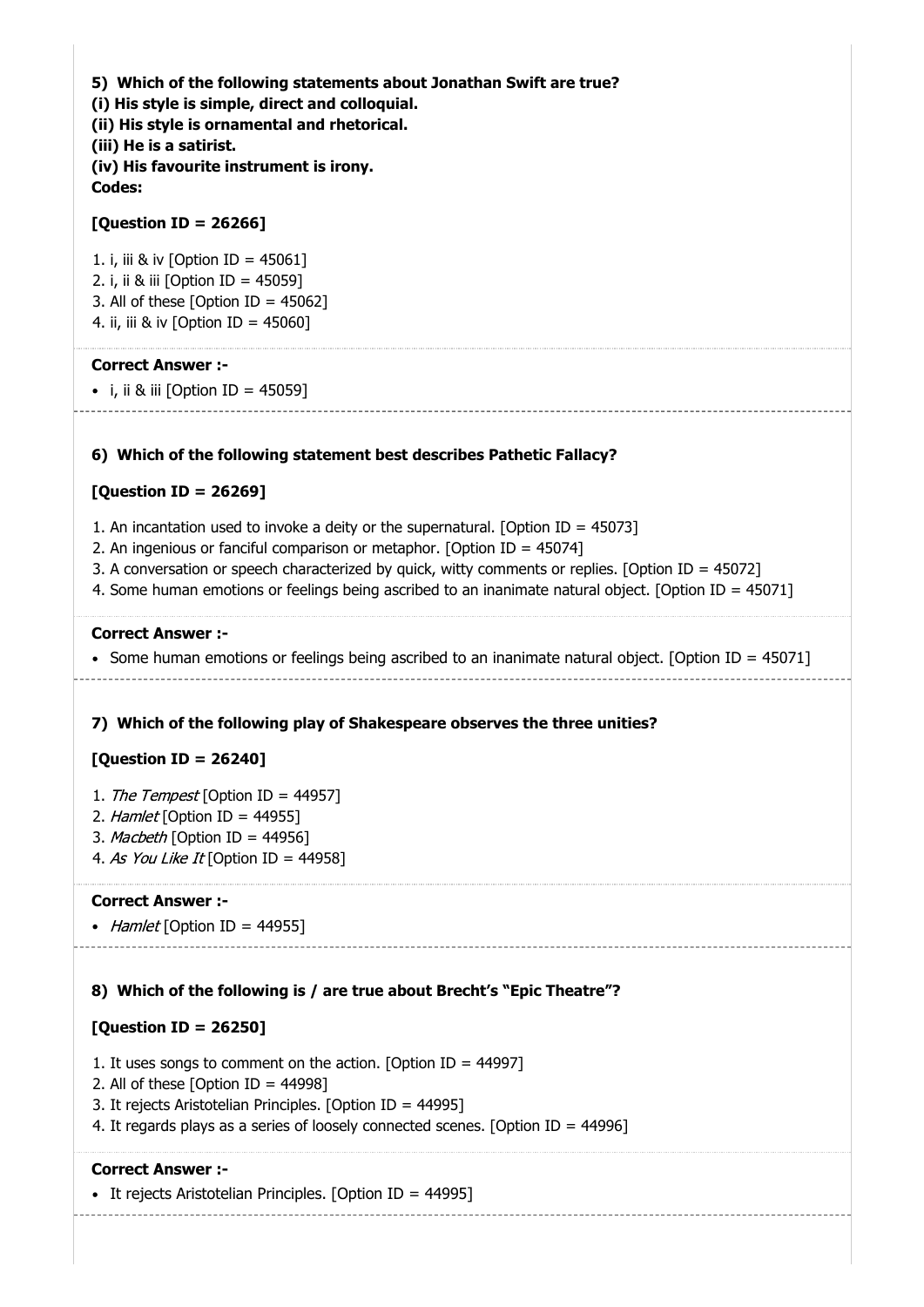# **9) Which of the following methods of instruction relies on Socratic method of questioning to get students to think logically about problems in the context in which they occur?**

# **[Question ID = 26261]**

- 1. Field Trip [Option ID = 45040]
- 2. Case Study Method [Option ID = 45041]
- 3. Laboratory Classroom [Option ID = 45039]
- 4. Lecture Method [Option ID = 45042]

#### **Correct Answer :-**

• Laboratory Classroom [Option ID = 45039]

## **10) Which of the following is true about the Yoknapatawpha county in many of William Faulkner's novels?**

# **[Question ID = 26234]**

- 1. It is the setting of Faulkner's first novel [Option ID = 44934]
- 2. It is a name derived from a Victorian town. [Option ID = 44931]
- 3. It is a fictional county in Mississippi. [Option ID = 44933]
- 4. It is the birth place of Faulkner. [Option ID = 44932]

#### **Correct Answer :-**

It is a name derived from a Victorian town. [Option ID = 44931]

# **11) Which of the following is true about Jacobean Drama?**

# **[Question ID = 26252]**

- 1. Audience expected intense evil and intrigue. [Option ID = 45004]
- 2. Fear of female agency breaded the need for prurient entertainment. [Option ID = 45005]
- 3. All of these [Option ID =  $45006$ ]
- 4. Necessity and fear became motivating force in the new world. [Option ID = 45003]

# **Correct Answer :-**

• Necessity and fear became motivating force in the new world. [Option ID =  $45003$ ]

# **12) Which one of the following is a closet drama?**

# **[Question ID = 26264]**

- 1. The Beggar's Opera by John Gay [Option ID = 45051]
- 2. Prometheus Unbound by P B Shelley [Option ID = 45052]
- 3. Hyperion by John Keats [Option ID = 45053]
- 4. None of these  $[Option ID = 45054]$

# **Correct Answer :-**

• The Beggar's Opera by John Gay [Option ID = 45051]

# **13) Which among the following is not a Gothic novel?**

# **[Question ID = 26258]**

1. The House of the Seven Gables [Option ID = 45030]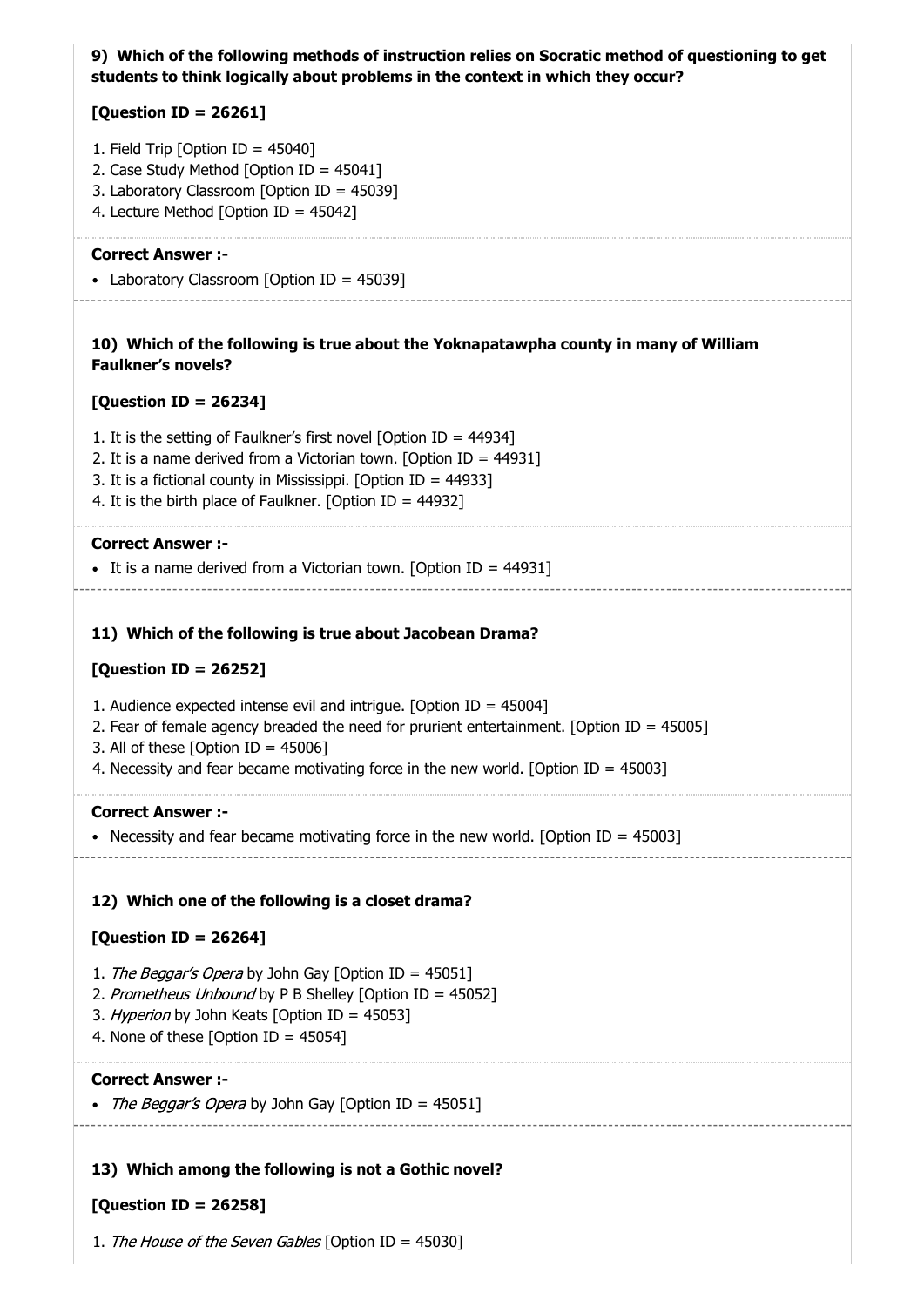| 2. The Mysteries of Udolpho [Option ID = 45027]<br>3. The Ghost Map [Option ID = 45029]<br>4. The Strange Case of Dr Jekyll and Mr Hyde [Option ID = 45028]                                                                                                                                                                    |
|--------------------------------------------------------------------------------------------------------------------------------------------------------------------------------------------------------------------------------------------------------------------------------------------------------------------------------|
| <b>Correct Answer:-</b><br>The Mysteries of Udolpho [Option ID = 45027]                                                                                                                                                                                                                                                        |
| 14) Which among the following is the most appropriate statement about Formalist Critics?                                                                                                                                                                                                                                       |
| [Question ID = 26226]                                                                                                                                                                                                                                                                                                          |
| 1. Everything outside the text is irrelevant for them because it is not static. [Option ID = $44901$ ]<br>2. All of these [Option ID = $44902$ ]<br>3. They seek a static, unchanging universal Truth within the text. [Option ID = $44900$ ]<br>4. They look only at the text and how well it is dressed. [Option ID = 44899] |
| <b>Correct Answer:-</b>                                                                                                                                                                                                                                                                                                        |
| • They look only at the text and how well it is dressed. [Option ID = 44899]                                                                                                                                                                                                                                                   |
| 15) Pick the odd one out                                                                                                                                                                                                                                                                                                       |
| [Question ID = 26235]                                                                                                                                                                                                                                                                                                          |
| 1. George Bernard Shaw [Option ID = 44937]<br>2. Seamus Heaney [Option ID = 44935]<br>3. James Joyce [Option ID = $44938$ ]<br>4. Saul Bellow [Option ID = 44936]                                                                                                                                                              |
| <b>Correct Answer :-</b><br>• Seamus Heaney [Option ID = 44935]                                                                                                                                                                                                                                                                |
| 16) In Jonson's Comedy of Humours, humour is used to suggest<br>(i) obsession<br>(ii) quirk of character<br>(iii) a disease<br>(iv) madness<br>Codes:                                                                                                                                                                          |
| [Question ID = 26253]                                                                                                                                                                                                                                                                                                          |
| 1. iii & iv [Option ID = 45009]<br>2. ii & iii [Option ID = 45008]<br>3. i & iv [Option ID = 45010]<br>4. i & ii [Option ID = 45007]                                                                                                                                                                                           |
| <b>Correct Answer:-</b><br>• i & ii [Option ID = 45007]                                                                                                                                                                                                                                                                        |

#### **17) Identify the novel that outlines a feminist utopia.**

#### **[Question ID = 26246]**

1. Virginia Woolf's A Room of One's Own [Option ID = 44980]

2. Sally Morgan's My Place [Option ID = 44981]

3. Rokeya Sakhawat Hossain's Sultana's Dream [Option ID = 44979]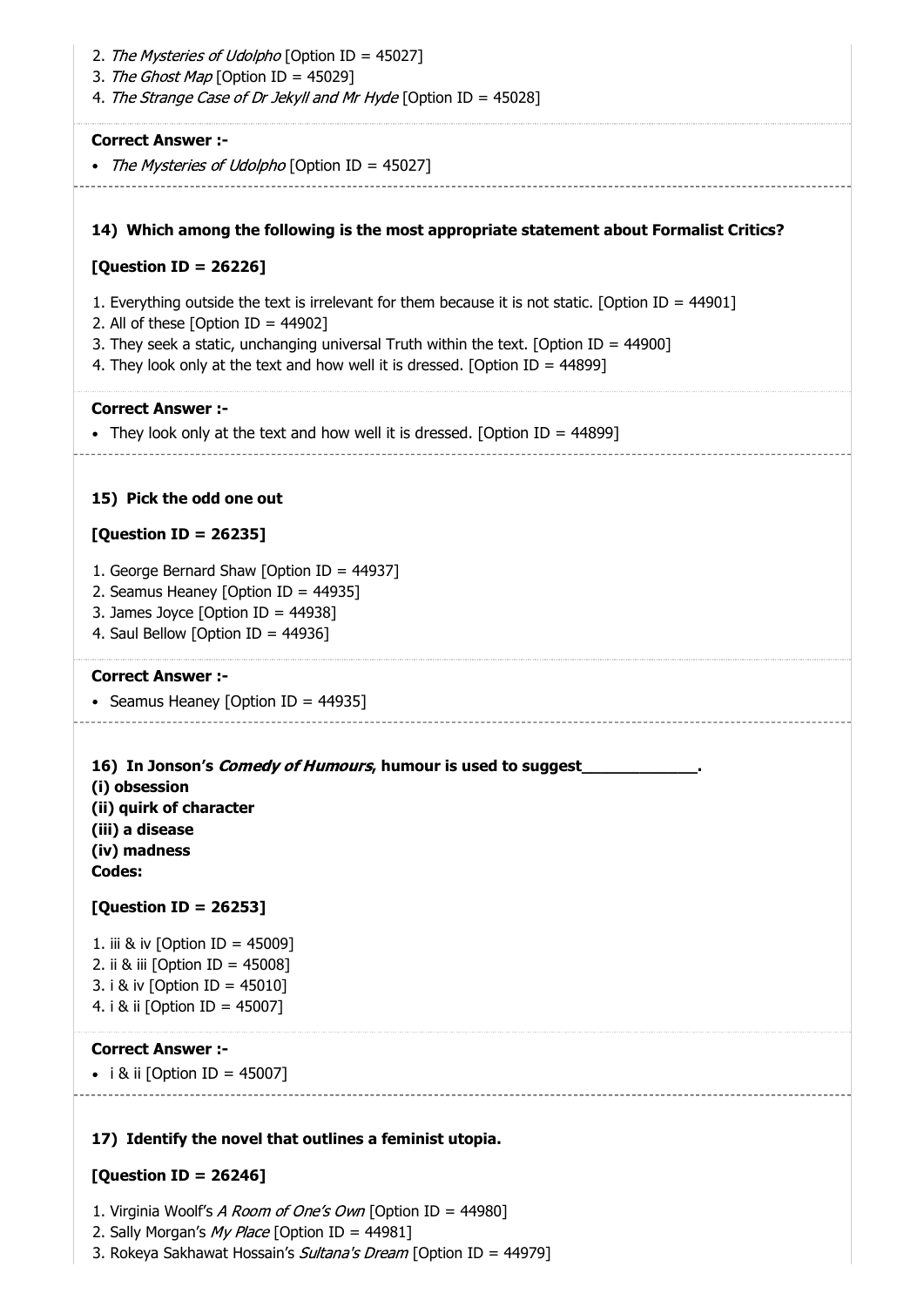4. Anita Nair's *The Ladies Coupe* [Option ID = 44982]

#### **Correct Answer :-**

• Rokeya Sakhawat Hossain's *Sultana's Dream* [Option ID = 44979]

**18) Wordsworth in his 'Preface to Lyrical Ballads' advocates the choice of rustic life on the grounds that\_\_\_\_\_\_\_\_\_\_\_\_.**

**(i) in rural life the essential passions of heart find a better soil to attain maturity**

**(ii) in it our elementary feelings co-exist in a state of greater simplicity**

**(iii) the passions of men are incorporated with the beautiful and permanent forms of nature (iv) rural life can be easily comprehended**

# **Codes:**

# **[Question ID = 26254]**

1. i, iii & iv [Option ID = 45013] 2. i, ii & iv [Option ID = 45011] 3. All of these  $[Option ID = 45014]$ 4. ii, iii & iv [Option ID = 45012]

#### **Correct Answer :-**

• i, ii & iv  $[Option ID = 45011]$ 

**19) Metaphysical conceit is \_\_\_\_\_\_\_\_\_ .**

#### **[Question ID = 26229]**

1. a metaphor [Option ID =  $44912$ ]

2. a simile  $[Option ID = 44911]$ 

- 3. a far- fetched comparison between two things [Option ID = 44913]
- 4. a symbol of nature [Option ID =  $44914$ ]

#### **Correct Answer :-**

• a simile  $[Option ID = 44911]$ 

**20) "Ain't I a Woman: Black Women and Feminism" is the book by Bell Hooks which argues that black women have, historically, been wary of the feminist movement. Among the following statements what is the appropriate reason for the problematic relationship of black women and feminism.**

# **[Question ID = 26242]**

- 1. Black women consider feminism to be a movement which addresses the needs of white, middle-class women only. [Option ID = 44966]
- 2. Black women think that feminism is disruptive of family values. [Option ID =  $44963$ ]
- 3. Black women think that feminism is anti-man. [Option ID =  $44965$ ]
- 4. Black women think that feminism is too shrill as a movement. [Option ID =  $44964$ ]

#### **Correct Answer :-**

Black women think that feminism is disruptive of family values. [Option ID =  $44963$ ]

**21) \_\_\_\_\_\_\_\_\_\_\_\_\_\_\_\_is a controversial alternative way of analyzing literature created by literary scholar Franco Moretti.**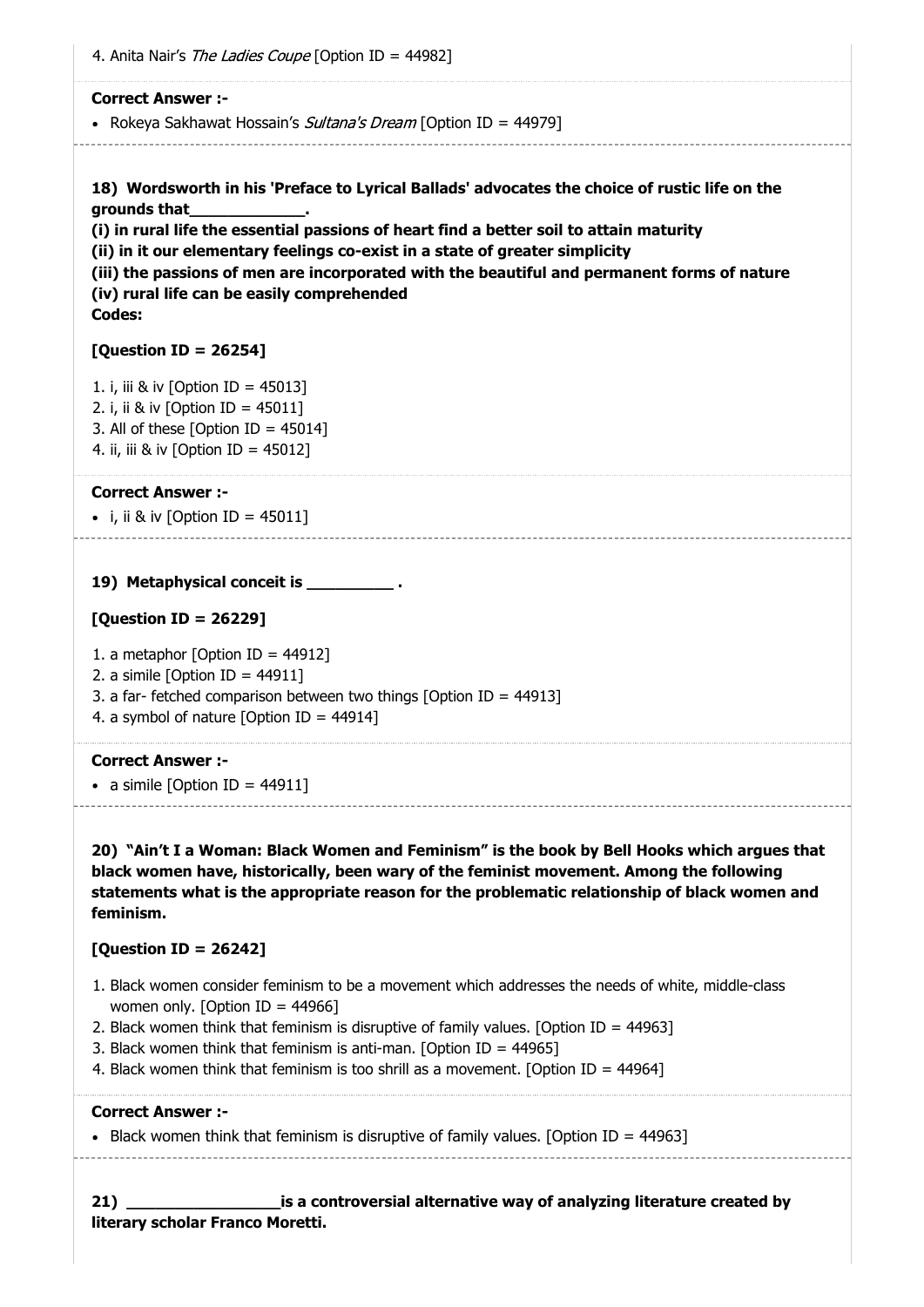#### **[Question ID = 26247]**

- 1. Distant Reading [Option ID = 44985]
- 2. Close Reading [Option ID = 44984]
- 3. Parallel Reading [Option ID = 44983]
- 4. Unreading [Option ID = 44986]

#### **Correct Answer :-**

• Parallel Reading [Option ID = 44983]

**22) Charles Lamb's essays are famous for \_\_\_\_\_\_\_\_\_\_\_\_. (i) presenting a peculiar blend of humour and pathos (ii) their objective assessment of the subject (iii) autobiographical element (iv) their ornamental language Codes:**

#### **[Question ID = 26265]**

1. iii & iv [Option ID = 45056] 2. i & c [Option ID = 45057] 3. i & ii [Option ID = 45055] 4. All of these [Option ID =  $45058$ ]

#### **Correct Answer :-**

• i & ii [Option ID = 45055]

#### **23) Who, among the following artists, was associated with Third Theatre ?**

#### **[Question ID = 26244]**

- 1. Badal Sircar [Option ID = 44972]
- 2. Tom Stoppard [Option ID = 44974]
- 3. Habib Tanvir [Option ID = 44971]
- 4. Dario Fo [Option ID = 44973]

#### **Correct Answer :-**

• Habib Tanvir [Option ID =  $44971$ ]

#### **24) Who among the following English poets has written a poem on 1947 Partition of India?**

#### **[Question ID = 26232]**

- 1. John Burton [Option ID = 44926]
- 2. W H Auden [Option ID =  $44923$ ]
- 3. W B Yeats [Option ID = 44924]
- 4. Robert Frost [Option ID = 44925]

#### **Correct Answer :-**

 $\bullet$  W H Auden [Option ID = 44923]

#### **25) Synaesthesia is a rhetorical figure in which\_\_\_\_\_\_\_\_\_\_\_\_.**

**[Question ID = 26239]**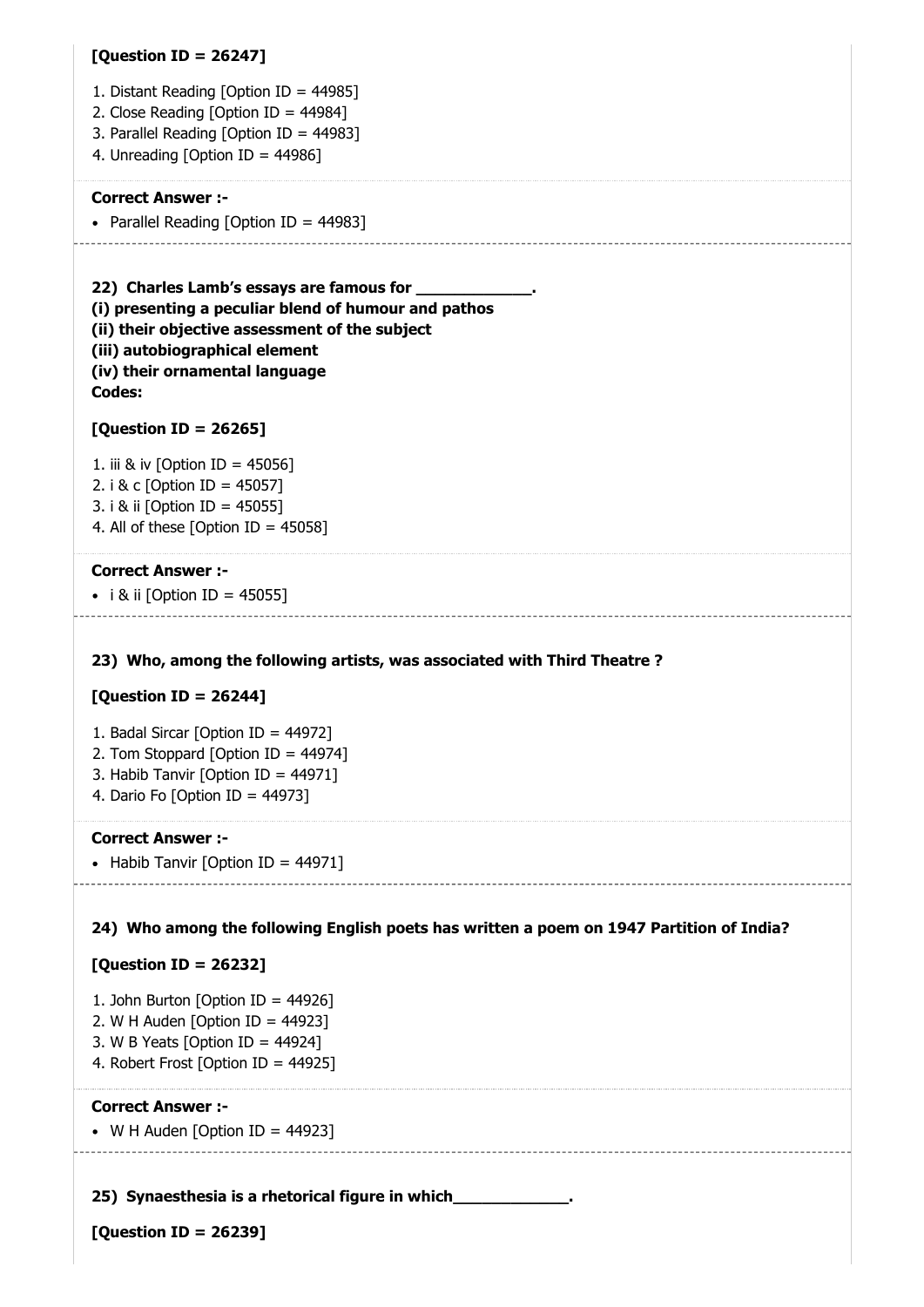- 1. incongruous or contradictory terms appear side by side [Option ID = 44953]
- 2. the words imitate the sounds associated with the objects or actions they refer to [Option ID = 44951]
- 3. a sense impression is rendered by words that normally describe another [Option ID = 44952]
- 4. a part is used to represent the whole [Option ID =  $44954$ ]

#### **Correct Answer :-**

 $\bullet$  the words imitate the sounds associated with the objects or actions they refer to [Option ID = 44951]

26) In literature, **In litterature, 2018 Manustans and often spiritual awakening, like when a character suddenly sees with clarity the way out of a predicament or a dilemma.**

#### **[Question ID = 26243]**

- 1. Apostrophe [Option ID = 44969]
- 2. Epiphany [Option ID = 44967]
- 3. Imagery [Option ID =  $44968$ ]
- 4. Aisling [Option ID = 44970]

#### **Correct Answer :-**

• Epiphany [Option ID = 44967]

**27) Any utterance in a language consists of an arrangement of the phonemes of that language; at the same time, any utterance in a language consists of an arrangement of the morphemes of that language. This is what we mean by ………………….of language.**

#### **[Question ID = 26223]**

- 1. Discreetness [Option ID = 44888]
- 2. Duality  $[Option ID = 44890]$
- 3. Displacement [Option ID = 44887]
- 4. Morbidity [Option ID = 44889]

#### **Correct Answer :-**

• Displacement [Option ID =  $44887$ ]

#### **28) Choose the code which matches the following writers with their short stories:**

| <b>Writers</b>       | <b>Titles of the short stories</b>   |
|----------------------|--------------------------------------|
| i. Alice Munro       | a. Boys and Girls                    |
| ii. E.T.A. Hoffmann  | b. The Nutcracker and the Mouse King |
| iii. Charles Dickens | c. Dr. Marigold                      |
| iv. Edgar Allan Poe  | d. The Purloined Letter              |
| Codes:               |                                      |

#### **[Question ID = 26251]**

1. i-a, ii-b, iii-c, iv-d [Option ID =  $44999$ ] 2. i-d, ii-b, iii-c, iv-a  $[Option ID = 45000]$ 3. i-d, ii-c, iii-b, iv-a [Option ID = 45001]

4. None of these [Option ID = 45002]

#### **Correct Answer :-**

 $\bullet$  i-a, ii-b, iii-c, iv-d [Option ID = 44999]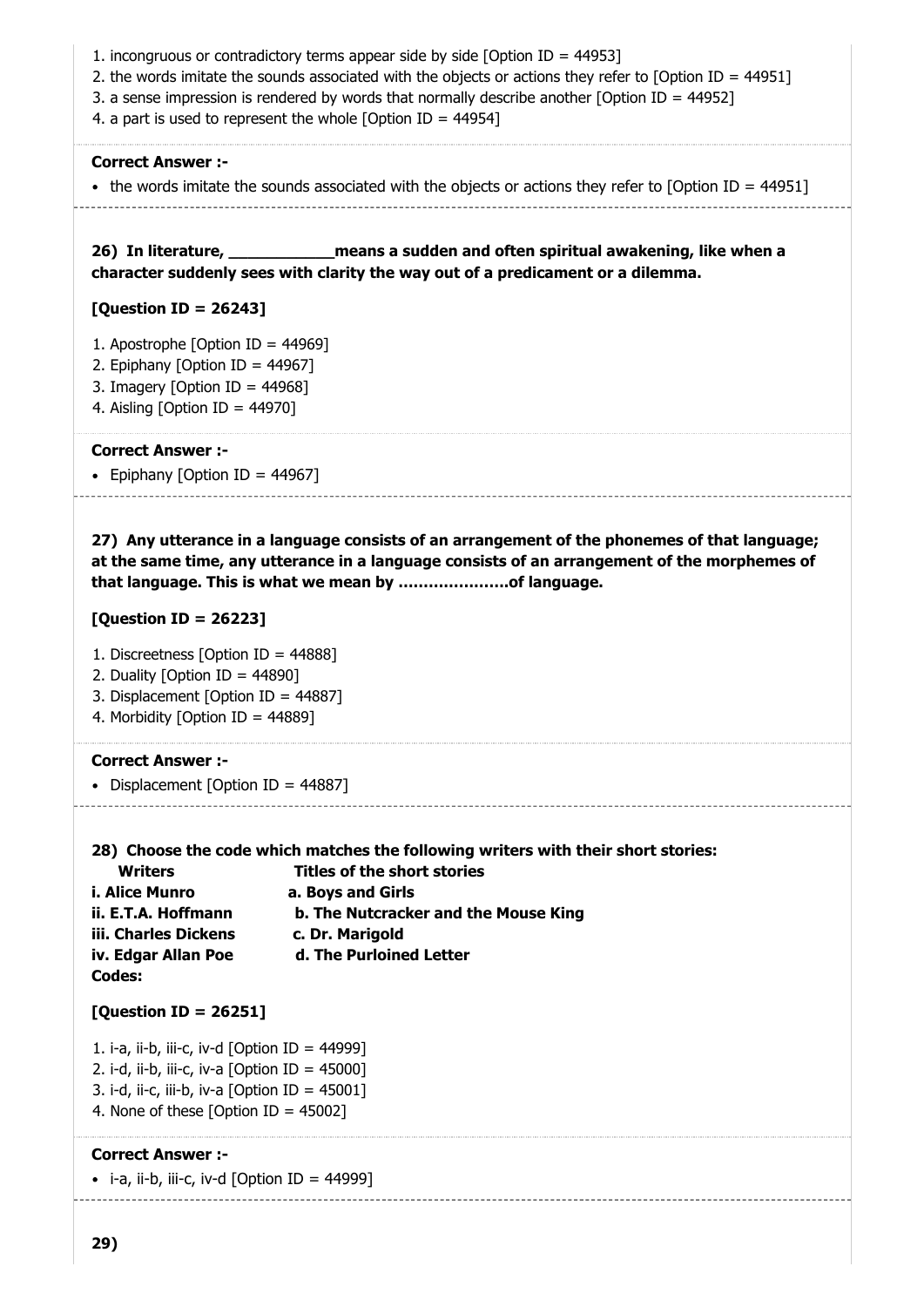**Choose the code which matches the following Booker prize winning novelists with their winning novels:**

| <b>Novels</b>                | <b>Novelists</b>    |
|------------------------------|---------------------|
| i. Possession                | a. DBC Pierre       |
| ii. <i>Vernon God Little</i> | b. Michael Ondaatje |
| iii Bring up the Bodies      | c. Hilary Mantel    |
| iv. The English Patient      | d. A.S. Byatt       |
| Codes:                       |                     |

#### **[Question ID = 26260]**

1. i-a, ii-c, iii-d, iv-b [Option ID = 45038] 2. i-a, ii-b, iii-d, iv-c [Option ID = 45037] 3. i-d, ii-a, iii-b, iv-c  $[Option ID = 45035]$ 4. i-d, ii-a, iii-c, iv-b [Option ID =  $45036$ ]

#### **Correct Answer :-**

 $\bullet$  i-d, ii-a, iii-b, iv-c [Option ID = 45035]

**30) Choose the correct code to match the words with their metres.**

| Words          | <b>Metres</b>      |
|----------------|--------------------|
| i. Revolve     | a. Iambic          |
| ii. Rabbit     | <b>b.</b> Trochaic |
| iii. Repossess | c. Anapaestic      |
| iv. Agitate    | d. Dactylic        |

#### **Codes:**

#### **[Question ID = 26262]**

1. i-b, ii-a, iii-d, iv-c [Option ID =  $45043$ ] 2. i-a, ii-b, iii-c, iv-d [Option ID =  $45044$ ] 3. i-d, ii-c, iii-a, iv-b [Option ID = 45045] 4. i-d, ii-c, iii-a, iv-b [Option ID =  $45046$ ]

#### **Correct Answer :-**

 $\bullet$  i-b, ii-a, iii-d, iv-c [Option ID = 45043]

**31) Stendhal's** The Red and the Black **is remarkable for\_\_\_\_\_\_\_\_\_\_\_\_. (i) its political dimension (ii) the details and variety of experiences portrayed (iii) the energy and passion of the principal characters (iv) the penetrating psychological analysis**

# **Codes:**

#### **[Question ID = 26248]**

1. i, iii & iv [Option ID = 44989] 2. i, ii & iii [Option ID = 44987] 3. All of these  $[Option ID = 44990]$ 4. ii, iii & iv [Option ID = 44988]

#### **Correct Answer :-**

• *i, ii & iii* [Option ID = 44987]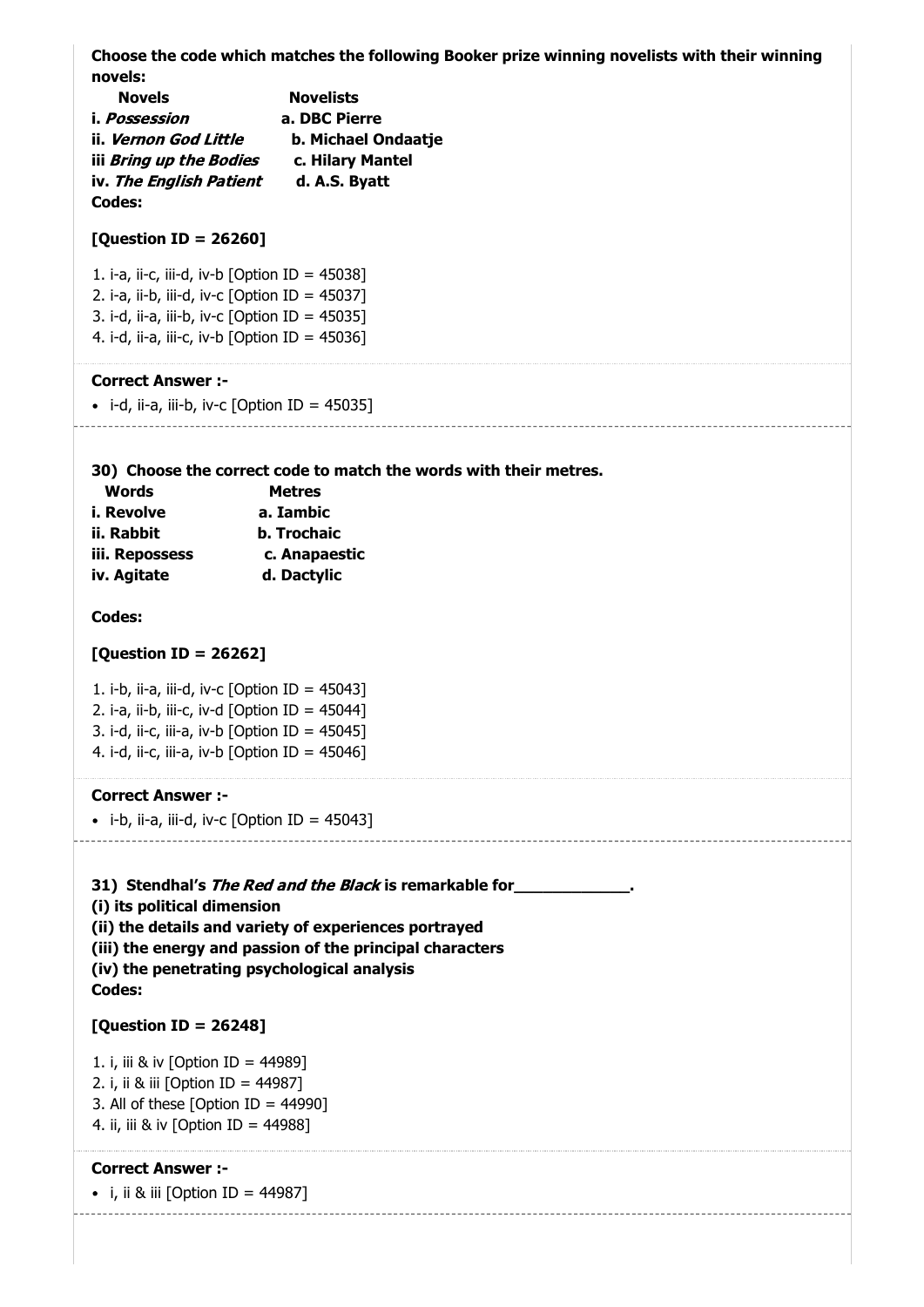|                                                                                                                                                                                                            | 32) Simile and metaphor are both forms of __________, the illustration of one idea by a more<br>familiar or accessible idea that is in some way parallel.                                                                                                                                                         |  |
|------------------------------------------------------------------------------------------------------------------------------------------------------------------------------------------------------------|-------------------------------------------------------------------------------------------------------------------------------------------------------------------------------------------------------------------------------------------------------------------------------------------------------------------|--|
| [Question ID = 26238]                                                                                                                                                                                      |                                                                                                                                                                                                                                                                                                                   |  |
| 1. Analogy [Option ID = $44948$ ]<br>2. Allusion [Option ID = $44947$ ]<br>3. Euphemism [Option ID = 44949]<br>4. Onomatopoeia [Option ID = 44950]                                                         |                                                                                                                                                                                                                                                                                                                   |  |
| <b>Correct Answer :-</b><br>• Allusion [Option ID = 44947]                                                                                                                                                 |                                                                                                                                                                                                                                                                                                                   |  |
| Codes:                                                                                                                                                                                                     | 33) A literary work will have a classic structure if it has _____________<br>(i) a thoroughly logical order, proceeding through a consistently rising action, with the event of<br>each act "greater" than those of the preceding act<br>(ii) a symbolic structure that revolves around central themes or symbols |  |
| [Question ID = 26255]                                                                                                                                                                                      |                                                                                                                                                                                                                                                                                                                   |  |
| 1. Both i & ii [Option ID = 45017]<br>2. i [Option ID = 45015]<br>3. ii [Option ID = 45016]<br>4. None of these [Option ID = $45018$ ]                                                                     |                                                                                                                                                                                                                                                                                                                   |  |
| <b>Correct Answer:-</b>                                                                                                                                                                                    |                                                                                                                                                                                                                                                                                                                   |  |
| • i [Option ID = 45015]                                                                                                                                                                                    |                                                                                                                                                                                                                                                                                                                   |  |
| 34) Match the following:<br>i. M H Abrams<br>ii. G W Knight<br>iii. Franz Fanon<br>iv. Mikhail Bakhtin<br>Codes:                                                                                           | a. Rabelais and His World<br>b. <i>Black Skin, White Masks</i><br>c. The Mirror and the Lamp<br>d. The Wheel of Fire                                                                                                                                                                                              |  |
| [Question ID = 26257]                                                                                                                                                                                      |                                                                                                                                                                                                                                                                                                                   |  |
| 1. i -b, ii- c, iii-a, iv-d [Option ID = 45024]<br>2. i- c, ii-b, iii-d, iv-a [Option ID = $45025$ ]<br>3. i-c, ii- d, iii- b, iv-a [Option ID = 45023]<br>4. i- d, ii- c, iii-b, iv-a [Option ID = 45026] |                                                                                                                                                                                                                                                                                                                   |  |
| <b>Correct Answer:-</b>                                                                                                                                                                                    |                                                                                                                                                                                                                                                                                                                   |  |
| • i-c, ii- d, iii- b, iv-a [Option ID = 45023]                                                                                                                                                             |                                                                                                                                                                                                                                                                                                                   |  |
| 35) Match List-I with List-II and choose the appropriate option from the codes given below.<br>List-I<br>List-II                                                                                           |                                                                                                                                                                                                                                                                                                                   |  |
| i. deja vu<br>ii. alma mater<br>iii.deus ex machina<br>iv. doppelgänger<br><b>Codes:</b>                                                                                                                   | a. an unexpected event in a hopeless situation<br>b. an apparition or double of a living person<br>c. one's former university, school, or college<br>d. sense of having experienced a situation before                                                                                                            |  |
| [Question ID = 26225]                                                                                                                                                                                      |                                                                                                                                                                                                                                                                                                                   |  |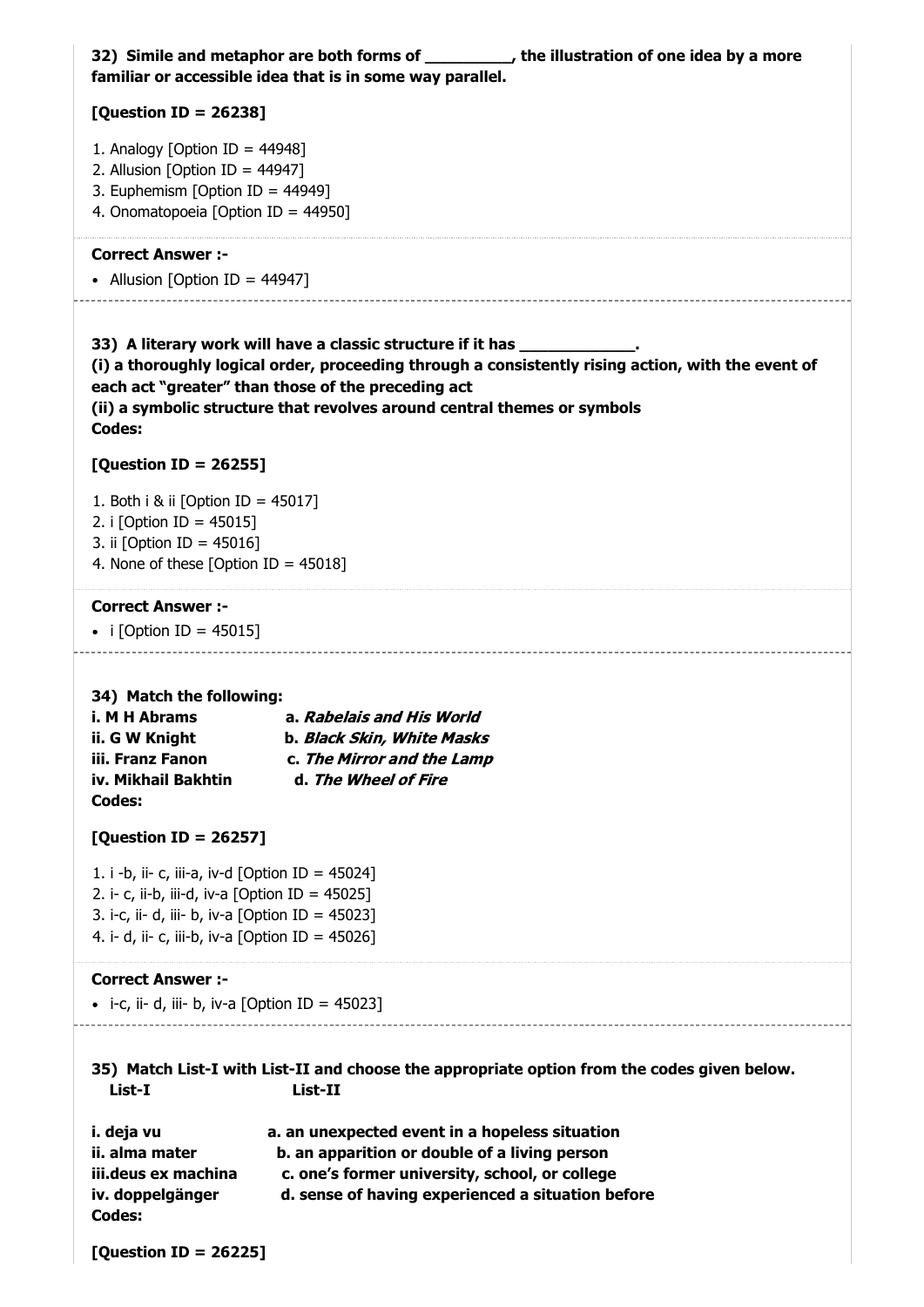| 1. i – a, ii – d, iii – c, iv – b [Option ID = 44895]<br>2. i – a, ii – b, iii – d, iv – c [Option ID = 44898]<br>3. i – d, ii – c, iii – a, iv – b [Option ID = 44896]<br>4. i – c, ii – d, iii – a, iv – b [Option ID = 44897]                                                                                                                                                                                                            |                                                                    |
|---------------------------------------------------------------------------------------------------------------------------------------------------------------------------------------------------------------------------------------------------------------------------------------------------------------------------------------------------------------------------------------------------------------------------------------------|--------------------------------------------------------------------|
| <b>Correct Answer :-</b><br>• $i - a$ , $ii - d$ , $iii - c$ , $iv - b$ [Option ID = 44895]                                                                                                                                                                                                                                                                                                                                                 |                                                                    |
| 36) Match List-I with List-II and choose the appropriate option from the codes given below:                                                                                                                                                                                                                                                                                                                                                 |                                                                    |
| List I<br>i. I came, I saw, I conquered<br>ii. The traffic police was charged of over speeding<br>iii. The power of the crown was mortally weakened<br>iv. Love is an ideal thing, marriage a real thing<br><b>Codes:</b>                                                                                                                                                                                                                   | List II<br>a. Metonymy<br>b. Anaphora<br>c. Irony<br>d. Antithesis |
| [Question ID = 26236]                                                                                                                                                                                                                                                                                                                                                                                                                       |                                                                    |
| 1. i – a, ii – b, iii – d, iv – c [Option ID = 44942]<br>2. i – d, ii – b, iii – a, iv – c [Option ID = 44940]<br>3. i – c, ii – d, iii – a, iv – b [Option ID = 44941]<br>4. i – b, ii – c, iii – a, iv – d [Option ID = 44939]                                                                                                                                                                                                            |                                                                    |
| <b>Correct Answer :-</b><br>• $i - b$ , ii – c, iii – a, iv – d [Option ID = 44939]                                                                                                                                                                                                                                                                                                                                                         |                                                                    |
| 37) What is Parabasis?<br>(i) Dialogue between characters<br>(ii) A direct address to the audience<br>(iii) It is sung or chanted by the chorus on behalf of the author<br>(iv) Conclusion of a play<br>Codes:                                                                                                                                                                                                                              |                                                                    |
| [Question ID = 26237]                                                                                                                                                                                                                                                                                                                                                                                                                       |                                                                    |
| 1. iii & iv [Option ID = 44945]<br>2. ii & iii [Option ID = 44944]<br>3. i & iv [Option ID = 44946]<br>4. i & ii [Option ID = 44943]                                                                                                                                                                                                                                                                                                        |                                                                    |
| <b>Correct Answer :-</b><br>• i & ii [Option ID = 44943]                                                                                                                                                                                                                                                                                                                                                                                    |                                                                    |
| 38) Which of the following statements is not correct? [Question ID = 26263]                                                                                                                                                                                                                                                                                                                                                                 |                                                                    |
| 1. An anapaestic metre consists of an unstressed syllable followed by two stressed ones. [Option ID = 45049]<br>2. A dactylic metre consists of a stressed syllable followed by two unstressed ones. [Option ID = 45050]<br>3. An iambic metre consists of an unstressed syllable followed by a stressed one. [Option ID = 45047]<br>4. A trochaic metre consists of a stressed syllable followed by an unstressed one. [Option ID = 45048] |                                                                    |

#### **Correct Answer :-**

• An iambic metre consists of an unstressed syllable followed by a stressed one. [Option ID = 45047]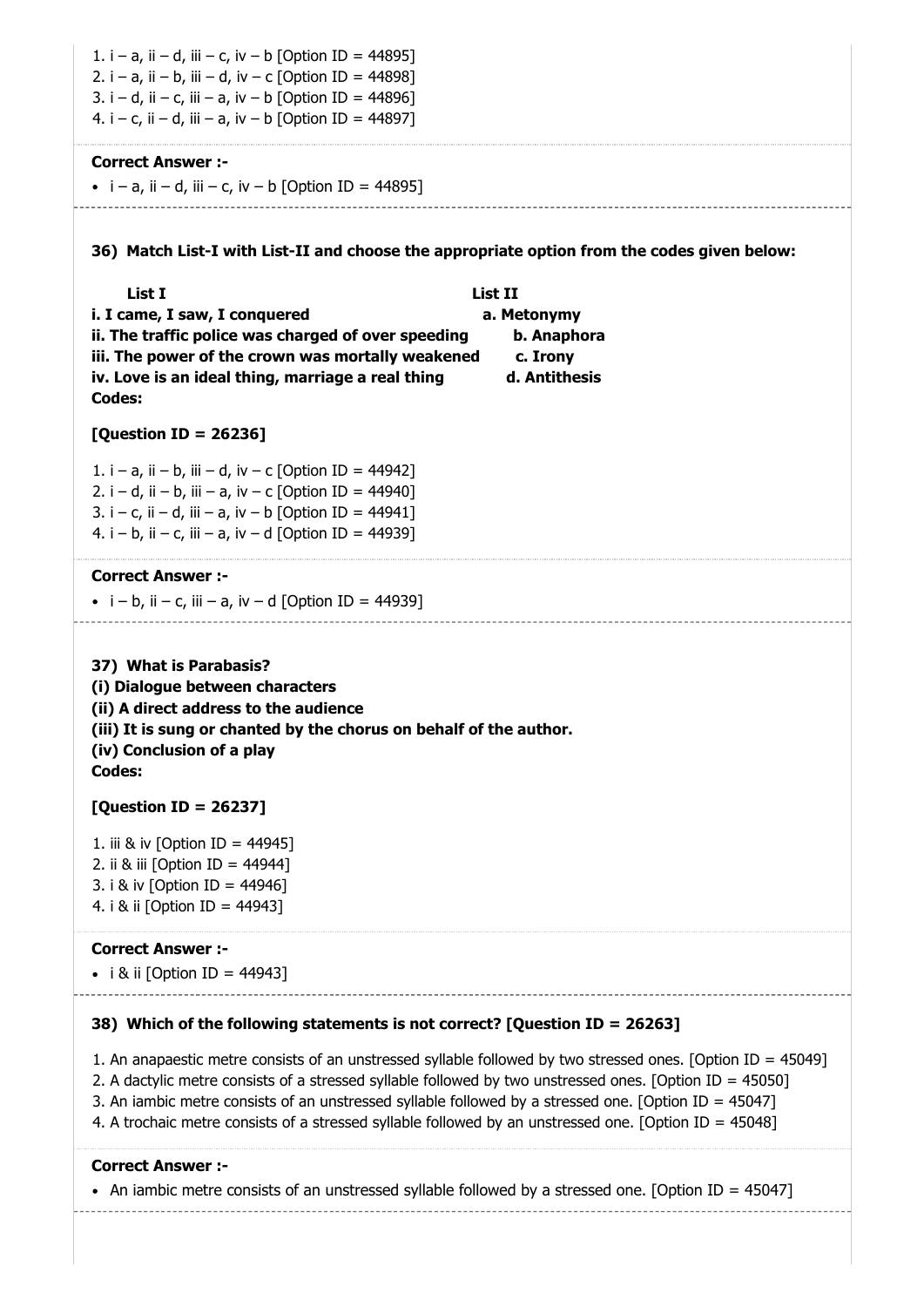**39) Read the excerpt given below and fill in the gap with the most suitable option.**

**"A subtype of the \_\_\_\_\_\_\_\_\_\_\_\_\_ is the discussion play, in which the social issue is not incorporated into a plot but expounded in the give and take of a sustained debate among the characters."**

#### **[Question ID = 26270]**

1. Epic theatre [Option ID = 45077]

- 2. Modern problem play [Option ID = 45075]
- 3. Theatre of Idea [Option ID = 45076]
- 4. Shakespearean play [Option ID = 45078]

#### **Correct Answer :-**

• Modern problem play  $[Option ID = 45075]$ . . . . . . . . . . . . . . . . . . .

**40) Read the passage given below and fill in the blanks with the most appropriate options given below.**

**It would appear, then, that every female human being is not necessarily a woman; to be so considered she must share in that mysterious and threatened reality known as femininity. Is this attribute \_\_\_\_\_by the ovaries? Or is it a Platonic essence, a product of the \_\_\_\_\_ imagination? Is a \_\_\_\_\_\_ petticoat enough to bring it down to earth? Although some women try zealously to incarnate this essence, it is hardly \_\_\_\_\_\_.**

**(i) rustling (ii) patentable (iii) secreted (iv) philosophic Codes:**

#### **[Question ID = 26227]**

1. iv, iii, ii, i  $[Option ID = 44906]$ 2. iv, ii, iii, i  $[Option ID = 44905]$ 3. iii, iv, i, ii [Option ID = 44904] 4. i, ii, iii, iv [Option ID = 44903]

#### **Correct Answer :-**

 $\bullet$  i, ii, iii, iv [Option ID = 44903]

**41) Read the passage given below and select the most appropriate option given. Raja Ravi Varma was the first Indian painter to evolve a new language of narrative art, aimed at what Reynolds called sending 'the imagination back to antiquity'. Yet, as someone raised on the Victorian mimetic canon, Varma saw nothing incongruous in using it for his 'authentic' recreations of the Hindu past. As with the 'olympians', so with Varma the line between history and myth was thinly drawn.**

**The writer of the above passage argues that Raja Ravi Varma\_\_\_\_\_\_\_\_\_\_\_\_.**

#### **[Question ID = 26241]**

1. fell into the trap of Orientalism [Option ID = 44960]

- 2. replaced history with myth  $[Option ID = 44959]$
- 3. created something new by drawing on several disparate traditions [Option ID = 44961]
- 4. remained true in theme and treatment to the 'Victorian mimetic canon' [Option ID = 44962]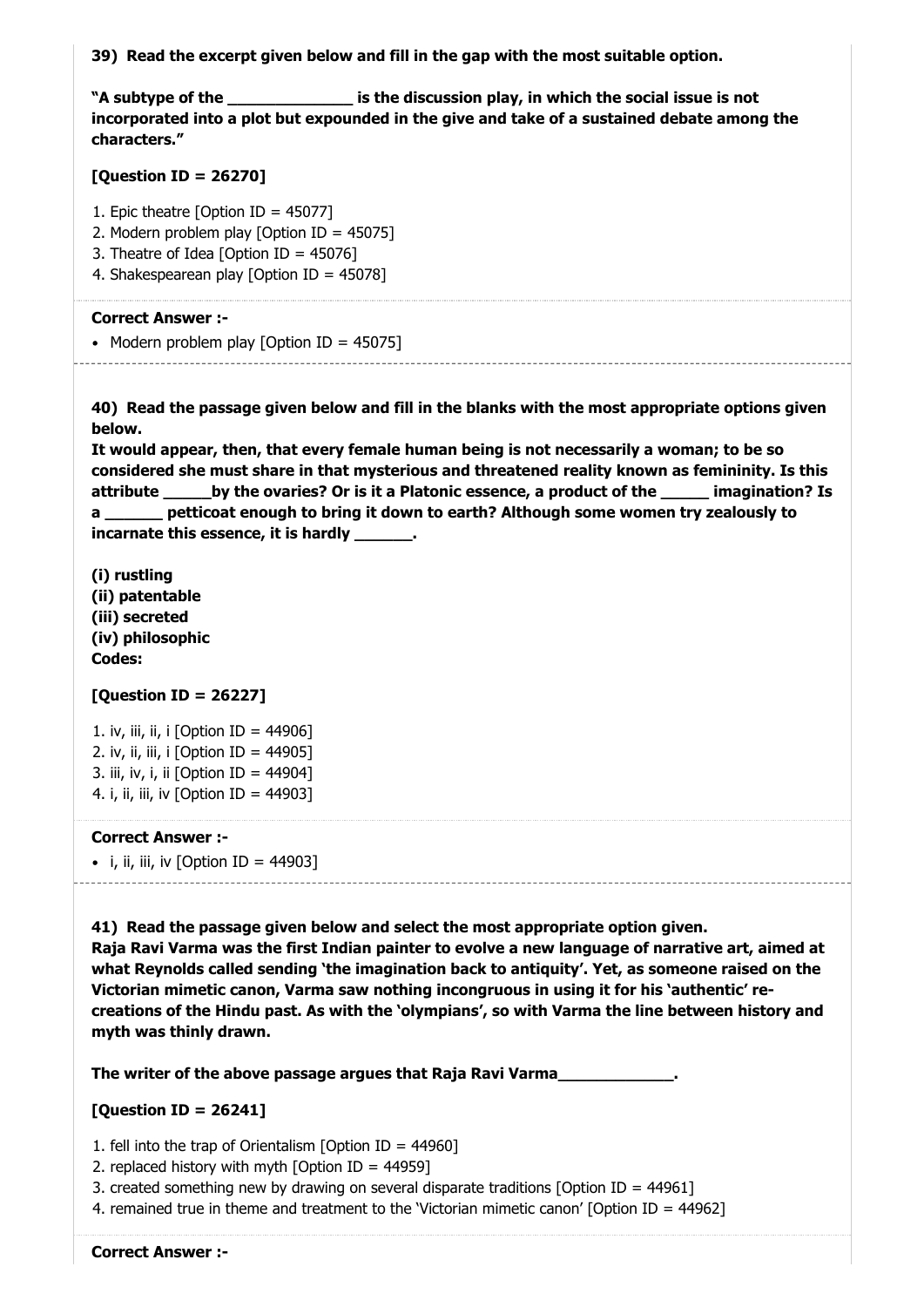**42) Read the passage given below and select the most appropriate option given below.**

**The explosive increase in production and popularity of perhaps the most definitively American type of narrative film, the Western, from 1907–1911 was accomplished through the successful manipulation of the American marketplace by domestic film companies who by self-consciously promoting a uniquely American product (in marked contrast to the stage dramas of European art photoplays), corralled the nickels and enthusiasm of motion picture patrons nationwide.**

**The expression 'corralled the nickels'\_\_\_\_\_\_\_\_\_\_\_\_.**

#### **[Question ID = 26228]**

- 1. is an allusion to the nickel-plated machines used for filming [Option ID = 44908]
- 2. is an idiomatic pun on the theme of the Western [Option ID = 44907]
- 3. suggests that 'nickels' was a slang for horses [Option ID = 44909]
- 4. means that there was a poor market for the Westerns [Option ID = 44910]

#### **Correct Answer :-**

 $\bullet$  is an idiomatic pun on the theme of the Western [Option ID = 44907]

**43) Hélène Cixous posits the existence of an incipient "feminine writing" or …………………….., which has its source in the mother, in the stage of the mother-child relation before the child acquires the male-centred verbal language.**

#### **[Question ID = 26224]**

- 1. semiotic writing [Option ID = 44891]
- 2. écriture féminine [Option ID = 44892]
- 3. women's writing [Option ID = 44894]
- 4. non-verbal writing [Option ID = 44893]

#### **Correct Answer :-**

• semiotic writing  $[Option ID = 44891]$ 

**44) The word 'shipwreck' is an example of\_\_\_\_\_\_\_\_\_\_\_\_.**

#### **[Question ID = 26268]**

- 1. Coinage [Option ID = 45070]
- 2. Blending [Option ID = 45067]
- 3. Compounding [Option ID = 45068]
- 4. Clipping [Option ID = 45069]

#### **Correct Answer :-**

• Blending [Option ID =  $45067$ ]

**45) The anti-illusive technique of missing the time to distance the audience and actors is one of the key features of \_\_\_\_\_\_\_ .**

#### **[Question ID = 26233]**

- 1. Restoration Theatre [Option ID = 44929]
- 2. Modern Theatre [Option ID = 44930]